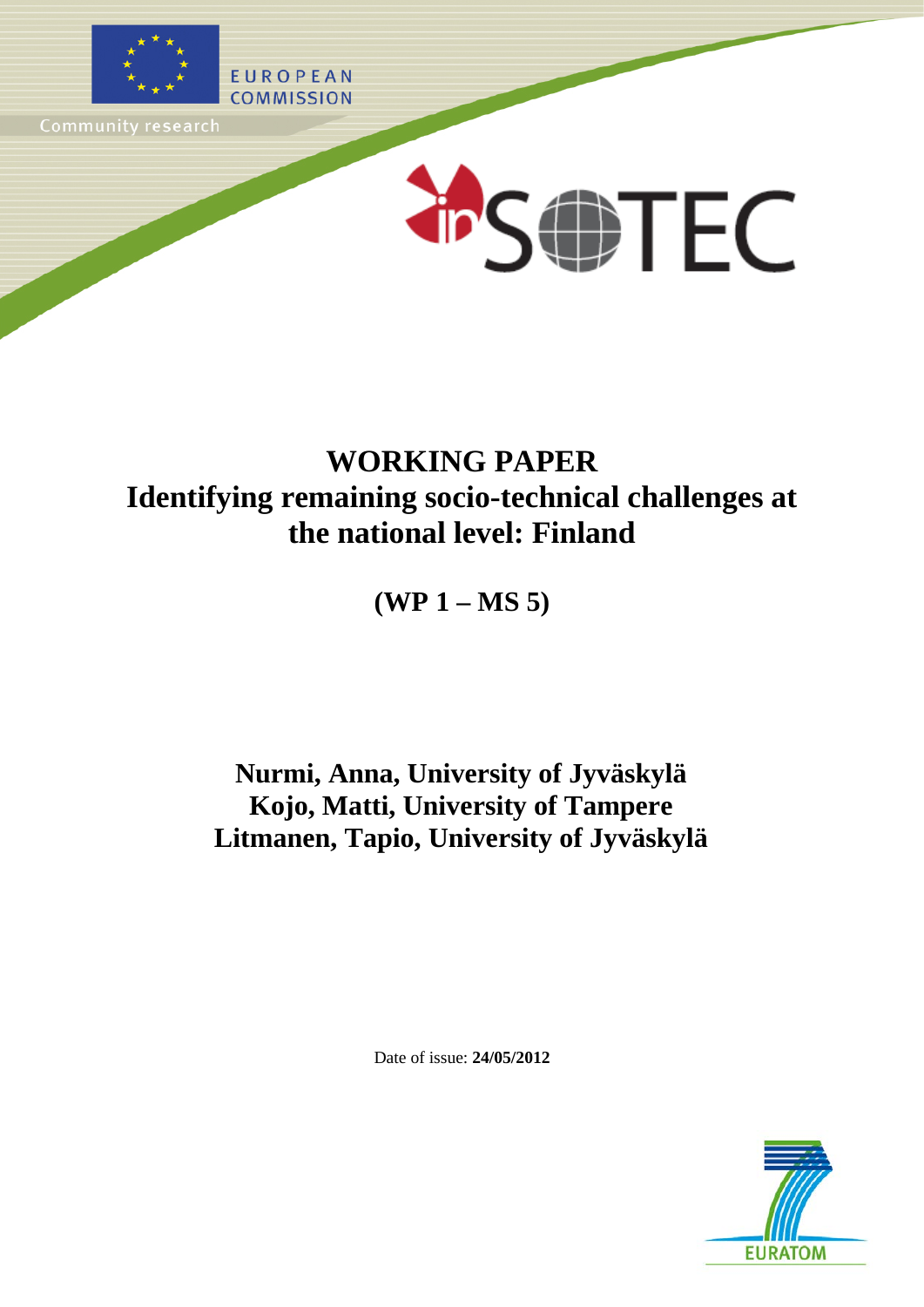# **WORKING PAPER Identifying remaining socio-technical challenges at the national level: Finland**





ISBN 978-951-39-4751-4 (paperback) ISBN 978-951-39-4752-1 (PDF)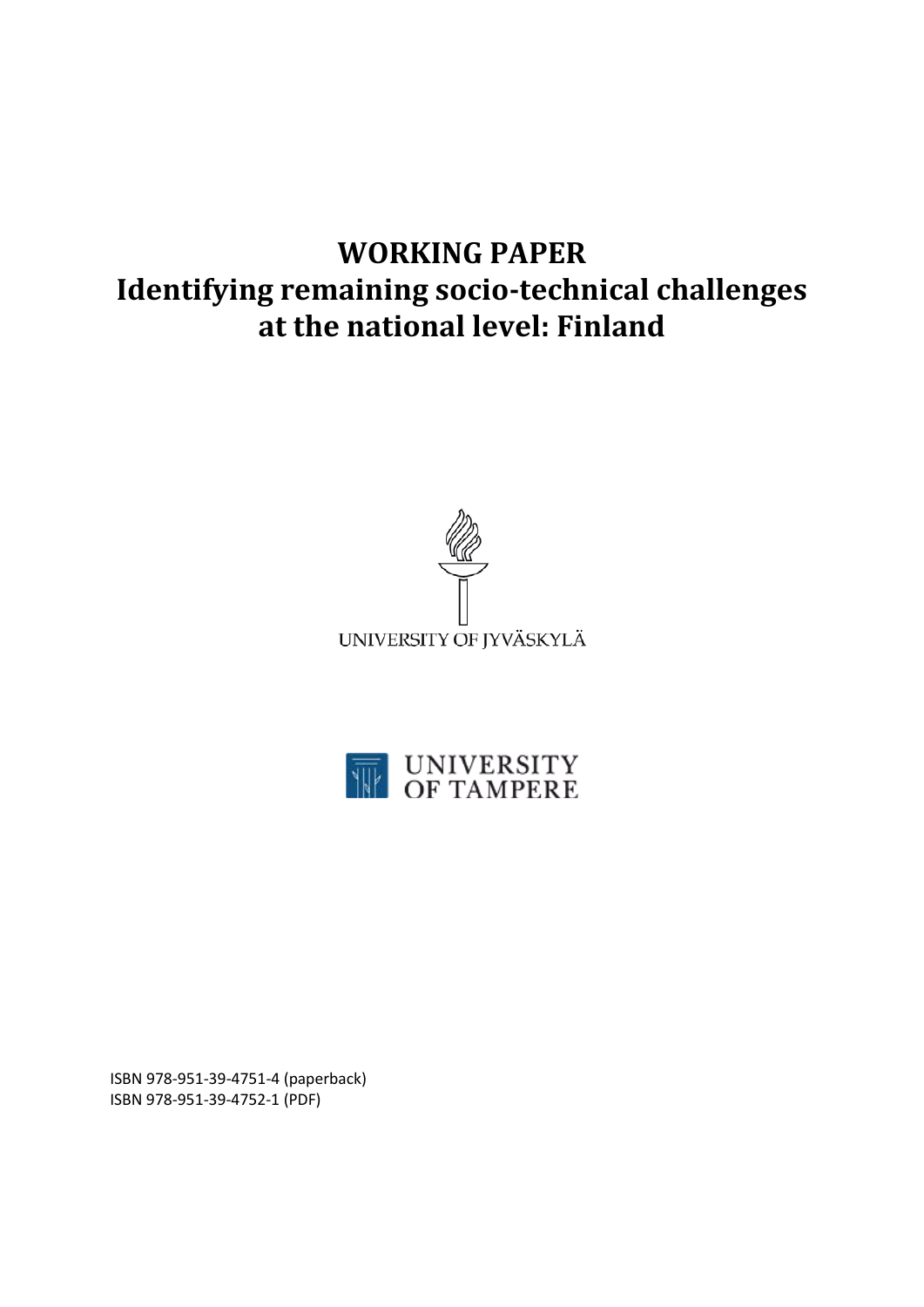## **Contents**

**Table of Figures** 

**Table of Tables** 

| $\mathbf{1}$            |  |                                                                                 |  |  |  |
|-------------------------|--|---------------------------------------------------------------------------------|--|--|--|
|                         |  |                                                                                 |  |  |  |
| $\boldsymbol{2}$        |  |                                                                                 |  |  |  |
|                         |  |                                                                                 |  |  |  |
| 2.1                     |  |                                                                                 |  |  |  |
| 2.2                     |  |                                                                                 |  |  |  |
| 2.3                     |  |                                                                                 |  |  |  |
| 2.4                     |  |                                                                                 |  |  |  |
| 2.5                     |  |                                                                                 |  |  |  |
| 2.6                     |  | THE FORMAL AND INFORMAL ROLE AND (IN) ACTIVITY OF CIVIL SOCIETY STAKEHOLDERS 10 |  |  |  |
| 2.7                     |  | THE CURRENT ROLE OF AFFECTED OR POTENTIALLY AFFECTED COMMUNITIES  11            |  |  |  |
|                         |  |                                                                                 |  |  |  |
| $\overline{3}$          |  | <b>IDENTIFYING REMAINING SOCIO-TECHNICAL CHALLENGES IN FINLAND  12</b>          |  |  |  |
|                         |  |                                                                                 |  |  |  |
| <b>3.1</b>              |  | A REVIEW OF SOCIAL SCIENCES STUDIES ON RADIOACTIVE WASTE MANAGEMENT 12          |  |  |  |
| 3.1.1                   |  |                                                                                 |  |  |  |
| 3.1.2                   |  |                                                                                 |  |  |  |
| 3.2                     |  |                                                                                 |  |  |  |
| 3.2.1                   |  |                                                                                 |  |  |  |
| 3.2.2                   |  |                                                                                 |  |  |  |
| 3.2.3                   |  |                                                                                 |  |  |  |
| 3.3                     |  |                                                                                 |  |  |  |
| 3.3.1                   |  |                                                                                 |  |  |  |
| 3.3.2                   |  |                                                                                 |  |  |  |
| 3.3.3                   |  |                                                                                 |  |  |  |
|                         |  |                                                                                 |  |  |  |
| $\overline{\mathbf{4}}$ |  | <b>CONCLUSIONS: INTERCONNECTEDNESS OF TECHNICAL AND SOCIAL  26</b>              |  |  |  |
|                         |  |                                                                                 |  |  |  |
|                         |  |                                                                                 |  |  |  |
|                         |  |                                                                                 |  |  |  |
|                         |  |                                                                                 |  |  |  |
|                         |  |                                                                                 |  |  |  |
|                         |  |                                                                                 |  |  |  |
|                         |  |                                                                                 |  |  |  |
|                         |  |                                                                                 |  |  |  |
|                         |  |                                                                                 |  |  |  |
|                         |  |                                                                                 |  |  |  |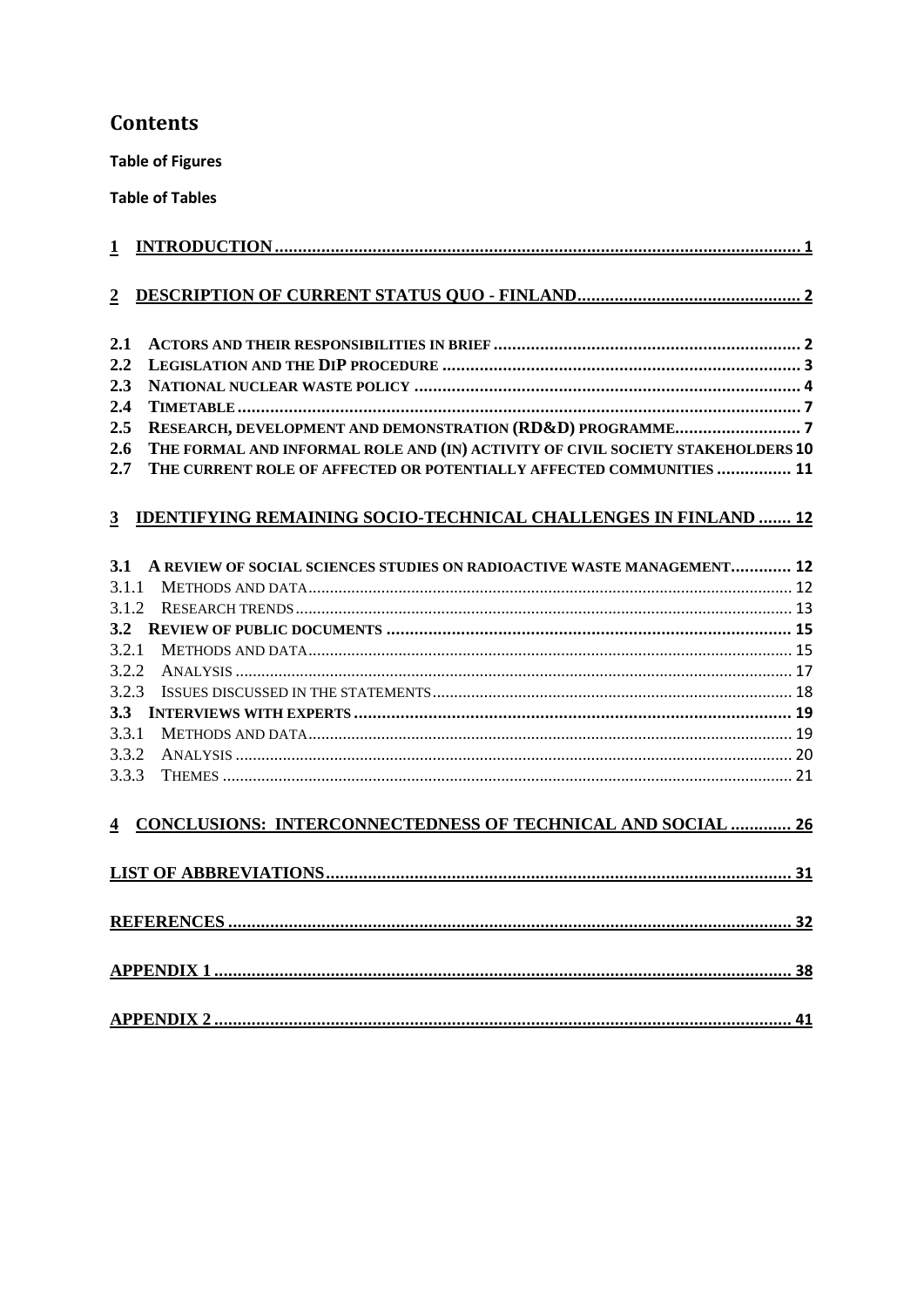## **Table of Figures**

| Figure 1 Social science research themes during different time periods 15 |
|--------------------------------------------------------------------------|
|                                                                          |

## **Table of Tables**

| Table 1 The different gatherings and timetable for requested comments  16 |  |
|---------------------------------------------------------------------------|--|
| Table 2 Numbers of the selected statements by different stakeholders 17   |  |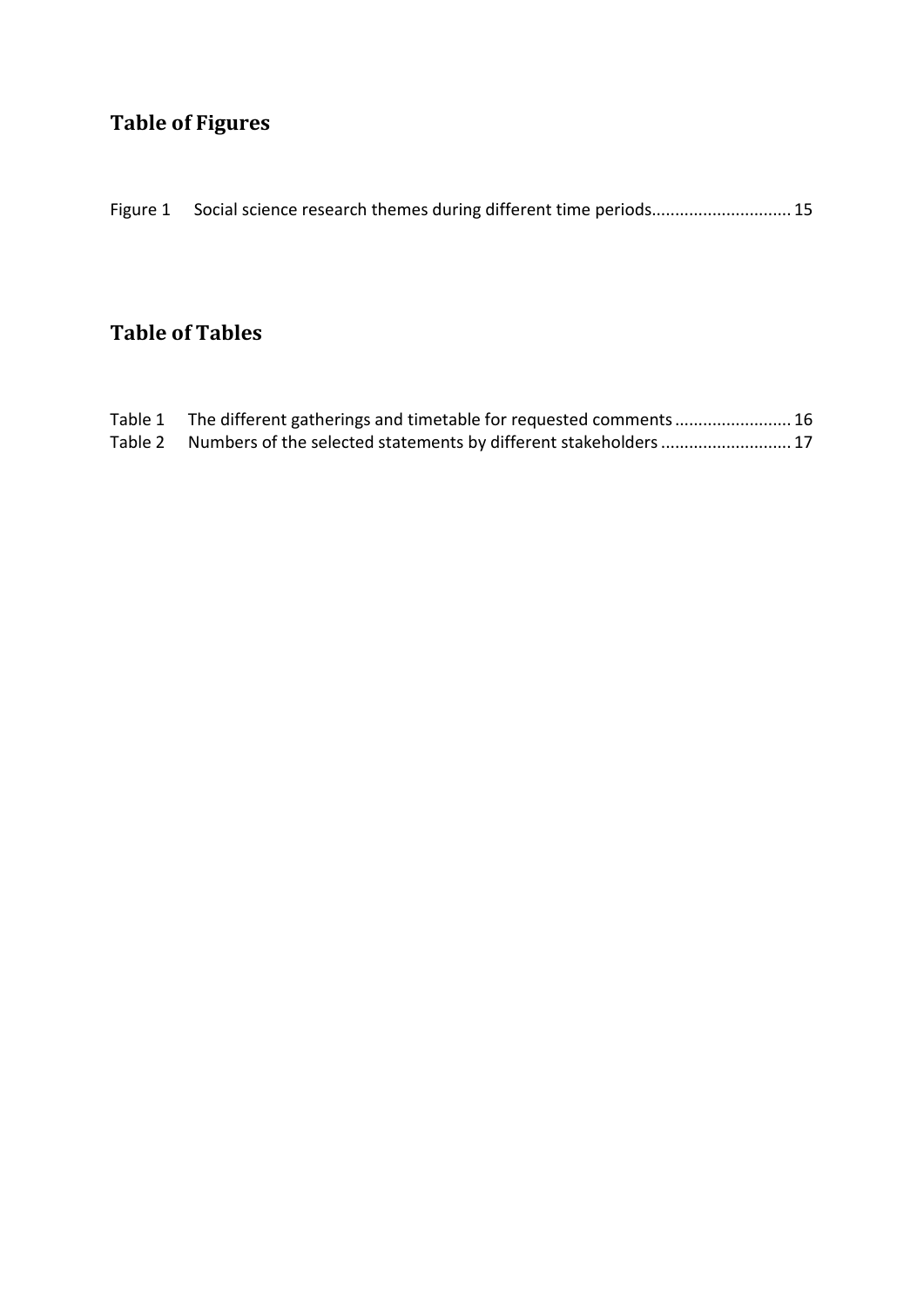## <span id="page-4-0"></span>**1 Introduction**

This research report is part of the research programme *International Socio-Technical Challenges for Implementing Geological Disposal* (InSOTEC; see www.insotec.eu). The research programme is funded by the Seventh Framework Programme Theme [Fission-2010-1.1.2] [Research activities in support of implementation of geological disposal] (Grant agreement no: 269906). The basic assumption of the InSOTEC Project is that in the case of the geological disposal of nuclear waste social and technical issues are not separate entities, but issues relevant to study as interconnected or even as interwoven.

This particular report is a contribution to Work Package 1 and its subtask 1.1. The aim of Work Package 1 is to identify the most significant socio-technical challenges for implementing the geological disposal of nuclear waste. To achieve this objective a comparative analysis including several countries was performed. This report focuses on the socio-technical challenges in Finland. The aim of this report is firstly to investigate the research trends in the recent Finnish social science literature and to investigate how socio-technical issues are handled in some public documents. In addition to these nuclear waste management experts are interviewed.

For the purposes of Work Package 1 four different angles were taken for closer examination. The second chapter is a description of the current state of affairs in Finland, with a brief overview of the nuclear waste management history, the main actors and their responsibilities, the policy decisions and the current situation as regards R&D and the communities affected. The chapter was written by Matti Kojo (University of Tampere).

The third chapter provides a brief overview of the social sciences research trends in radioactive waste management. The purpose of this review was to identify research trends in the last two decades in Finland. This report moreover includes two small scale empirical studies. Subchapter 3.2 presents a brief review of public documents and exchanges with key actors, which in the Finnish case means interviews with experts. The public documents in this report consist of a limited selection of written statements regarding the extension of the final disposal facility for spent nuclear fuel. The written statements and the interviews served as supplementary material examining the issues raised in the discussion in the planning for a decision on an extension and the discussion on the future challenges for nuclear management. The third section was written by Anna Nurmi (University of Jyväskylä).

In the conclusion section we discuss the results from the empirical studies and reflect over the sociotechnical dimension of the challenges observed of Finnish nuclear waste management. The fourth section was written by Anna Nurmi, Matti Kojo and Tapio Litmanen (University of Jyväskylä).

We gratefully acknowledge all the people who collaborated in this work by giving their time for interviews, responding to questions in e-mails and sending research material.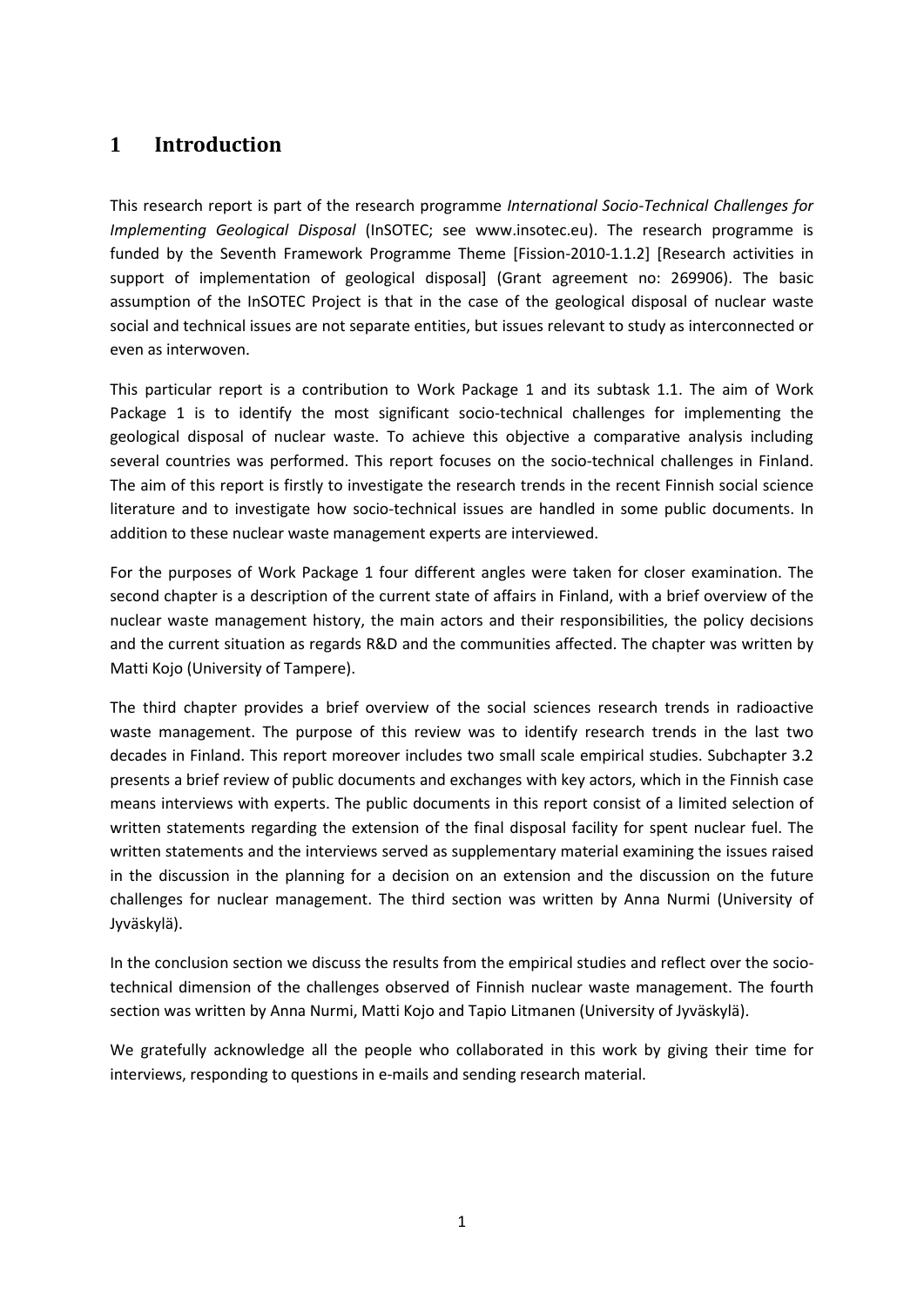## <span id="page-5-0"></span>**2 Description of current status quo - Finland[1](#page-5-2)**

## <span id="page-5-1"></span>**2.1 Actors and their responsibilities in brief**

The current Finnish nuclear power programme consists of four nuclear power plant (NPP) units built in the 1970s and early 1980s. Since then the units have been modernised and upgraded. In 2010 nuclear power produced 25 percent of Finland's electricity. Two NPP units are operated by Teollisuuden Voima (TVO) at the Olkiluoto site in the municipality of Eurajoki and two by Fortum Power and Heat (FPH, formerly Imatran Voima, IVO, currently part of the Fortum Consortium) in the municipality of Loviisa. A fifth unit - 1600 MW EPR type - is under construction at Olkiluoto. The pulp and paper industry and FPH are the biggest owners of TVO. The State of Finland is the biggest owner of Fortum Consortium<sup>[2](#page-5-3)</sup>.

In 2010 the Parliament of Finland ratified two Decisions-in-Principle (DiP) regarding nuclear new build (Litmanen and Kojo, 2011). TVO was granted permission to build a fourth NPP unit (1450–1650 MW) in Eurajoki and Fennovoima, a new power company established in 2007, to build its first unit (1250–1700 MW) in the municipality of Pyhäjoki. Pyhäjoki will be the third nuclear community in Finland. The municipality has no previous experience of the nuclear industry. Fennovoima is owned by Voimaosakeyhtiö SF (66 percent) and E.ON Kärnkraft Finland (34 percent). Voimaosakeyhtiö SF is owned by 69 Finnish regional and local energy companies and by companies in trade and industry.

Although the Government approved the nuclear new build for TVO and Fennovoima in 2010 it rejected the NPP application of Fortum Power and Heat (See e.g. Litmanen, 2010, p.285). The National Coalition Party especially argued that all the three applications should be approved if the safety and environmental requirements were met. After the rejection Fortum lobbied the new government formed after the parliamentary elections of 2011 to include a positive statement regarding the Fortum NPP application (Yle 28 February 2011). However, the Fukushima accident of March 2011 changed the public attitude and the new Government also decided not issue new DiPs during the period 2011–2015.

The main actors in nuclear waste management are the utilities TVO, Fortum and Fennovoima, the nuclear waste management company Posiva (owned by TVO and FPH), the Ministry of Employment and the Economy (formerly the Ministry of Trade and Industry, MTI) and the Radiation and Nuclear Safety Authority (STUK). The utilities, which are licensees under the nuclear waste management obligation, (in 2011 TVO and FPH), are responsible for nuclear waste management, its planning, implementation and costs. Fennovoima is not yet a licensee under the nuclear waste management obligation. The Ministry is responsible for overall management and supervision in the nuclear energy sector and also directs the planning and implementation of nuclear waste management. STUK,

<span id="page-5-2"></span> $1$  Partly based on the subchapter "Finland" in Päiviö Jonsson and Andersson (eds. 2010, p.12) by Matti Kojo and the report

<span id="page-5-3"></span><sup>&</sup>quot;Community divided" by Mika Kari, Matti Kojo and Tapio Litmanen (2010).<br><sup>2</sup> Even though the state is a majority shareholder in Fortum (50.8 % at 31.12.2009) and the company is listed on the Helsinki stock exchange, a publicly listed company is run on commercial principals. (Litmanen, 2010.)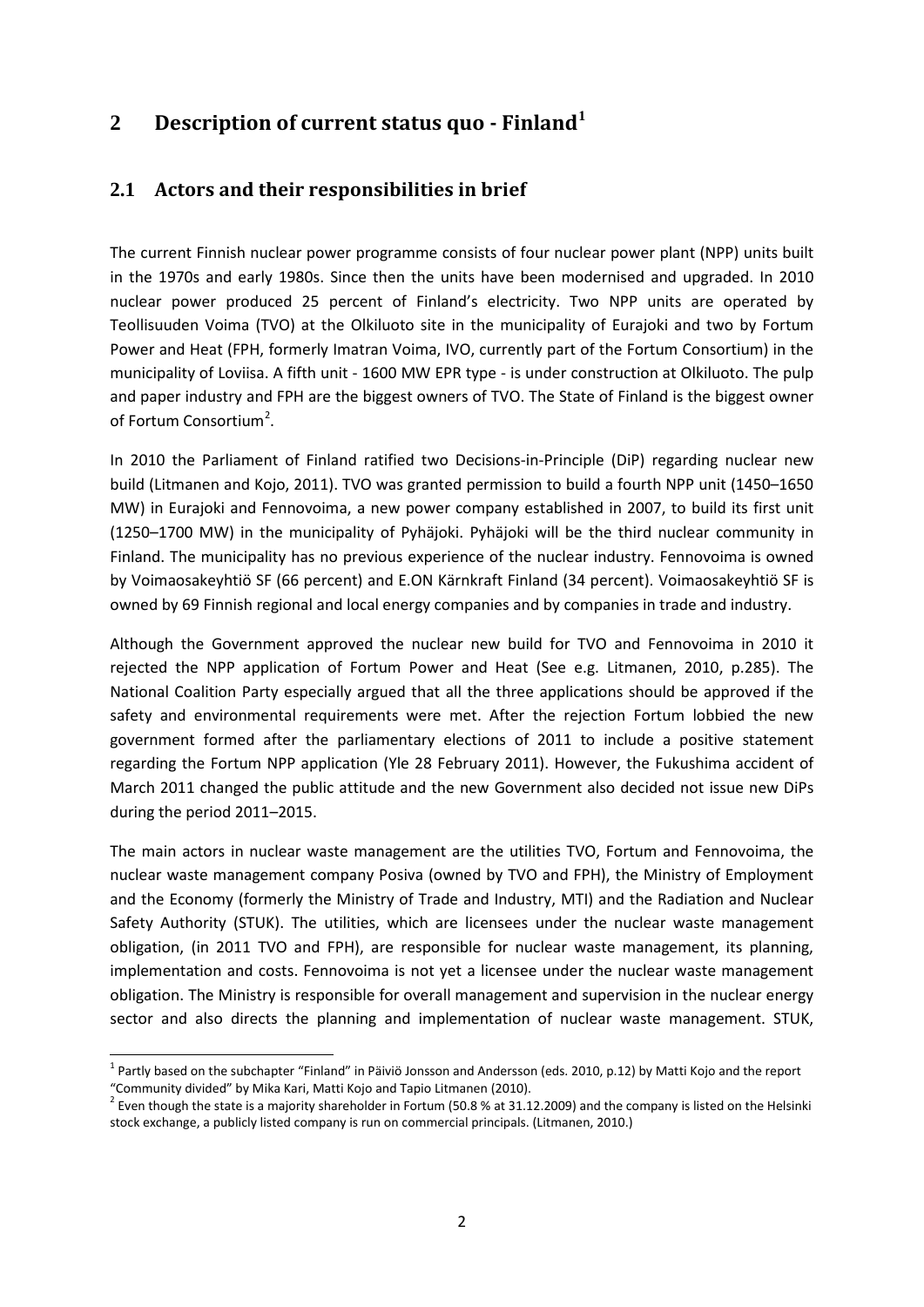operating under the Ministry of Social Affairs and Health, is responsible for the supervision of nuclear safety and the use of radiation.

## <span id="page-6-0"></span>**2.2 Legislation and the DiP procedure**

In 1978 the Atomic Energy Act, dating from 1957, was amended to take account of nuclear waste management. According to the amendments the licence holder of an NPP unit assumes responsibility for all measures and costs relating to nuclear waste management. Under the Atomic Energy Act, detailed regulations were incorporated into the licences issued to NPP units (Posiva, 1999, p.3). The first licences were issued in the late 1970s.

The Nuclear Energy Act was passed in 1987, replacing the Atomic Energy Act of 1957. In 1994 the Nuclear Energy Act was amended to include the prohibition of nuclear waste import and export. The shipment of spent nuclear fuel (SNF) from the Loviisa NPP to the Soviet Union, and later Russia, took place in the period 1981–96. The amendment of the Act caused IVO to rearrange its SNF management. As a result, Posiva, the nuclear waste management company, was established by TVO and IVO in 1995.

The Nuclear Energy Act and the Decree were amended in 2008.<sup>[3](#page-6-1)</sup> As part of the legislative reform, a number of the relevant Government decisions were replaced by Government decrees. The decrees entered into force on 1 December 2008. For example, the Government Decision 478/1999 regarding the safety of disposal of spent nuclear fuel (SNF) was replaced by the Government Decree 736/2008, issued on 27 November 2008. (See Kari, Kojo, and Litmanen 2010, p.13.)

The balance of power in licensing a nuclear facility is stipulated in the Nuclear Energy Act. The first step is the Decision-in-Principle procedure, which is launched by an application submitted to the Ministry of Employment and the Economy by a company. However, a company usually takes into account the Government programme which may include statements regarding energy policy in general or nuclear energy in particular, giving the line of the government. The timing of submitting an application is at the discretion of the applicant.

The DiP procedure consists of several phases, e.g. background accounts by the Ministry, statements and a public gathering. The statements are requested by the Ministry (of Employment and the Economy). For example, a statement regarding safety issues by the Finnish Radiation and Safety Authority (STUK) is compulsory. According to the Nuclear Energy Act STUK could halt the procedure if serious safety reasons were to be found. The government makes the DiP regarding a facility. According to the Act the government needs to take into account the overall good of society, which in practice means that the decision is political in nature. If the DiP is favourable, then Parliament decides on ratification. Before the ratification is decided in a plenary session of Parliament, the

<span id="page-6-1"></span><sup>&</sup>lt;sup>3</sup> Parliament approved the Government's legislative proposal for amending the Nuclear Energy Act (Government Bill 117/2007) on 7 May 2005, and the amended Act entered into force on 1 June 2008.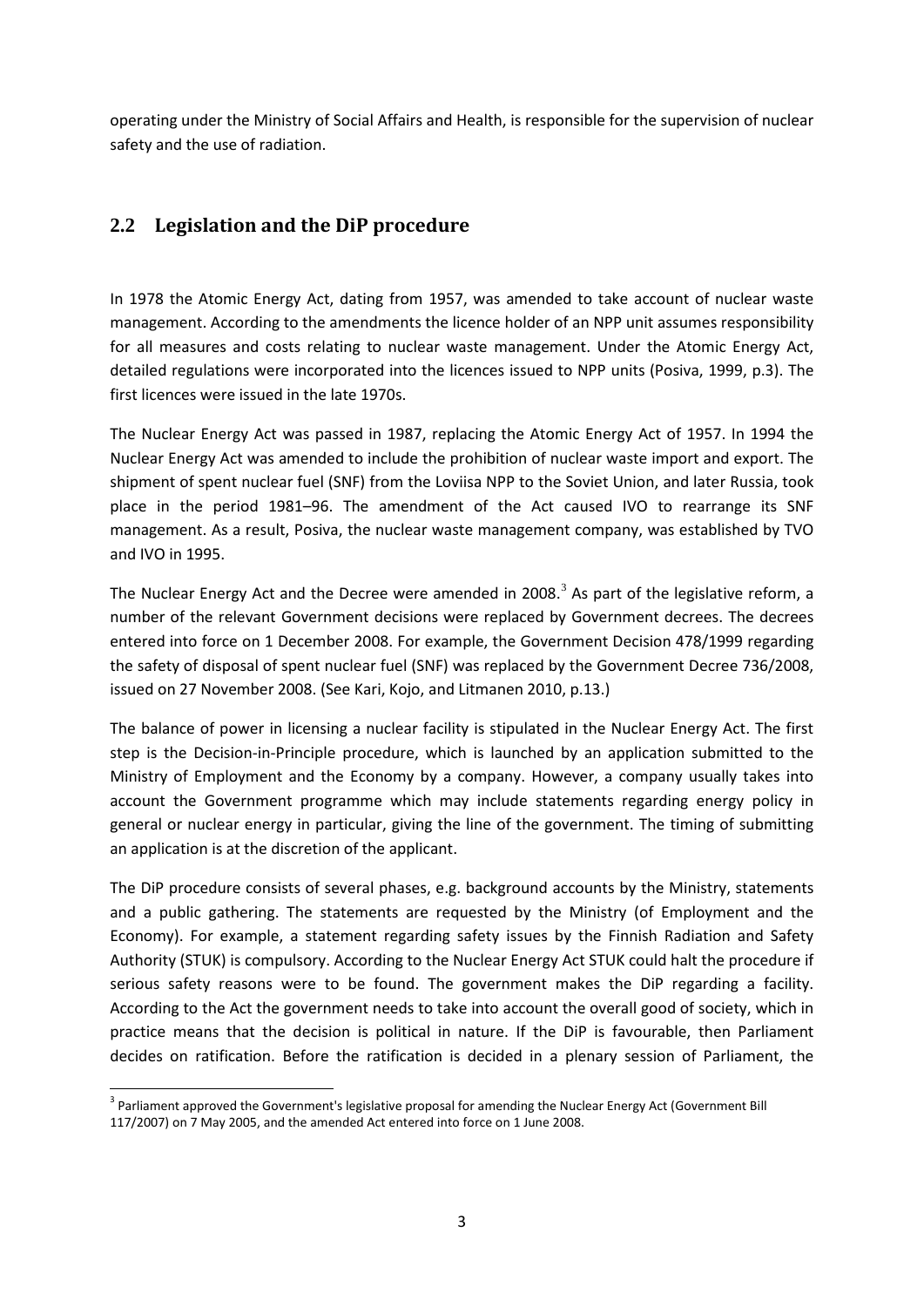parliamentary committees prepare their reports. A committee is free to hear any experts or stakeholders, but the gatherings are not public. It is also important to bear in mind that the Parliament cannot change the contents of the DiP. Parliament either approves or rejects the Government's DiP.

The proposed host municipality plays a decisive role in the DiP procedure in relation to siting. According to the Nuclear Energy Act, the local council of the municipality where the facility would be located has a right of veto which cannot be overruled by the Government. Thus the site selection of a nuclear facility is dependent on the approval of the local council. The right of veto is also valid in the event of an expansion of the spent nuclear fuel repository. For example, the local council of Eurajoki approved the expansion plans by Posiva in 2008 and 2009 (see Kari, Kojo, and Litmanen, 2010, p.18). The right of veto is an important source of power for the host municipality in relation to the site selection process, but the Finnish host municipalities also exercise power in relation to the nuclear industry in determining the annual percentage of property tax on nuclear facilities in the range stipulated by legislation governing taxation of property. Economic issues have been in a central role in the relationship between Eurajoki and the nuclear industry (see Kojo, 2009.)

### <span id="page-7-0"></span>**2.3 National nuclear waste policy**

The arrangements related to nuclear waste management in Finland were determined by the governmental policy decision of 1978 (Suominen, 1999, p. 26). The aims and timetable for Finnish nuclear waste management were set out in the governmental policy decision of 1983.

In the late 1970s the Finnish nuclear waste policy was planned to be based on reprocessing. In the governmental policy decision of 1983 reprocessing was still priority number one. The plan was to transport SNF abroad, permanently. SNF management of IVO followed this line until 1996, when the ban on export and import came into force. TVO negotiated for a reprocessing contract in the 1970s, but as it was found too expensive, and as the other contract requirements were also strict, no contract was ever signed. In the 1980s TVO focused on the final disposal of SNF and adapted the KBS3 concept from Sweden. Later, in the 1990s, due to the decisions of the Ministry of Trade and Industry in 1991 and 1995 final disposal of SNF became the only solution available to the companies and in 1994 the Nuclear Energy Act was amended with the final disposal concept. According to the decision by the Council of State in 1999 the repository must be retrievable if necessary. (Suominen, 1999; Sandberg, 1999; see also Darst and Dawson, 2010; Lehtonen, 2010.)

The DiP application in which Posiva proposed Eurajoki as the location of the repository was submitted in May 1999. The local council of Eurajoki approved a statement in favour of this in January 2000. Before this TVO, Posiva and the Municipality of Eurajoki had agreed on a benefit package for the municipality (Kojo, 2009, p.181–185). The Government took the DiP in December 2000 and Parliament ratified the decision in May 2001. Another DiP was ratified by Parliament in May 2002 due to the extension of the repository for SNF produced by the Olkiluoto 3 NPP unit. The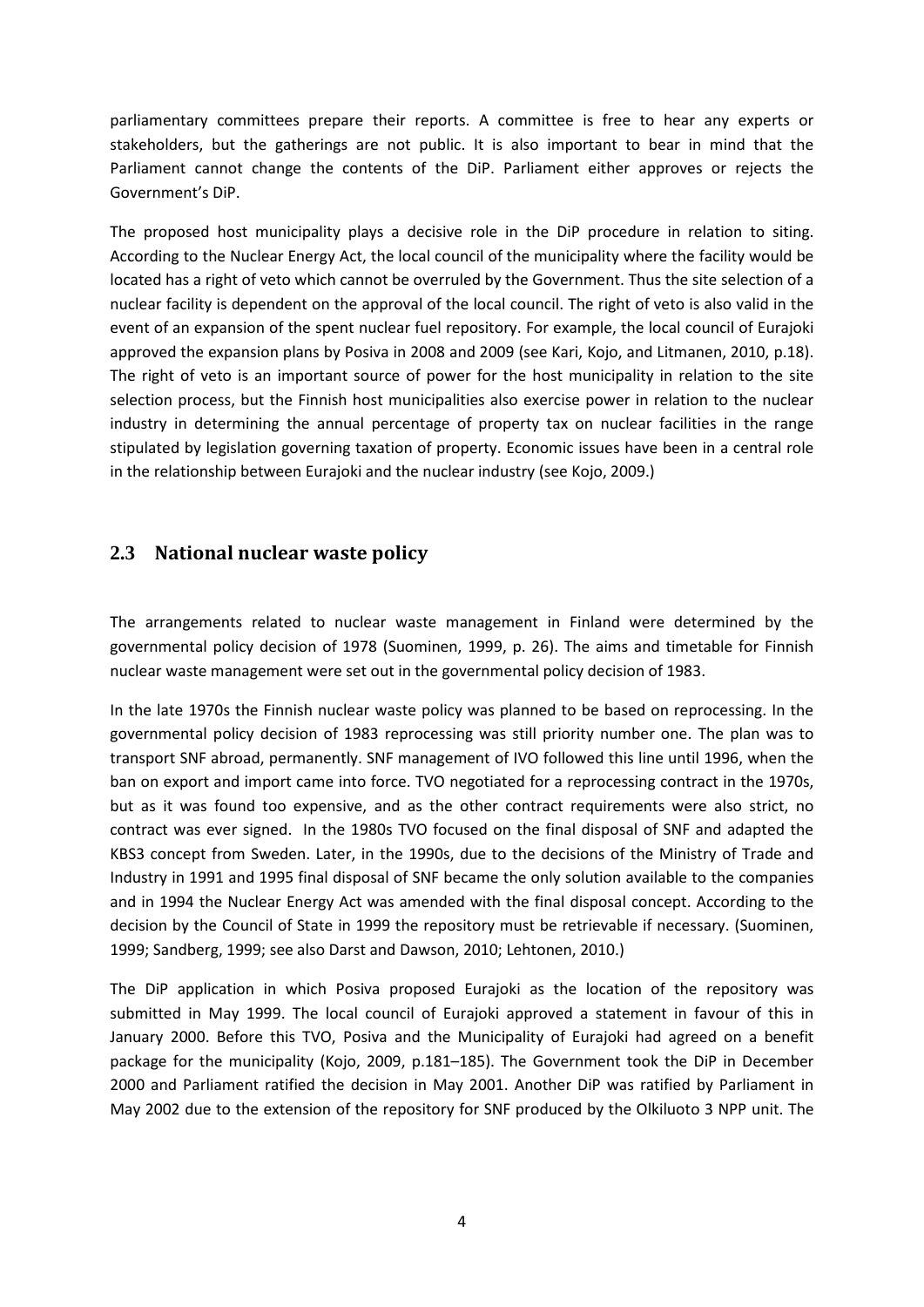excavation of the underground rock characterization facility as part of the repository began in 2004. In 2008–09 Posiva submitted two further DiP applications for extensions to the SNF repository (see Nurmi, Kojo, and Litmanen, 2009).

Posiva's application of 2008 covered a maximum disposal capacity of 9000 tU. Furthermore, Posiva implemented an EIA procedure for the further expansion of the repository in 2008 because of the NPP application by Fortum. A second DiP application was submitted by Posiva in March 2009 covering a total capacity of 12000 tU. However, as the DiP application for an NPP unit by Fortum was rejected by the Government in May 2010, Parliament approved only the expansion of the repository for SNF arising from TVO's Olkiluoto 4 project. The DiP in favour of Posiva's plan was ratified by 159 votes to 35. (Kari, Kojo, and Litmanen 2010, p.13–14.)

A whole new chapter in Finnish nuclear waste policy will begin if Fennovoima decides to apply for a DiP for a second SNF repository. This option was introduced in the Government's prerequisite to Fennovoima in May 2010 (Kojo, 2010). In July 2010 Parliament was in favour of a joint national solution, but the Government programme of Prime Minister Jyrki Katainen (National Coalition Party) of June 2011, looks only for a national solution. Earlier the minister responsible, Mr. Jyri Häkämies (National Coalition Party) has been ready to support the negotiations between the companies but not to force them to co-operate in accordance with the Nuclear Energy Act. The Ministry of Employment and the Economy has also been reluctant to violate the property rights of Posiva to the facility.

Fennovoima's prime option is co-operation with Posiva, which would allow access to the ONKALO underground research facility at Olkiluoto. As mentioned above, the Government did set the planning of the final disposal facility of their own as a second prerequisite to Fennovoima if the company failed to reach agreement with Posiva and its shareholders in a time frame of six years. The power companies have been arguing over national nuclear waste policy since the establishment of Fennovoima in 2007. Fennovoima calls for a joint national solution, and insists that this is the will of Parliament. Posiva has constantly emphasized that it will take care for SNF produced by Posiva's shareholders only (i.e. TVO and FPH). From Posiva's viewpoint there is no national solution but a final disposal project which has been developed under the nuclear waste management obligation. The obligation is licence-holder specific and has been conferred on TVO and FPH. (Kojo, 2010.)

In March 2012 the Ministry of Employment and the Economy established a working party with the aim to address joint nuclear waste management in Finland. This was due to the political decision by the Cabinet Committee on Economic Policy in February 2012 that the Ministry can take measures to force the licensees under waste management obligation to implement joint nuclear waste management if the requirements of the Nuclear Energy Act were fulfilled. In the working party all three power companies (TVO, Fortum and Fennovoima), the waste management company Posiva and the Ministry are represented, but not the municipalities, not even the Municipality of Eurajoki. The working party is scheduled to submit its final report by the end of 2012.

In practice a second repository in Finland would provide additional disposal capacity of thousands of tons of uranium. According to the then STUK director general Laaksonen (retired in January 2012),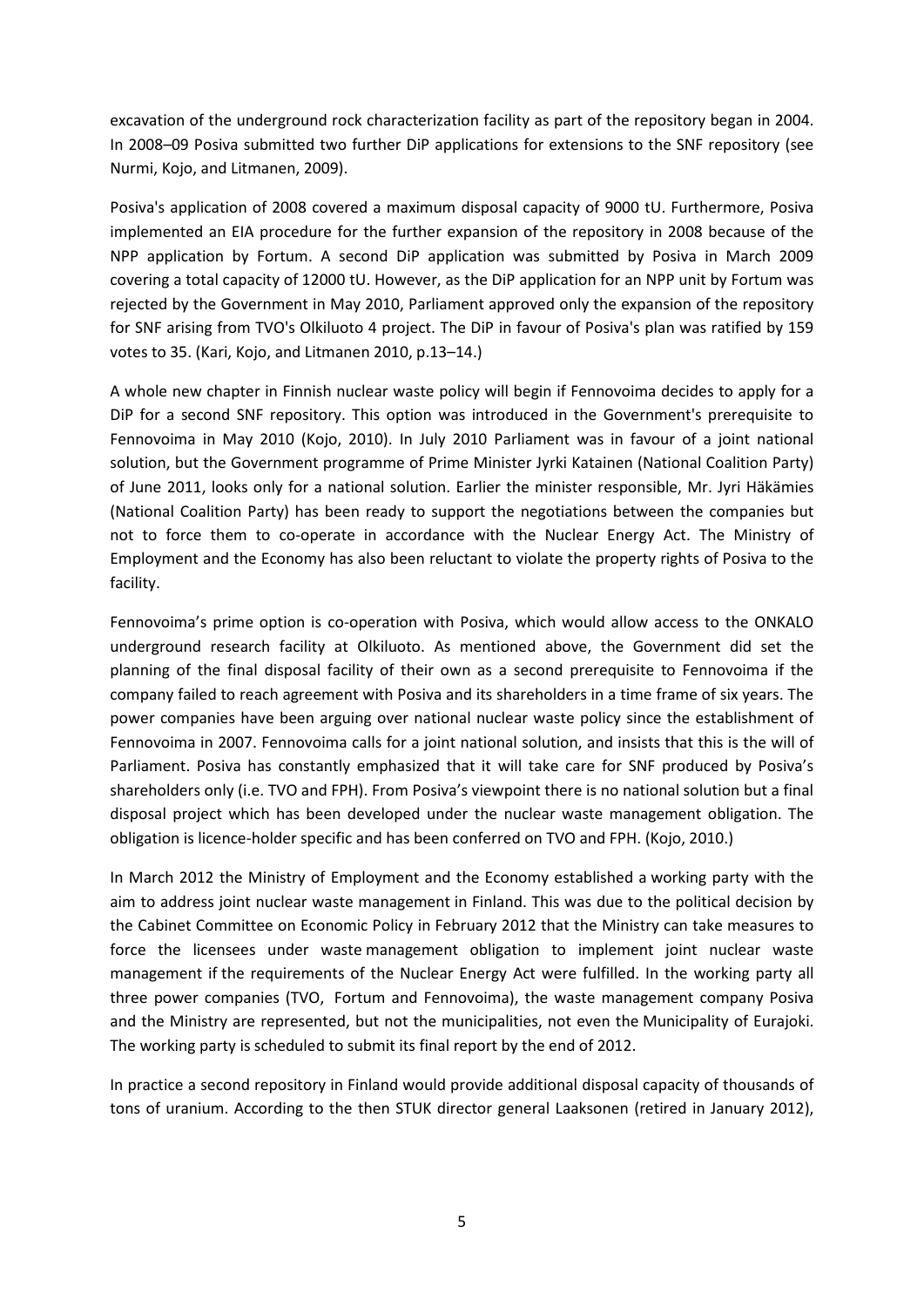the safety of the repository would not be a concern. Furthermore, it was noted by a STUK director that hundreds of candidate sites had already been identified in the 1980s. These sites only needed further investigation. (*Satakunnan Kansa*, 23 and 24 April, 2010.)

#### **Definition: What is nuclear waste?**

According to the Nuclear Energy Act nuclear waste means: a) radioactive waste in the form of spent nuclear fuel or in some other form, generated in connection with or as a result of the use of nuclear energy; and b) materials, objects and structures which, having become radioactive in connection with or as a result of the use of nuclear energy and having been removed from use, require special measures because of the danger arising from their radioactivity; (1420/1994).

The used nuclear fuel from the reactors in Loviisa and Olkiluoto are defined as high-level radioactive waste in Finland and is going to be disposed of in the Olkiluoto nuclear waste repository. Intermediate-level waste is e.g compounds that are used during water circulation. Low-level waste is waste that has been contaminated with radioactive substances and is called maintenance waste. The annual amount of reactor waste makes for Olkiluoto 150 to 200  $m^3$  and for Loviisa reactor 100 to 150  $m^3$ . (Posiva, 2012.) Low and intermediate-level waste is disposed in 60-100 meters deep storages in the area of the NPPs. Also wastes that origin from research, industry or social service and that are under responsibility of the state are disposed of in a central storage at Olkiluoto. Waste that origin from the nuclear power plants is under the Nuclear Energy Act, when again other radioactive wastes are under the Radiation Act. (STUK, 2009.) The now existing reactors are filled with about 70 tonnes of new fuel annually. This is also the amount of spent nuclear fuel that is storaged to wait for the final disposal. (Posiva, 2012.)

According to the Nuclear Energy Decree (12.2.1988/161, Section 1) spent nuclear fuel means "nuclear material that has been used as nuclear fuel for the production of nuclear energy and that contains significant amounts of nuclear waste". Furthermore, according to the Government Decree (736/2008) on the safety of disposal of nuclear waste Issued in Helsinki 27 November 2008 short-lived waste shall refer to nuclear waste, the activity concentration of which after 500 years is below the level of 100 megabecquerels (MBq) per kilogram in each disposed waste package, and below an average value of 10 MBq per kilogram of waste in one emplacement room; long-lived waste shall refer to nuclear waste, the activity concentration of which after 500 years is above the level of 100 megabecquerels (MBq) per kilogram in a disposed waste package, or above an average value of 10 MBq per kilogram of waste in one emplacement room.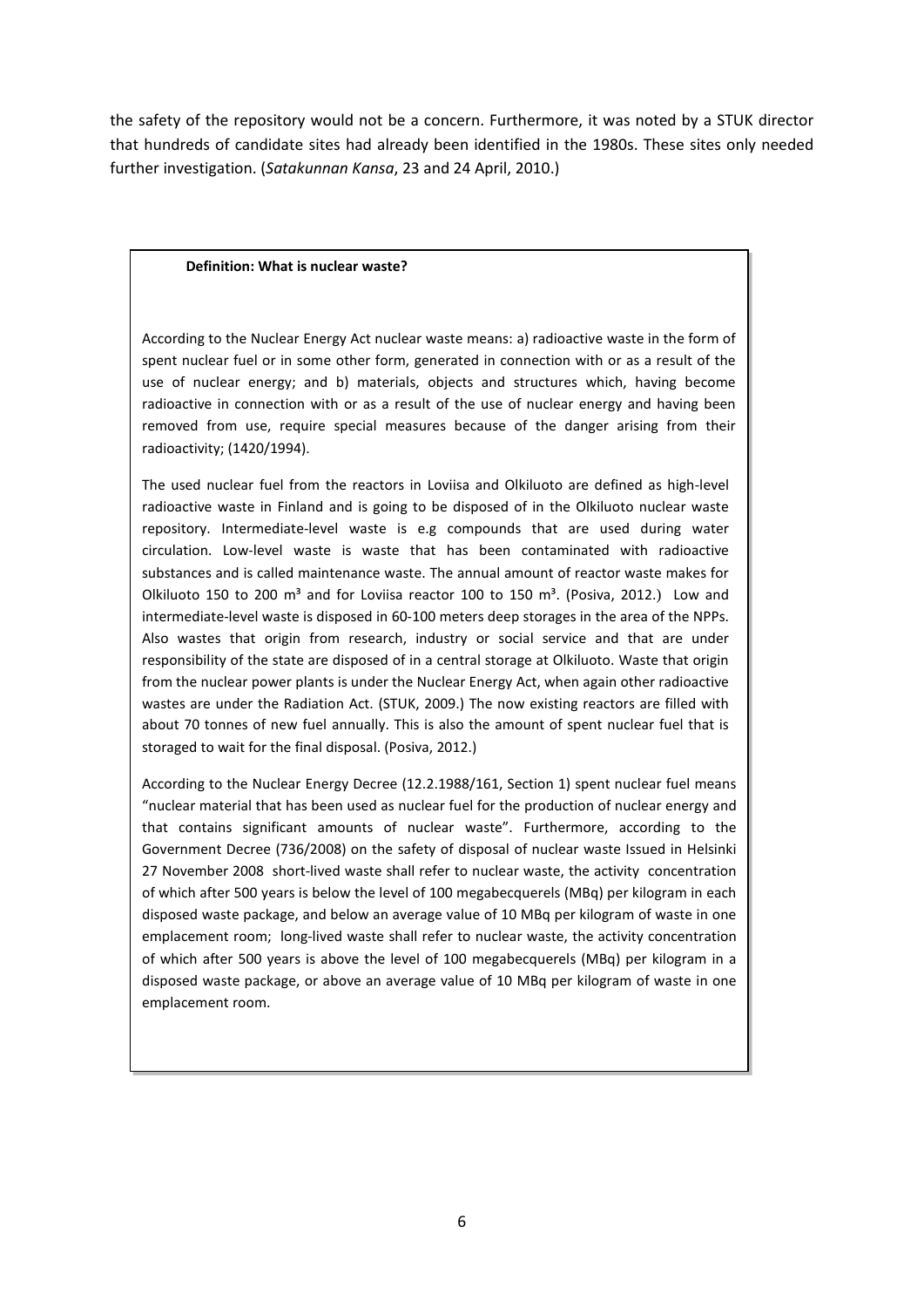### <span id="page-10-0"></span>**2.4 Timetable**

The timetable for the Finnish nuclear waste management was set out in the governmental policy decision of 1983. According to the decision, SNF management involved site selection by 2000 and application for a construction licence by 2010, to be operational by 2020. The timetable of 1983 has so far been re-scheduled once. In 2003 the Ministry of Trade and Industry (MTI) decided that the licence holders must submit the final applications for the construction licence by 2012 at the latest. The change in the timetable was justified by ensuring the safety of the repository. (Kari, Kojo, and Litmanen, 2010, p.12.)

In October 2011 the CEO of Posiva announced in an interview that a timetable differing from the Swedish waste management company SKB (Svensk kärnbränslehantering Ab) created extra challenges for Posiva. Posiva had co-operated with SKB which was planning to start final disposal in 2025, five years later than Posiva. The Finnish Broadcasting Company interpreted that Posiva would re-consider the timetable although no decisions had so far been taken. (*YLE Satakunta*, 4 October, 2011.) The DiP of 2000 is valid until 2016. According to Posiva's current plans, the final disposal is scheduled to start in 2020 and end in 2112. The repository would be sealed up by 2120. As Parliament agreed to issue the new NPP DiPs in July 2010, the sealing schedule will be changed. (Kari, Kojo, and Litmanen 2010, p.12–13.) A timeline with the milestones in Finnish nuclear waste management can be found in Appendix 1.

#### <span id="page-10-1"></span>**2.5 Research, development and demonstration (RD&D) programme**

From the administrative viewpoint the current Finnish nuclear waste research can be classified into 1) research ensuring the availability of nuclear technological expertise required by the authorities for the preparation of decision-making, 2) research required for the supervision of nuclear waste management and 3) research related to planning, implementation and development. The first category is organized into research programmes in public administration, the second falls under other public administration programmes i.e research conducted in support of STUK's advisory duties and the third is conducted by the licence-holders under their nuclear waste management obligation. (Ministry of Employment and the Economy 2010, abstract.) The categories may overlap to some extent but the limited resources have been evinced to justify the fact that the Finnish public sector's research programme (JYT2001, 1997–2001) never aimed to conduct independent full-scale performance assessments of a spent fuel repository (Rasilainen, 2002, p.15). The focus of the JYT2001 programme was set

*"… on studies to reduce uncertainties associated with the basic principles and main phenomena related to geological disposal of spent nuclear fuel, and to be able to model*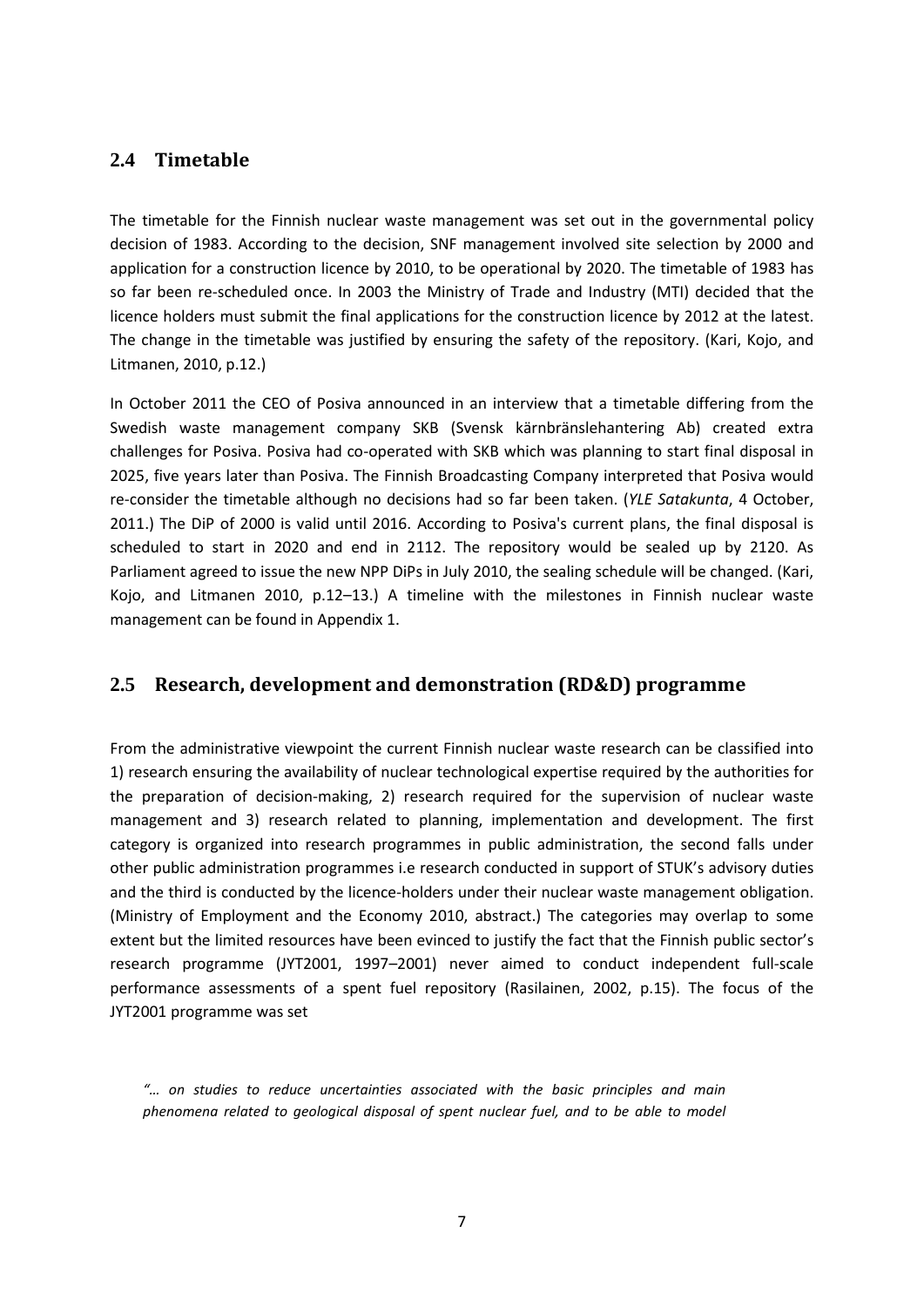*these phenomena more accurately and reliably for the purposes of safety assessment. The second primary objective of the public sector's research was to develop and introduce new methods for research and analysis." (Rasilainen, 2002, p.15.)*

Publicly financed nuclear waste research was launched in Finland in the early 1970s. Since 1989, when the first research programme period coordinated by public administration started, there have been six research periods: 1989–1993, 1994–1996, 1997–2001, 2002–2005, 2006–2010 and the latest since 2011. (Ministry of Employment and the Economy, 2010, p.10.; see also Litmanen, 2008.) Organizing of research programme was reconsidered in 1996 and in 2000–2001. In 1996 the Ministry set up a group of senior experts to review the status of nuclear waste management and the related research needs. As a result the emphasis in the technical studies was contested related to the geological disposal of SNF. (Rasilainen, 2002, p.14.)

In 2000–2001 a working group nominated by the Ministry recommended that in the future, too, research programmes on nuclear safety be divided into two separate programmes. These are: (1) safety research related to nuclear power plants and (2) research on nuclear waste management. In line with the recommendation the Ministry established the Finnish Research Programme on Nuclear Waste Management in 2002 (KYT programme [http://kyt2014.vtt.fi/eng/index.htm\)](http://kyt2014.vtt.fi/eng/index.htm). To provide funding for the KYT progamme a State Nuclear Waste Management Fund $4$  was established in 2004. The status of the Fund was safeguarded by the amendment to the Nuclear Energy Act of 2004, which imposed a financial provision obligation on those under a waste management obligation, mainly the power companies. Thus the Fund collects its financial resources from those responsible for nuclear waste management who are obliged to pay annually 0.08 % of their respective assessed liability. The current level of annual funding is 1.7 M€. In addition to State Nuclear Waste Management Fund funding, research organizations may direct their own funding into their research projects. (Rasilainen, 2004, p.4.; MEE, 2010, p. 12 - 13.)

The KYT programme organization includes the Steering Group, thematic Support Groups and the Coordinator. The Steering Group of the first KYT programme consisted of the representatives of the Ministry, STUK, Posiva, Fortum, TVO and TEKES<sup>[5](#page-11-1)</sup>. (Rasilainen, 2004, foreword.) The current Steering Group also includes representatives of the Ministry of the Environment and Fennovoima, but TEKES is no longer represented. Half of the eight members of the Steering Group represent the nuclear industry, which can be seen as an indication of the influence of the private sector on the steering of publicly administrated research programmes.

The emphasis of the research programmes is on technical and natural sciences, but social sciences also have a part. The research period 1994–1996 was the first to include social sciences (MTI, 1996, p.11). The volume of research funding for social sciences increased 1997–2001, when the focus was on observing the EIA procedure in the candidate municipalities. The need for social sciences research was based on the amendments to the Nuclear Energy Act, the Act on EIA procedure and the

<span id="page-11-1"></span><span id="page-11-0"></span><sup>&</sup>lt;sup>4</sup> In Finnish Valtion ydinjätehuoltorahasto VYR<br><sup>5</sup> The Finnish Funding Agency for Technology and Innovation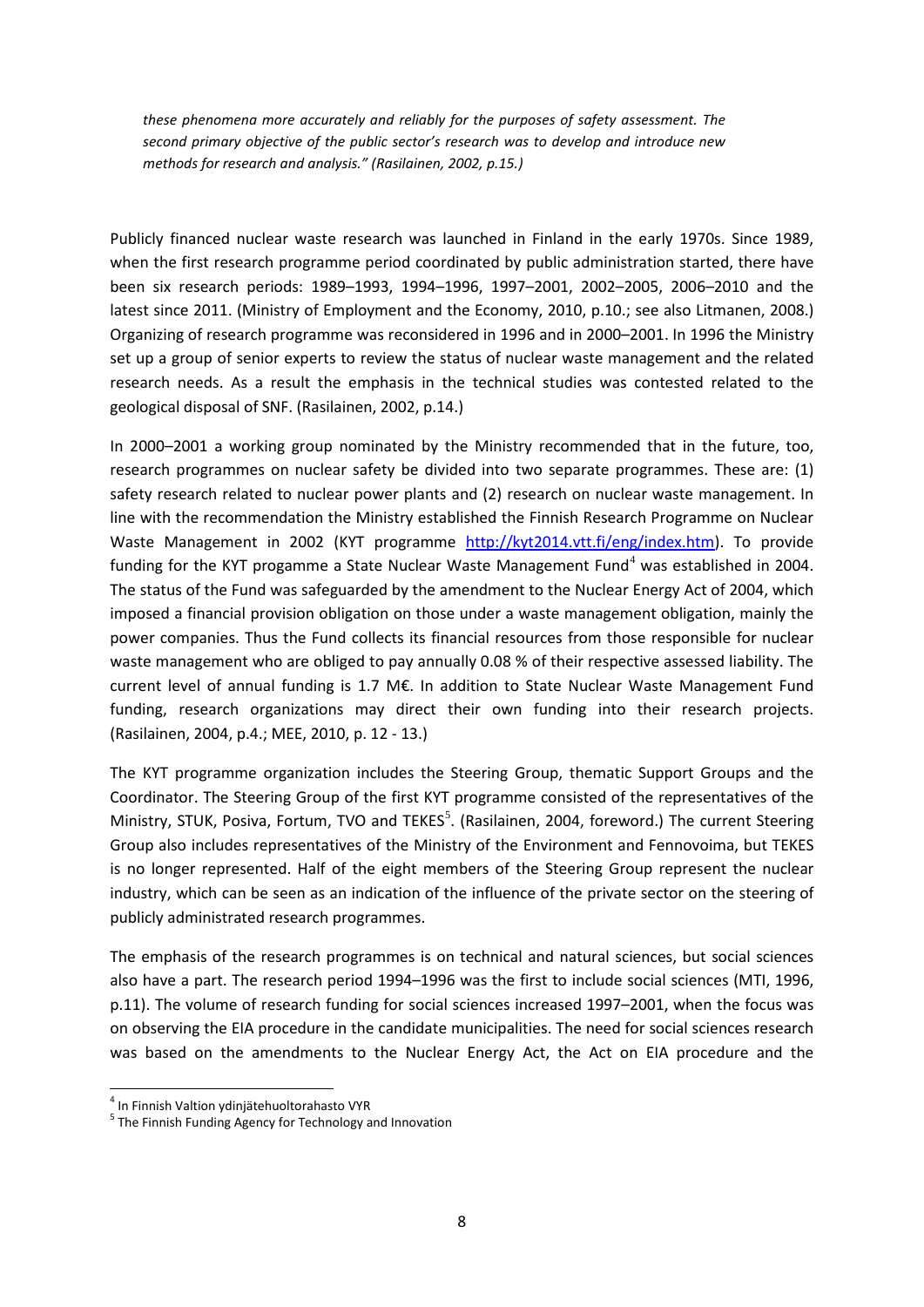controversial views on the site selection by the residents of the candidate municipalities (MTI, 1996, p.15; Rasilainen, 2002, p.14, Litmanen, 2008, p.434–440). The need for interactive communication programme between local residents and authorities was also recognized, but it was not seen possible to fund such activity by the JYT-programme. The main aim of the communication programme would have been to bring the concerns of local residents to the attention of the authorities and forming a considered view of the final disposal plan in these sites. (MTI, 1996, p.15–16.) In 2002–2005 social sciences were excluded (see Rasilainen, 2004, p.14) but in the period 2006–2010 some funding was again granted for studying public perception at the local level (see MEE, 2010, p. 27; Kari, Kojo, and Litmanen, 2010).

In the latest period, called KYT2014, research subjects are divided into (1) new and alternative nuclear waste management technologies, (2) research into the safety of nuclear waste management and (3) sociological research related to nuclear waste management. (MEE, 2010, p.17.) From the viewpoint of the branch of sciences the organizing of the research programme reflects a boundary between social and technical. According to KYT2014 Framework Programme (MEE, 2010, p.27) the purpose of the sociological research in the KYT2014 Research Programme is "to support decisionmaking and related preparations". As research themes are mentioned the views of various actors and groups on nuclear waste management, and the final disposal of SNF in particular, ethical debate and issues related to long-term duration.

According to Rasilainen (2002, p.15) Posiva's research programme has been essentially based on repeated safety assessments of the proposed disposal concept, supported by the site investigations and other safety-related research, in line with its mission. TVO and Posiva have published safety assessments of spent fuel disposal in 1985, 1992, 1996 and 1999. Since 2003 Posiva has prepared three three-year plans for the nuclear waste management of the Olkiluoto and Loviisa nuclear power plants. These TKS reports (Posiva, 2003; 2006; and 2010) have included plans for future research, technical design and development work as well as assessments of the state of nuclear waste management, with particular reference to the preparations for the disposal of SNF. TKS-2003 covered the research period extending from 2004 to 2006, TKS-2006 covered the period extending from 2007 to 2009 and TKS-2009 covered a detailed plan extending from 2010 to 2012 and a general plan covering the subsequent three-year period from 2013 to 2015. The latest report (TKS-2009) also provided a direct response to the requirements concerning the report to be submitted to the MEE as stated in Section 28 of the Nuclear Energy Act. (Posiva, 2010, p.3.) At the same time as the TKS-2009 programme the MEE was provided with a construction licence readiness report, the final disposal facility's pre-licence material for the construction licence application. The material shows the current readiness of the reports required for the licence application, and specifies what parts of the material required for the licence still need to be supplemented. (Kari, Kojo, and Litmanen, 2010, p. 12.)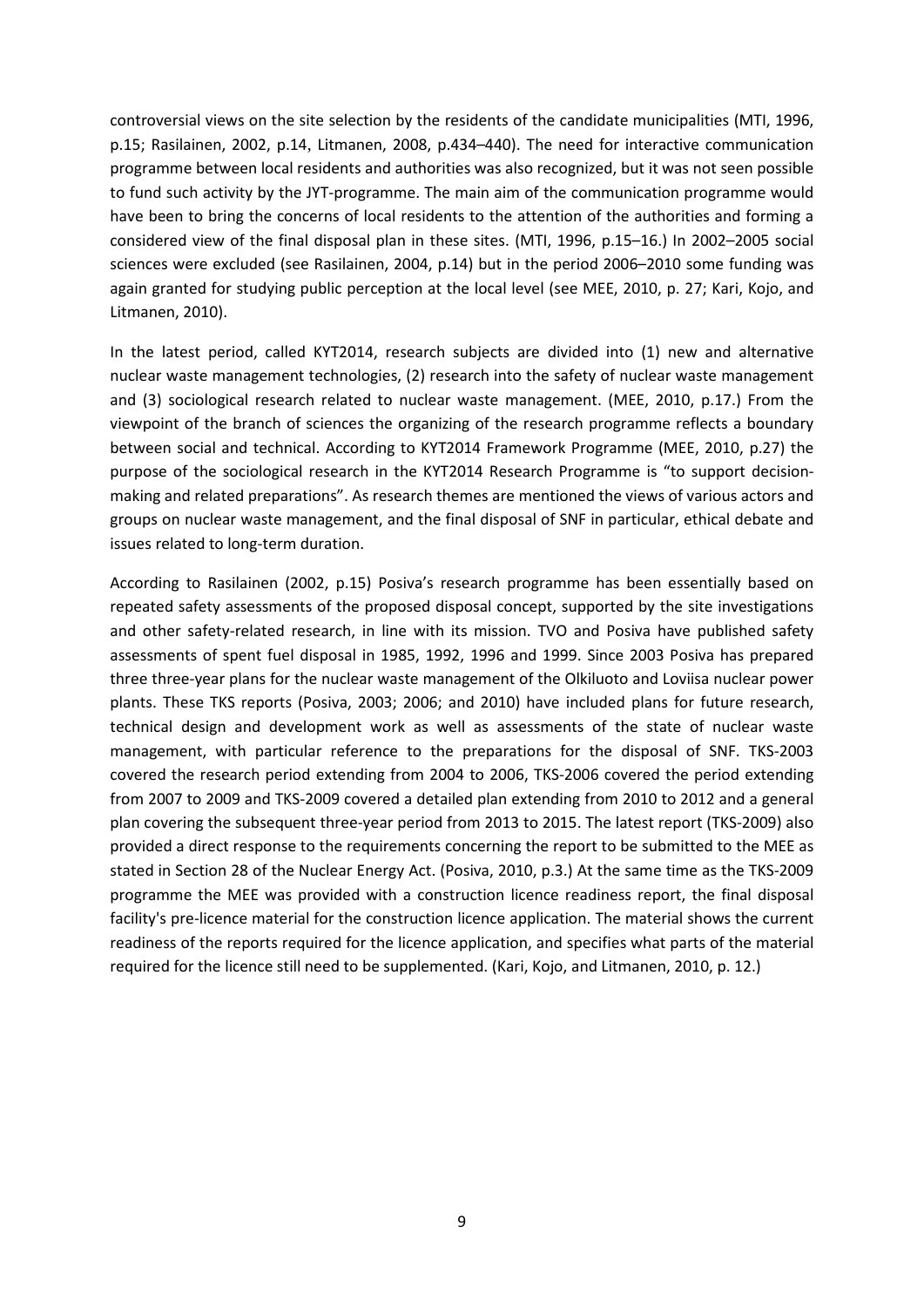## <span id="page-13-0"></span>**2.6 The formal and informal role and (in) activity of civil society stakeholders**

The Finnish nuclear energy legislation includes obligations in relation to public participation and informing residents. The Act (468/1994) on Environmental Impact Assessment (EIA) Procedure applies to all projects that may have considerable negative environmental impacts, and the related Decree (713/2006) states that the construction of a nuclear facility must always be subjected to the EIA. According to the Nuclear Energy Decree the Decision-in-Principle (DiP) application must be accompanied by an EIA report. Thus an EIA procedure must be implemented before submitting the DiP application.

Public participation in accordance with the Nuclear Energy Act of 1987 consists of the dissemination of information and a public gathering. The applicant is responsible for compiling an overall description of the facility and making it generally available after a check by the Ministry (see Posiva, 2009). The description, for example, is circulated to every household in the intended municipality. The Ministry is responsible for arranging a public gathering in the municipality in which the planned site of the facility is located. Opinions may be given either orally or in written form. According to the Nuclear Energy Act the opinions presented "shall be made known to the Government" by the Ministry. The public gathering is formal in nature. No debate is allowed between participants, therefore mediation, for example, is not possible. Furthermore, feedback is only given by the applicant after several months. The public gathering is open to all, but in practice it is arranged only in those municipalities that are included in the DiP application as alternative locations. The main purpose of public participation carried out in accordance with the Nuclear Energy Act is to offer residents an opportunity to voice their comments directly to the highest national decision-maker i.e. the minister responsible and the government. The general philosophy would seem to be that nobody should interpret the feedback but that the decision-maker should receive an authentic message from the residents. In practice authenticity is safeguarded by recording the oral statements given in the public gathering. (Päiviö Jonsson and Andersson, 2010, p.14.) This arrangement, however, offer no opportunity to create a dialogue between the different affected parties in the gathering.

In the EIA and DiP procedure meetings, which were held in 2008 and 2009 in Eurajoki in relation to the repository expansion plan, the number of participants was low. $6$  Interest was raised mostly by questions on project information and project decision-making. The topics discussed in the public meetings were wide-ranging. The comments and concerns typically raised have to do with other current nuclear projects or energy policies and were less directed at the spent nuclear fuel repository expansion issue. The public attendees clearly viewed all contemporary nuclear projects in the same light and the need for a general discussion on nuclear power was evident. The EIA procedure was criticized as seeming illogical and premature. On the other hand, the assessment was considered important. Criticism regarding inadequate provision of answers to questions was expressed. (Nurmi, Kojo, and Litmanen, 2009.)

<span id="page-13-1"></span><sup>&</sup>lt;sup>6</sup> Posiva implemented the EIA procedure in four candidate municipalities (Eurajoki, Kuhmo, Loviisa and Äänekoski) between 1998 and 1999 (see Hokkanen, 2007).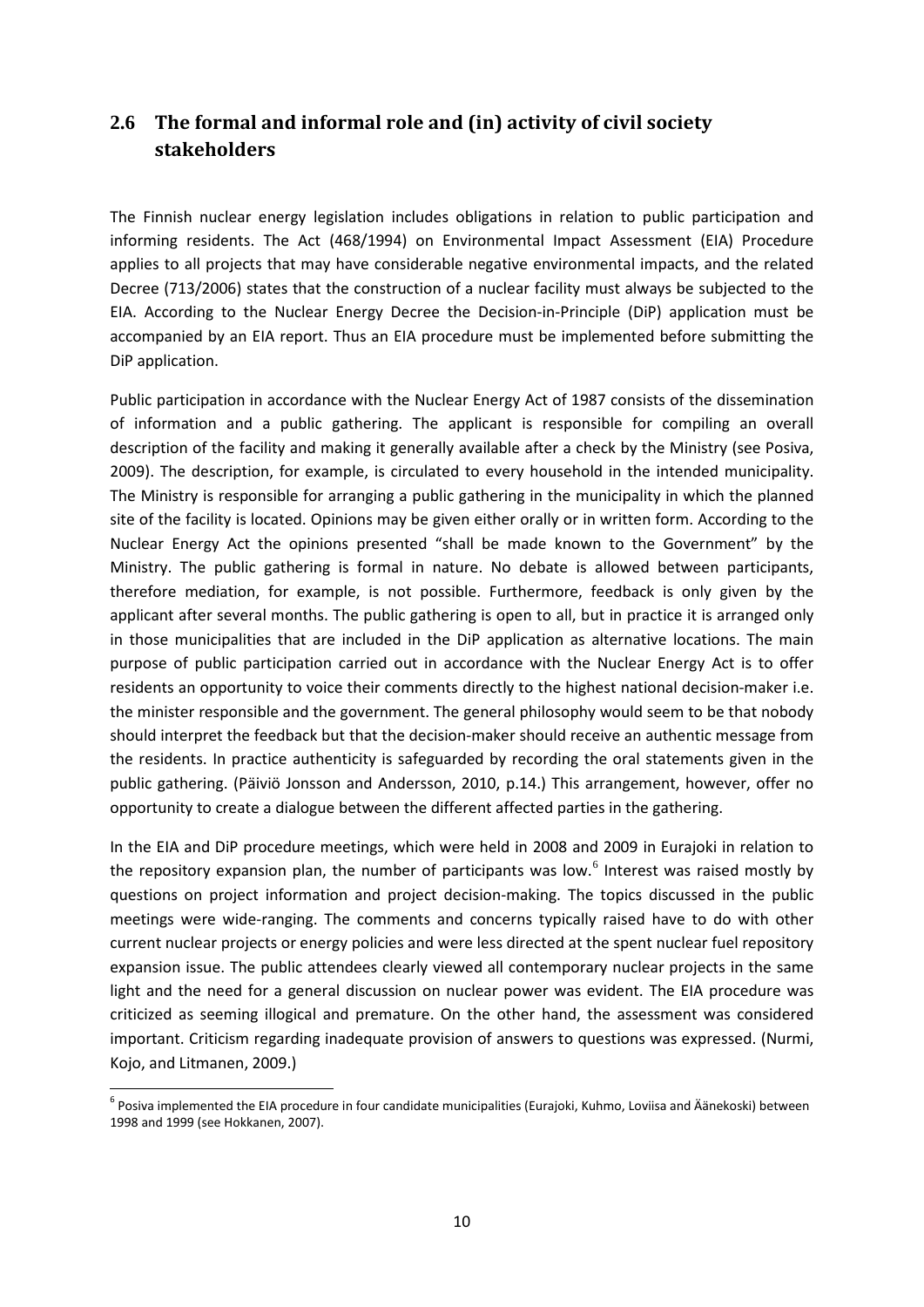## <span id="page-14-0"></span>**2.7 The current role of affected or potentially affected communities**

Eurajoki and Loviisa are the municipalities that are currently most affected by SNF management. The former is the host of TVO NPP with SNF in the water pools. The Olkiluoto site of the SNF disposal facility also located in its area. The latter is the host of Fortum NPP. The amount of SNF in Loviisa NPP area is smaller than in Olkiluoto, as all SNF produced by the Loviisa NPP was transported to the Soviet Union and Russia from 1981 to 1996.

The third municipality that will be affected is Pyhäjoki. Fennovoima announced in October 2011 that the new NPP unit would be located in Pyhäjoki. Fennovoima has planned its SNF management on the idea that it would co-operate with Posiva, but Posiva has rejected this. If Fennovoima is unsuccessful in its negotiations with Posiva and its owners, Fennovoima will be compelled to launch a site selection process to find a site for its own SNF facility. (Kojo, 2010.) Such a process would raise the question whether Pyhäjoki or some other municipality might also be a societally suitable community with suitable bedrock for the final disposal of SNF.

The municipality of Eurajoki has already reacted on the SNF management of Fennovoima. Although the local council of Eurajoki approved the repository expansion for the needs of TVO in 2008 and Fortum in 2009, in March 2010 the local government reported to the Minister of Economic Affairs that the municipality was concerned about the way issues related to municipal decision–making in accordance to the Nuclear Energy Act were handled in the case of Fennovoima. The municipality was especially concerned that it was not given a chance to issue its statements although the Fennovoima application for a DiP gave the impression that SNF generated by company would be disposed of in Olkiluoto. The local government noted that the municipal council has the right of veto, which cannot be overruled by either the Government or Parliament. According to the municipality the procedure is also of great importance in building and strengthening openness and confidence between the applicant, the municipality and the residents. (Kari, Kojo, and Litmanen, 2010, p.18.)

The host municipalities have a formal role in the site selection process thanks to the veto right as explained in subchapter 2.2. The Municipality of Eurajoki has also had temporary and more permanent liaison groups with the nuclear industry (see Kojo, 2009) which allow better means for discussions over some issues under planning. The Finnish municipalities have not, however tried to establish an arena or partnership for safety issues such as that in Belgium. The permanent liaison group between the municipality and the industry is more based on the idea of information exchange only between the parties.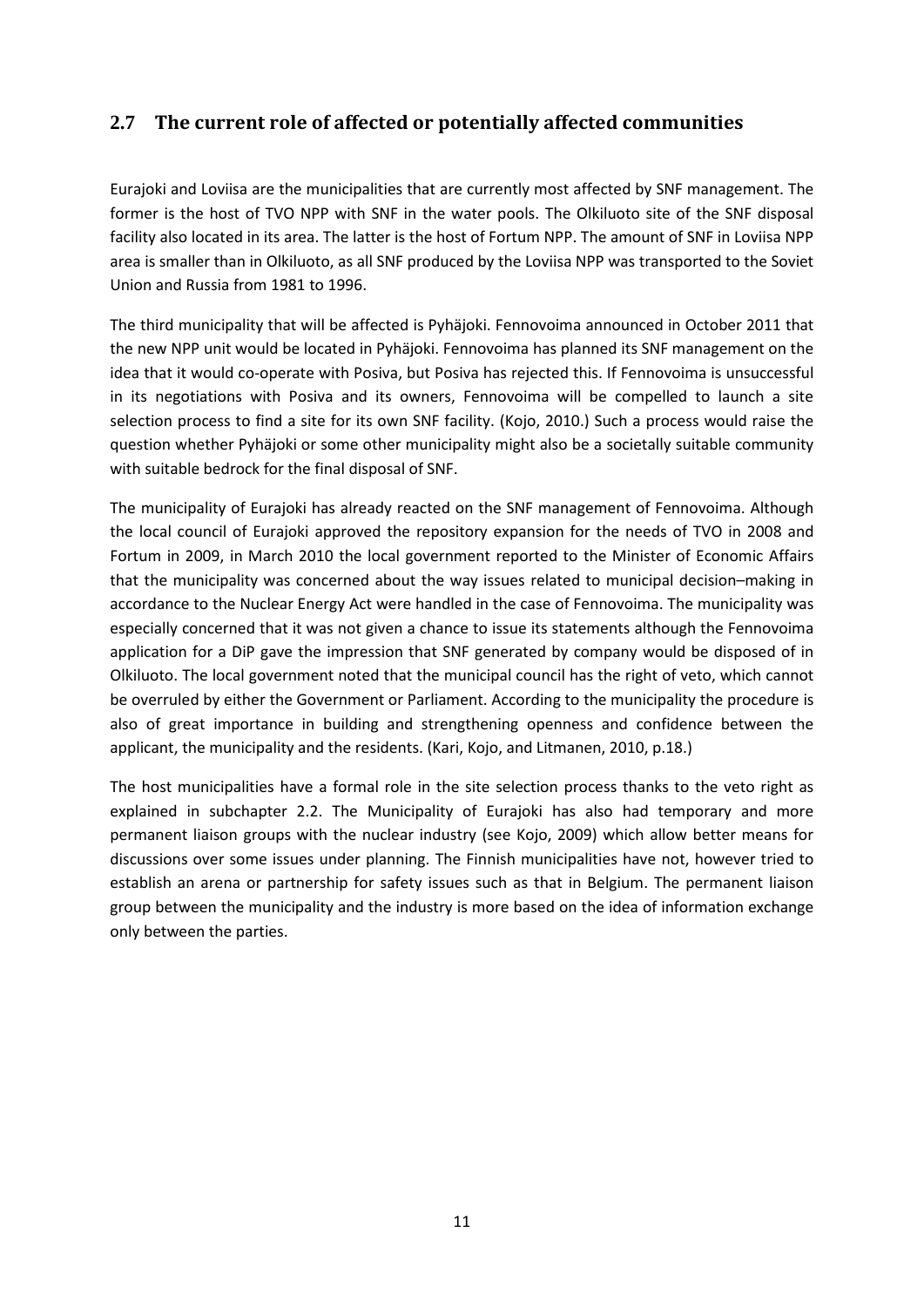## <span id="page-15-0"></span>**3 Identifying remaining socio-technical challenges in Finland**

## <span id="page-15-1"></span>**3.1 A review of social sciences studies on radioactive waste management**

#### <span id="page-15-2"></span>**3.1.1 Methods and data**

The review continues research conducted at the University of Jyväskylä in 1990–1999 by Litmanen and Kaunismaa (1999; see also Heikka et al. 2001). The earlier study has been taken into consideration in this review, with the exception of the years in which the social science studies for this report were conducted (1999–2010). The results of the review are based on the earlier social sciences study as well as the search made for this particular review. In this report social science studies are defined as sociological, socio-political, political, economic, judicial, communication studies.

The literature reviewed for this study consisted mainly of different work conducted in universities, a few popular books and theses or postgraduate work accomplished in universities. Some of the master's theses also serve as working reports for Posiva or the Radiation and Nuclear Safety Authority (STUK). One important difference from the earlier study is that in this study a few articles published in scientific journals are also included in the study. The articles were thought to reflect the most recent ideas on nuclear waste management and were therefore included in the analysis. The search for social sciences studies was made mainly as a library search, using library database search engines<sup>[7](#page-15-3)</sup>. Various stakeholders' Internet databases were also consulted such as STUK, Posiva, VTT, The Ministry of Employment and the Economy. STUK, for example, had a very extensive publication listing.

Some limitations were imposed on the preliminary listing of the publications. The abstracts of the publications served as the selection criterion, thereby eliminating possibly irrelevant cases. Limitations were also imposed on publications of 2011 and on non-scientific publications, leaflets or texts. It is also important to note that some book chapters (not independent articles) that were found in the library search as independent search results were in this analysis combined to one study which they represented. Articles from books with several authors were regarded as their own publications, thus omitting the book from the listing.

The library search was conducted identically with a common library engine *LINDA* as well as in universities' own databases ${}^{8}$  ${}^{8}$  ${}^{8}$ . The common database for all universities did not offer as many results as did the universities' own databases. Theses were the most problematic to locate. Some master's

<span id="page-15-3"></span> $<sup>7</sup>$  The library search was made using database search machines. The command searchwords used were: ydinjäte, (nuclear</sup> waste) ydinpolttoaine (nuclear fuel) and loppusijoitus (final disposal) ydinjätehuol? (nuclear waste management) and the English words "nuclear waste". The words were shortened to "ydinjät?" "loppusij" and "ydinjätehuol?" to cover a broader result. The search was also limited to the years 1999-2011 and if possible to publications published in Finland.<br><sup>8</sup> Universities included in the search were: the University of Jyväskylä, the University of Turku, the Unive

<span id="page-15-4"></span>University of Eastern Finland, the University of Lapland, the University of Vaasa, the University of Oulu and Åbo Akademi University.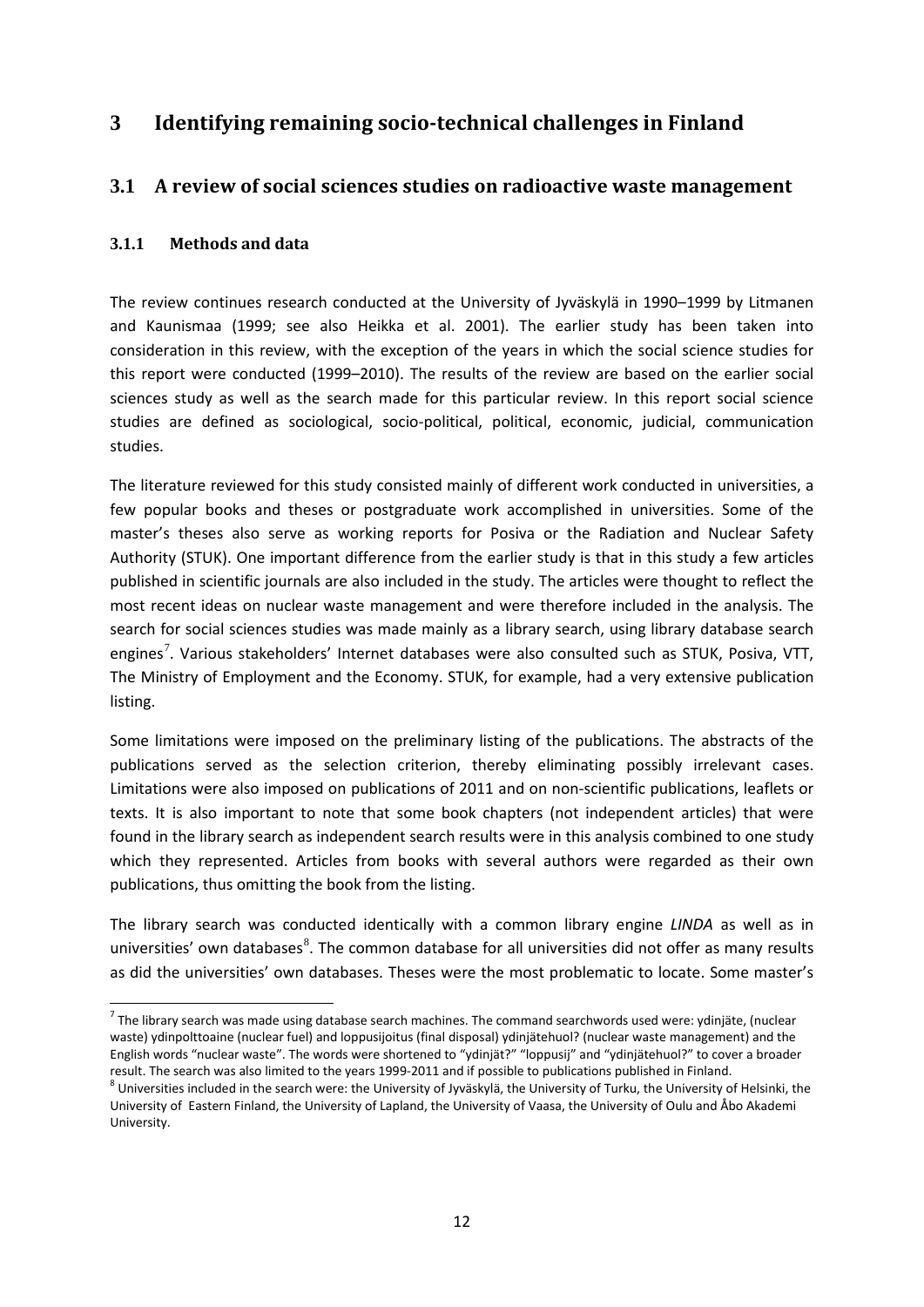theses may therefore be missing from the research due to different storage procedures in different universities.

As one criterion we used saturation, which in this case meant that after the same publications started to come up frequently, and no new publications were found, the search was abandoned. The title of the publication functioned as the primary selection criterion for the publications included in the literature listing. In this case we took into account publications that could be thought to have a connection to sociological, socio-political, political, economic, legal and communications studies. Publications that were suggested by the library database (keywords) were also included in the listing, even if the title of the publication did not give any indication of the actual content. In this part of the study publications that very clearly belonged to the natural and technical sciences were not taken into consideration due the enormous number of them. Studies focusing on nuclear power plants /technology were excluded. For example, surveys of particular nuclear power plants or the image of a single nuclear power plant were therefore not included in this report. However, publications considering power plants more generally including waste storage or transportations etc. were included. Nuclear waste management was used as the most important criterion in choosing the publications. This limitation is in line with the study conducted earlier (Litmanen & Kaunismaa, 1999). Although a fairly broad viewpoint was adopted in our primary listing, there is a possibility that the list lacks some studies because of these limiting procedures.

After this procedure a more detailed reading was made of the remaining publications. The total number of items was 111. The detailed reading was made of the abstract, foreword and conclusion sections.

#### <span id="page-16-0"></span>**3.1.2 Research trends**

The social scientific research themes quite clearly follow the development of the Finnish nuclear waste management process. In this research report the research trends are presented in four fiveyear time periods: 1) 1990-1994, 2) 1995-1999, 3) 2000-2004 and 4) 2005-2010.

The research in the years 1990 to 1994 focused mostly on the nuclear waste dispute and was conducted at the University of Jyväskylä (see. e.g. Litmanen 1994). From 1995 onwards an increase in the number of research themes is apparent. The research themes clearly reflect the site selection period for a final disposal facility. The research from this period examines opinions, information needs and economic factors in the different municipalities. In a working report written by Osmo Kurki in 1995, the information needs of different stakeholders as well as the viewpoints and opinions of the various possible siting municipalities were examined. Kurki writes that of the municipalities examined in his report residents in Eurajoki were most positively disposed towards nuclear waste disposal. (Kurki, 1995.)

It is possible to see a preparation towards the EIA assessment procedure. Studies on the economic and political structures in the municipalities were conducted in all municipalities (Ollikainen and Rimpiläinen, 1997). Working reports made by Posiva prepared the EIA process by compiling information about different factors in the municipalities but also by organizing stakeholder and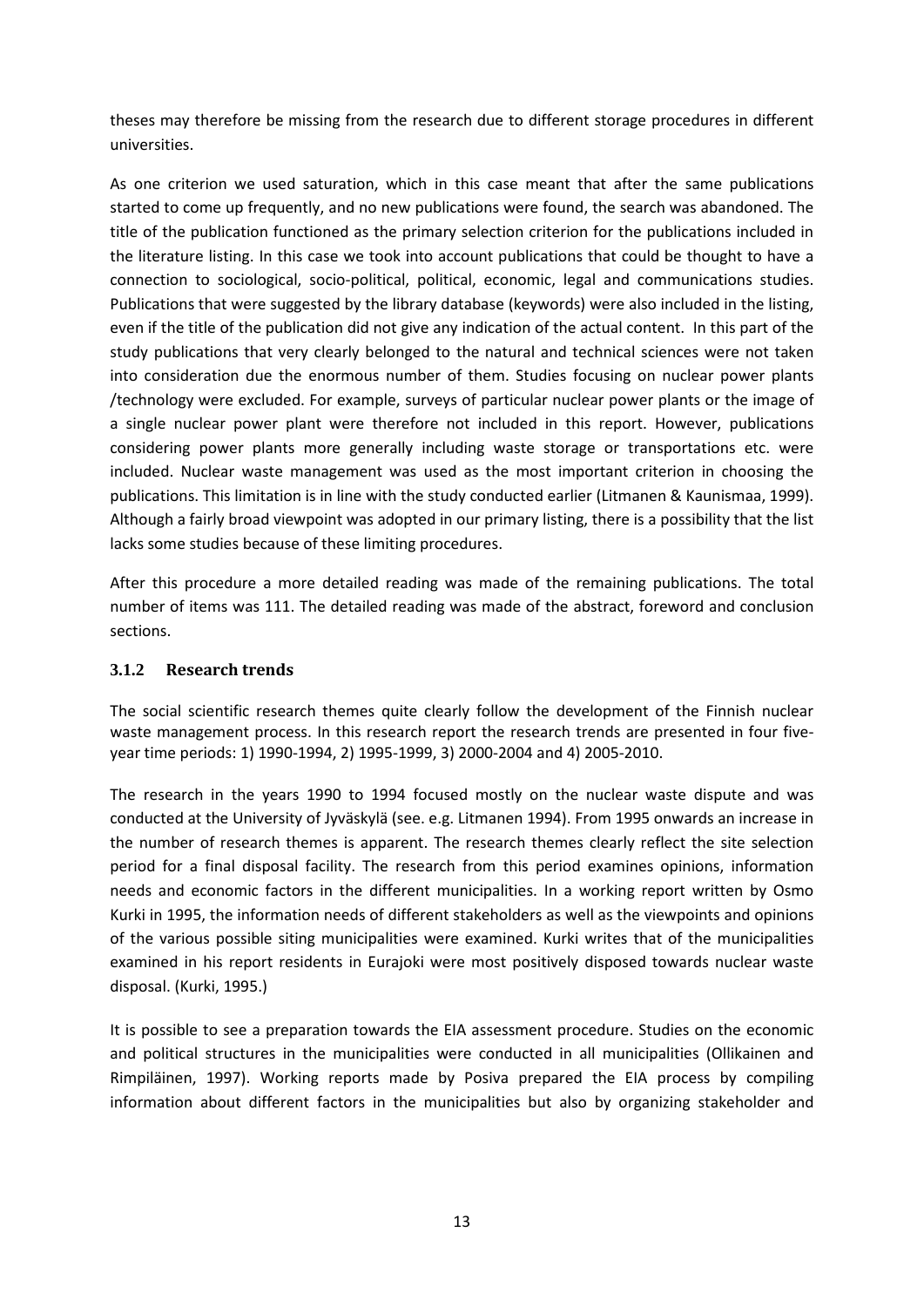public meetings. Public meetings were organized before the actual EIA meetings concentrating on the interaction. (Leskinen, Paldanius and Turunen, 1997.)

The preparation of the EIA procedure and the EIA process itself contributes greatly to the different research areas. The most active year in the research areas is 1999. A total of 31 different publications included in this review were published that year. Many of these research reports were the output of the Public Sectors Research Programme (JYT). Keeping in mind that this report focuses on social sciences studies only, it is a fairly large number. The peak year of 1999 mirrors the EIA process and the preparation for the DiP of 2000. Studies on opinions, attitudes and psychological and social effects were well represented (e.g. Paavola & Eränen, 1999). Economic effect studies as well as the local entrepreneurs' readiness to take part in the construction project were examined. (e.g. Ronkainen & Ukkonen, 1999.) Jurisprudence studies addressed the possibility of consultative referenda and examined issues related to importing. Political studies focused on argumentation and the opposition groups. The articles and studies from the universities mainly focused on the conflict and the decision-making process of the siting. (see e.g, Litmanen, 1999; Litmanen, Hokkanen and Kojo, 1999.)

The active period of 1999 also had its impact on the research conducted in 2000 and 2001. Thereafter the research is mainly concerned with the EIA, media research, argumentation and social acceptance. One interesting fact is the infrequent studies, which examine the legal rights of coastal states to intervene in possible transportations and a study about technical and economic retrievability. One might assume that issues like transportation and retrievability might be addressed more in the future, when the construction phase of the disposal plant begins. One distinctive feature for the time period 2000-2004 is media research and studies on decision-making. The media research examines both general discussions in newspapers but also the work of journalists (Tommola, 2001; Raittila, 2001). Decision-making and participation are examined broadly in working reports but also in a book published in 2002 (Raittila et al., 2002). The role of participation and the influence of the EIA (see. e.g. Hokkanen & Kojo, 2003) are discussed during this time period.

In 2004 a book was published on Finnish nuclear politics. In several articles in this book the decisionmaking process around Eurajoki accepting and becoming the site for a nuclear waste site is described (Kojo, 2004). The assessment of the EIA was also one of the themes discussed. The EIA process was examined and evaluated, especially from the perspective of public participation.

In the last period 2005-2010 onwards the research focuses on the host municipality Eurajoki, including image research and socio-economic research. From 2008 on a small change is again discernible towards information needs. The political decision-making is also examined, now with a target audience in other countries (See e.g. Litmanen & Kojo, 2011). Eurajoki is still examined as a local research object, but at the end of 2009 and 2010 wider issues like knowledge and democracy are also among the research topics. One might assume that this "large scope" would be the themes of the near future as well.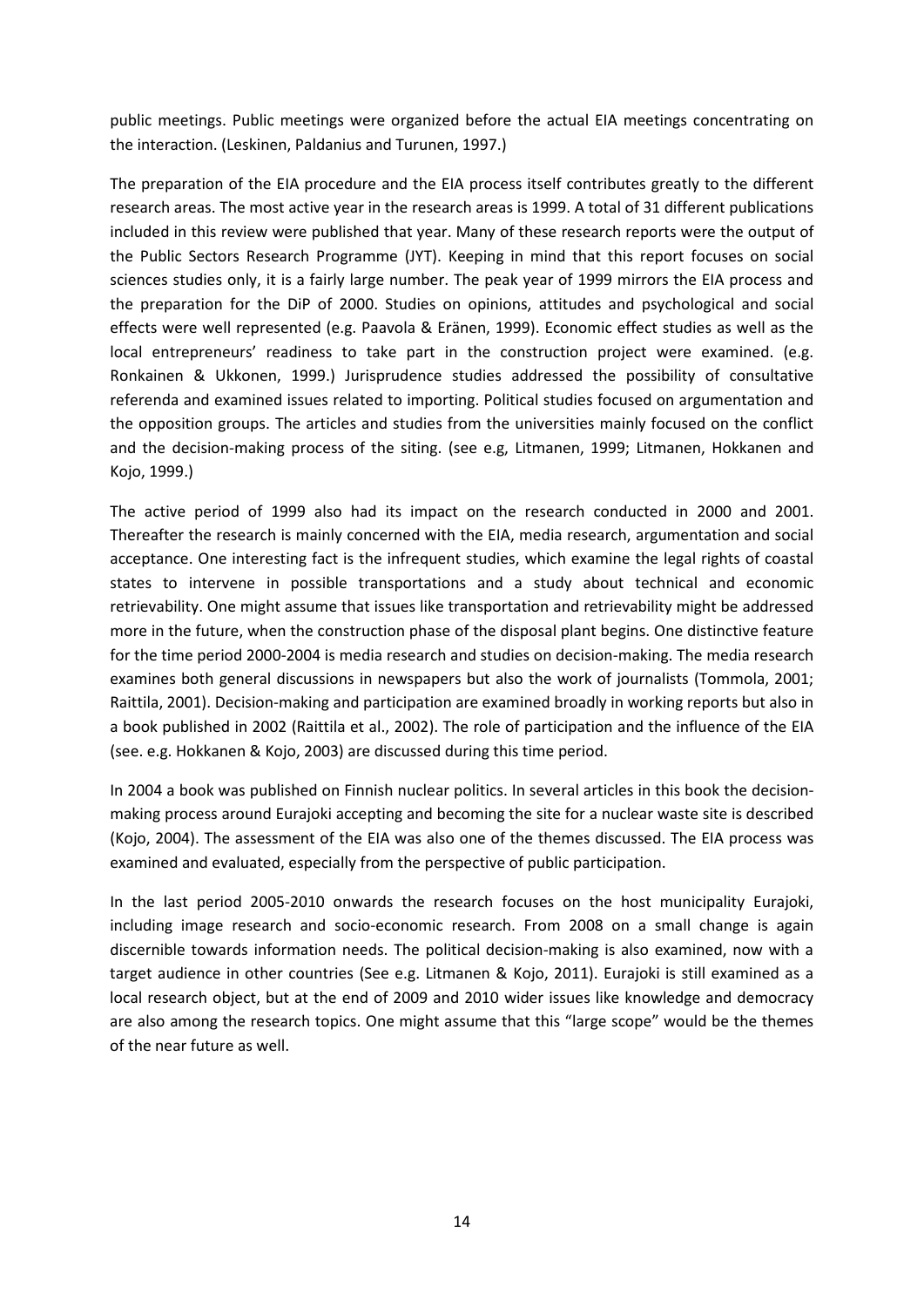<span id="page-18-2"></span>For the purposes of this report a simplification of the research themes was made, so that the different studies could be presented as a figure. Figure 1 below presents the time periods and simplified research themes.



**Figure 1 Social science research themes during different time periods**

### <span id="page-18-0"></span>**3.2 Review of public documents**

#### <span id="page-18-1"></span>**3.2.1 Methods and data**

For the purpose of this project it was agreed that public documents should be examined. For the Finnish part the public documents consisted of written statements made on the EIA assessment report and statements accompanying the application for a DiP for an extension of the nuclear waste repository for spent nuclear fuel. These public documents were chosen as research material for this report in the belief that they represent issues that could be deemed significant or challenging when decisions on nuclear waste management were taken. The statements also enabled examination of one stakeholder group, municipalities, that would have otherwise not been represented in the research material.

The statements serving as research material in this report belonged to three different gatherings; the EIA assessment and two gatherings regarding the DiP for the upcoming Decision-in-Principle at that time. The table below presents the three different requests for statements (Table 1). The EIA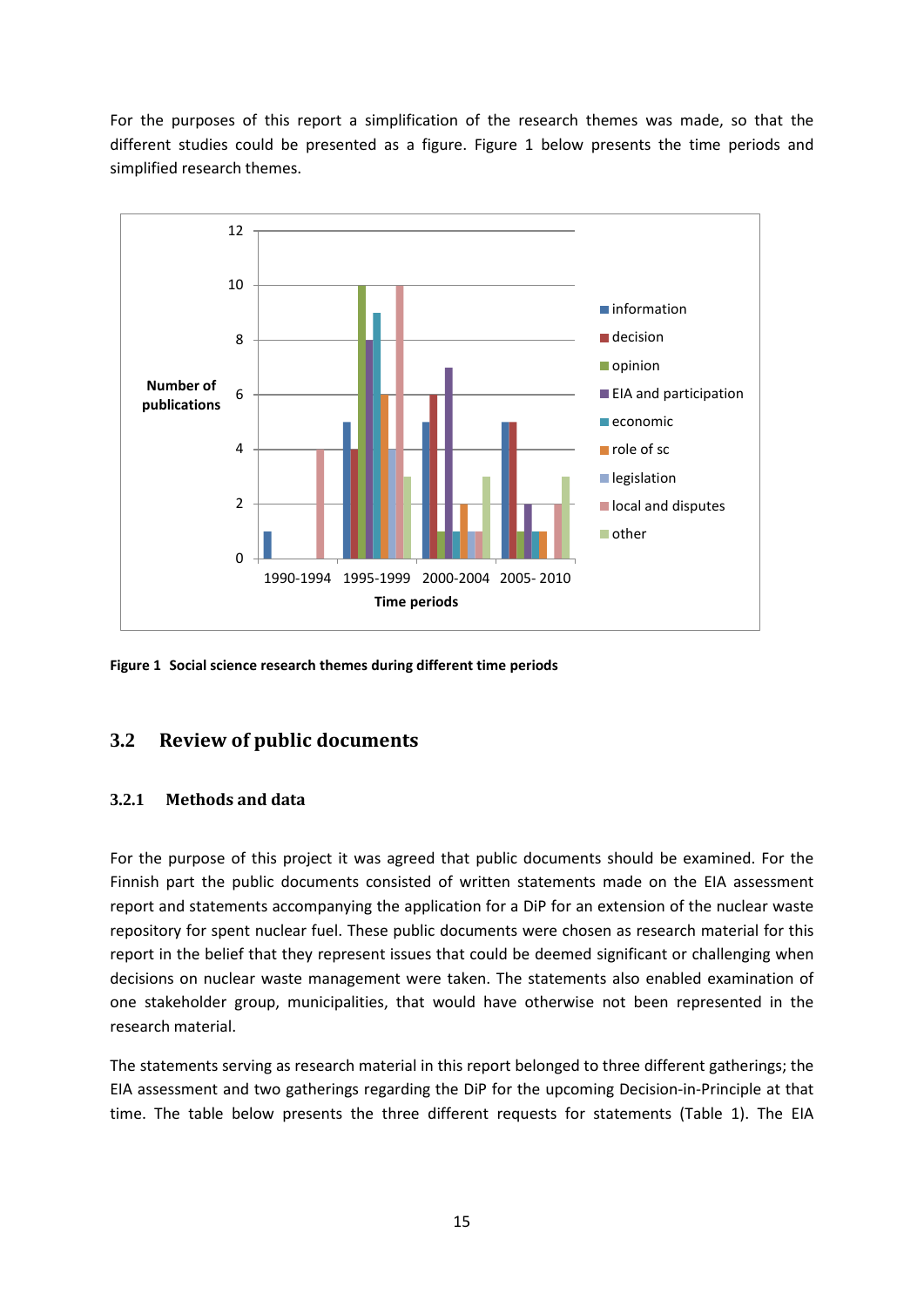assessment report is attached to the application for a DiP, although in these gatherings the first application for a DiP was submitted before the commenting procedure for the EIA report had ended. The two DiP applications were for an increase in the fuel capacity for possible new power plants in Olkiluoto and Loviisa. The background for the statements is an already positive Decision-in-Principle in 2000 and 2002. The statements in this report belong therefore to a time when the DiP about a geological disposal facility had already been taken, but an extension of the repository was needed for the plans of the power companies to build new nuclear reactors.

| Requested statements                         | Date <sup>9</sup>    |
|----------------------------------------------|----------------------|
| Request for statements for the<br>EIA report | 10.11.2008-12.1.2009 |
|                                              |                      |
| Request for statements for                   | 19.9.2008-19.11.2008 |
| expansion Olkiluoto 4 reactor                |                      |
| (9000 Ut)                                    |                      |
|                                              |                      |
| Request for statements for                   | 13.5.2009-15.7.2009  |
| expansion Loviisa 3 reactor                  |                      |
| (3000 Ut)                                    |                      |
|                                              |                      |
|                                              |                      |

#### **Table 1 The different gatherings and timetable for requested comments**

<span id="page-19-0"></span>The total number of written statements is great, but for the purposes of this report only 21 statements were examined. The selection of which statements to include in this brief analysis was based on the statement of the contact authority in the EIA process, which includes a summary of issues articulated in the statements. After a brief reading of this summary nine stakeholders were chosen for closer scrutiny. The selection was based on those stakeholders who seemed to have raised interesting viewpoints on the matter that could perhaps be seen as challenges for nuclear waste management. In this phase some municipalities situated near the final disposal plant were also taken into consideration. The municipality of Eurajoki, the host municipality for the disposal facility, was selected for the analysis even though it seemed that their statements did not articulate issues. The material for this analysis consisted therefore of three stakeholder groups:

- National Radiation and Safety Authority, Ministry of Employment and the Economy (contact authority), Ministry of the Environment
- Statements of the municipalities; Municipalities of Eurajoki, Nakkila, Luvia and Rauma<sup>[10](#page-19-1)</sup>

<span id="page-19-1"></span> $9$  According to information from the web pages of the Ministry of Employment and the Economy.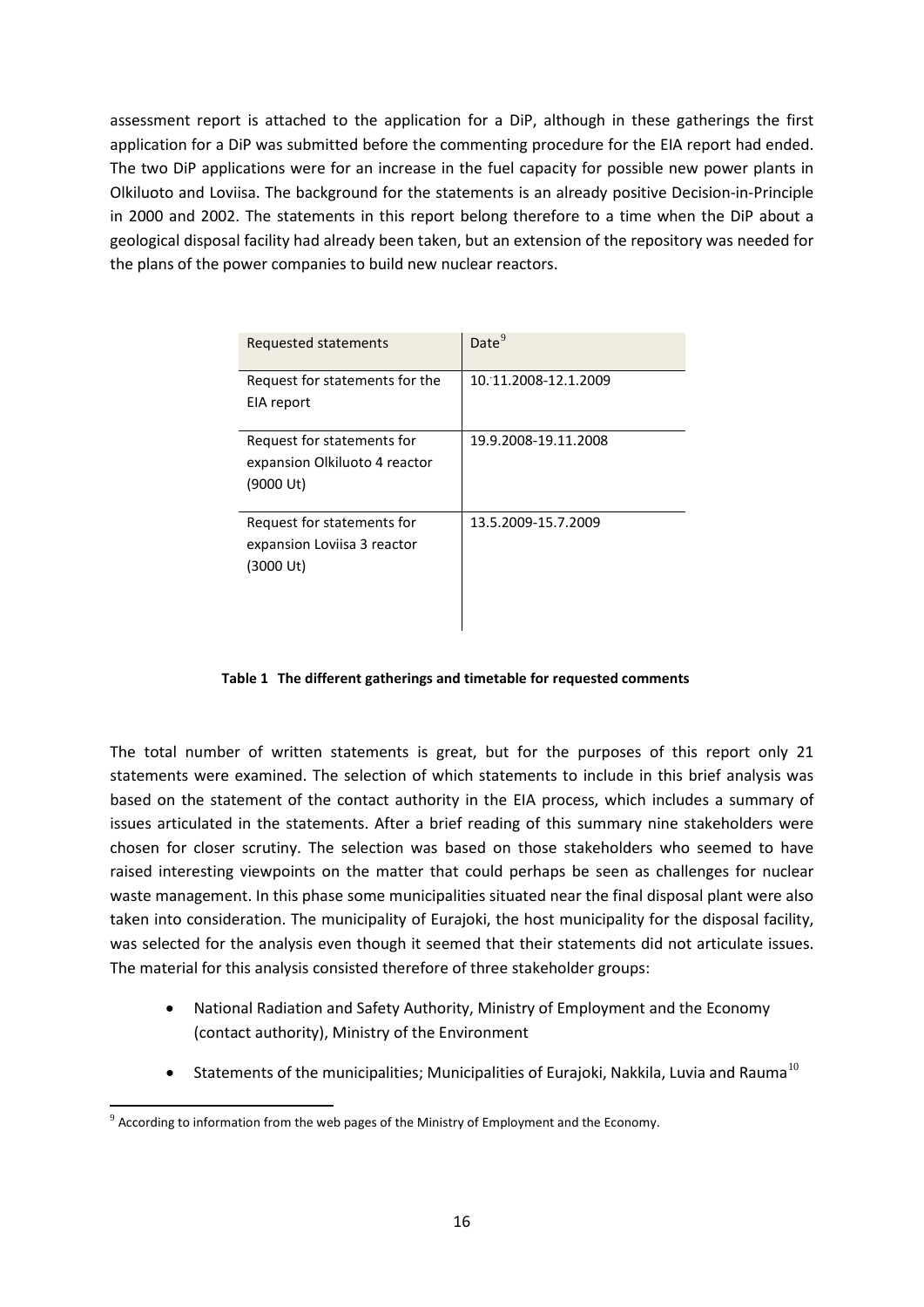• NGO Statements of Greenpeace and The Finnish Association for Nature Conservation

The total number of written statements chosen for this report was 21 in answer to the three different requests for comments presented above. Note that some of the organizations did not give statements in answer to every request for comments. The Decision-in-Principle and the environmental impact assessment progressed partly in parallel. Table 2 below presents the number of written statements given by different stakeholders.

| Request for statements                       | Number of statements                                             |
|----------------------------------------------|------------------------------------------------------------------|
| Request for statements for the<br>EIA report | National authorities 3<br>Municipalities 4<br>NGO <sub>s</sub> 2 |
| Request for statements for                   | National authorities 1                                           |
| extension for Olkiluoto 4 reactor            | Municipalities 4                                                 |
| (9000 Ut)                                    | NGO <sub>s</sub> 2                                               |
| Request for statements for                   | National authorities 1                                           |
| extension for Loviisa 3 reactor              | <b>Municipalities 3</b>                                          |
| (3000 Ut)                                    | NGOs 1                                                           |

#### **Table 2 Numbers of the selected statements by different stakeholders**

#### <span id="page-20-1"></span><span id="page-20-0"></span>**3.2.2 Analysis**

The analysis of public documents was conducted in two stages. First a brief thematic reading to screen the issues mentioned in the statements was made. These issues were collected into a different list forming the basis for the analysis. The second part of the analysis was conducted by collecting the most frequently emerging themes and by looking at these more closely. These themes were fairly few, since the contents of the statements were often repeated in the different commenting procedures'. Therefore the themes emerging in this thematic analysis also reflect the overall discussion at that time.

For the purposes of this report the most frequently mentioned issues in the statements are discussed. A more specific and detailed analysis would necessitate more diverse data. The discussion

 $10$  Neighboring municipalities to the host municipality Eurajoki.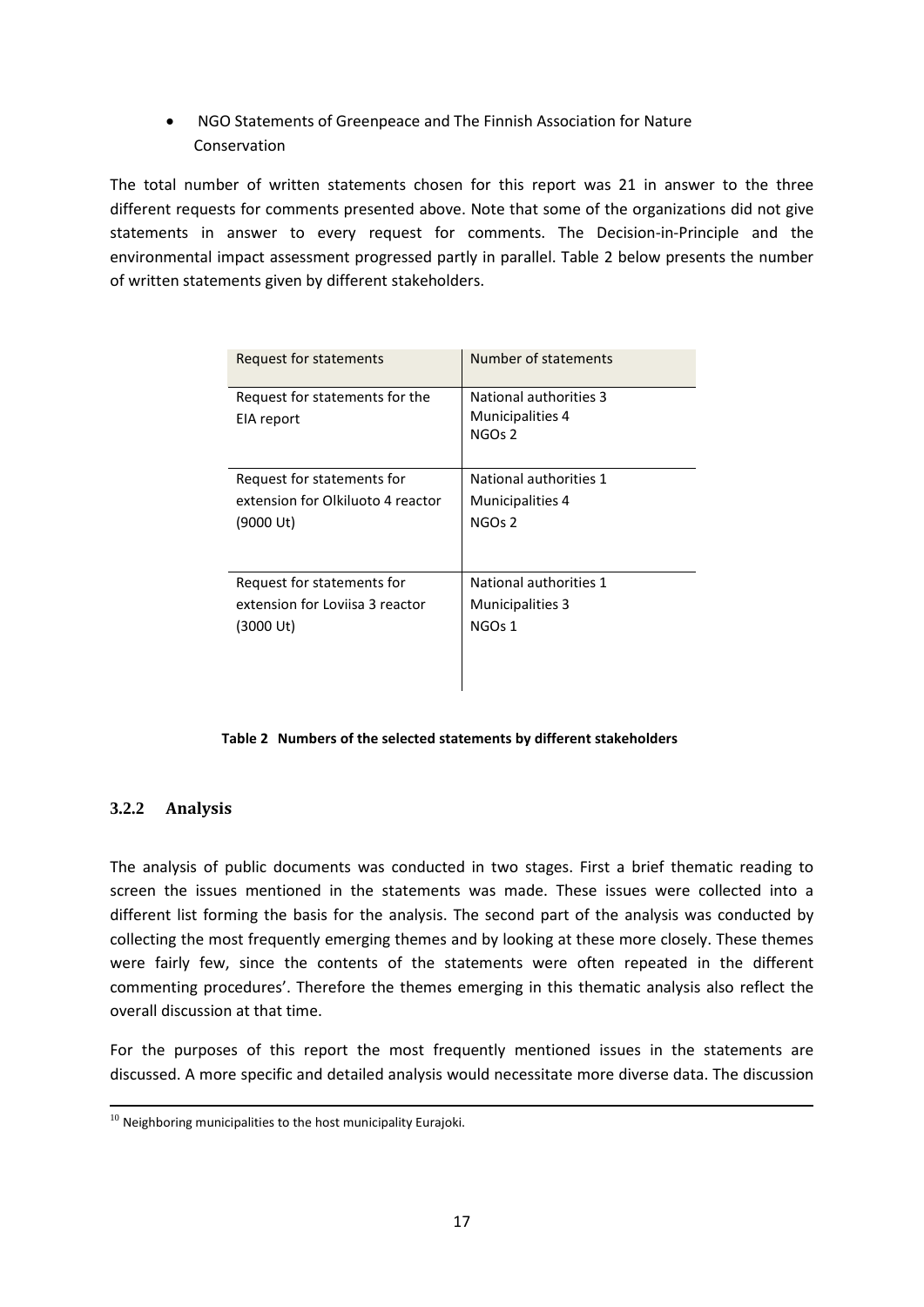presented here should be seen as an example of the issues talked about at that time, not an in-depth analysis.

#### <span id="page-21-0"></span>**3.2.3 Issues discussed in the statements**

#### *Endurance of the barriers*

Criticism against the extension of the disposal facility was deemed problematic. The research on the corrosion of the copper canisters was considered insufficient and lacking a scientific base. The behaviour of the copper was found problematic because of corrosion, and the nearby sea was seen as a possible risk exacerbating the corrosion. The fuel type from the new NPPs was also considered problematic as it was not known how the copper canisters and the engineered and natural barriers would work with the new type of fuel. Problems of not knowing how the canisters would react were seen as a risk.

An ice age was mentioned in the statements and it was fraught with uncertainty. The NGOs pointed out that the ice age may entail seismological activity and the effects on the disposal facility were therefore unpredictable. Contradictory information about how deep in the ground the permafrost might reach was also considered problematic by the NGOs. The permafrost was feared to cause pressure on the canisters and therefore also breakages if it entered the cave. Possible water masses that might form as a result of an ice age were considered problematic for the disposal facility. The calculations and predictions about an ice age were claimed to lack a scientific base and rely on speculation. Climate change was thought to cause problems and even sudden unpredictable changes, such as a rise in the sea level.

#### *The extension of the repository*

The extension of the repository was deemed risky because of the area where the extension was planned to be situated had not yet been examined. The suitability of the area was hence unknown. An extension was also seen in the future to endanger existing facilities. The NGOs criticized this while other stakeholders only commented that the new area had to be examined properly before disposal got under way. The NGOs were worried that the extension would affect the quality of the future disposal facility by taking risks to fit more fuel into the disposal facility.

The fuel from the NPPs currently under construction differs from the fuel from the older reactors. This fact was seen to entail great uncertainties; for example, it is not easy to know the effects on the bedrock and the engineered barriers. This needed further investigation in the estimation of the NGO´s and authorities. A discussion on what kind of waste and how much the final amount of disposable waste was going to be was, according to these statements, called for.

Other information related to the extension also raised questions. Material, mining waste, transportation and traffic were mentioned. The increase in traffic was mentioned in one of the statements of the municipalities. The municipality in question wanted more exact information on the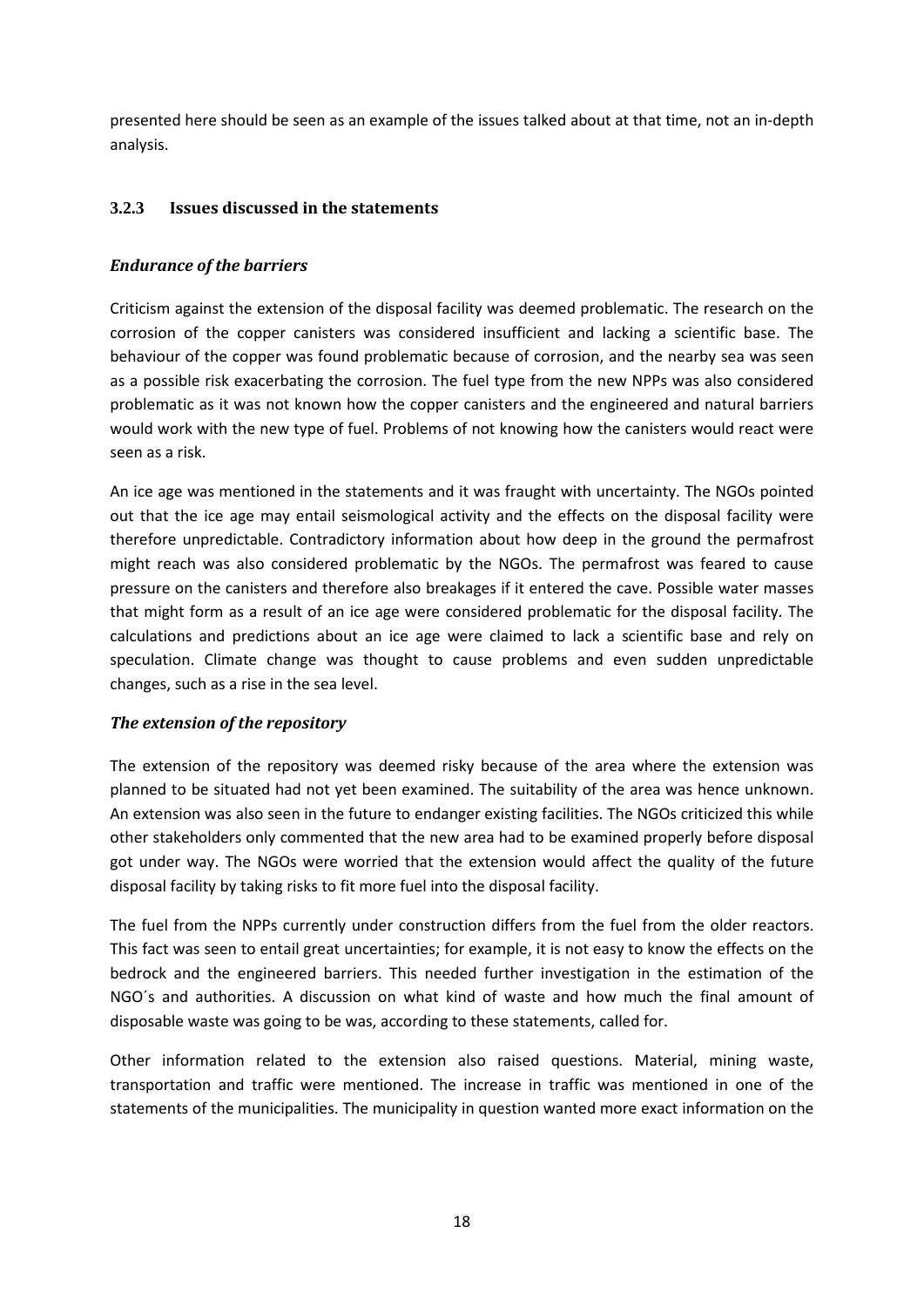effects of an increase of traffic. In addition to normal traffic increase the transportation of radioactive waste from the Loviisa NPP to Eurajoki also raised some questions. Comments made on transport issues were that the increase has not been taken into consideration and that the calculations of a possible transport accident had only been counted as effects on human beings, forgetting the impacts on the environment. Even the host municipality Eurajoki, which in other statements took no stand and merely acquiesced to the extension project, reacted on the transport issue. The municipality of Eurajoki commented that it could not be sure to support transports from other NPPs to Eurajoki. Transports were also commented on in statements that transports might concern the residents and that transports in other countries had been subjected to harrassment.

#### *Long-term safety - an issue to be resolved*

Long-term safety was an issue subjected to both criticism and trust. However, those commenting on long-term safety pointed out that there were still many issues to be resolved and a certain level of safety to be achieved before a positive decision on the construction licence was possible. Long termsafety, however, was thought to be presented well enough for present needs. This meant that safety issues were to be followed up, and new decisions to be taken in light of new facts. The Radiation and Safety Authority had pronounced the information adequate and sufficient for the needs of the law of the present but stressed the need for more research.

Problems with long-term safety issues were perceived in the uncertain claims and information. Uncertainties that affected the long-term safety concerned the bedrock, engineered barriers, and the behaviour of the copper. Research and information about safety issues were called for.

Some of the statements contained argumentation about the safety of geological disposal as a better solution than intermediate storage. Intermediate storages are thought to be more susceptible in case of war and terrorism, thereby constituting risks to society.

#### *Municipalities would like to be better informed*

In the statements of municipalities it appeared that they represented local people and therefore wanted more information on the project. One neighbouring municipality in particular stressed that a good information dissemination policy was needed and suggested that an information programme would be useful. Another municipality hoped that neighbouring municipalities would be guaranteed participation in radiation monitoring by law.

#### <span id="page-22-0"></span>**3.3 Interviews with experts**

#### <span id="page-22-1"></span>**3.3.1 Methods and data**

The issue of socio-technical challenges in this report was also examined with the help of expert interviews. Six semi-structured interviews were conducted in October 2011 on the subject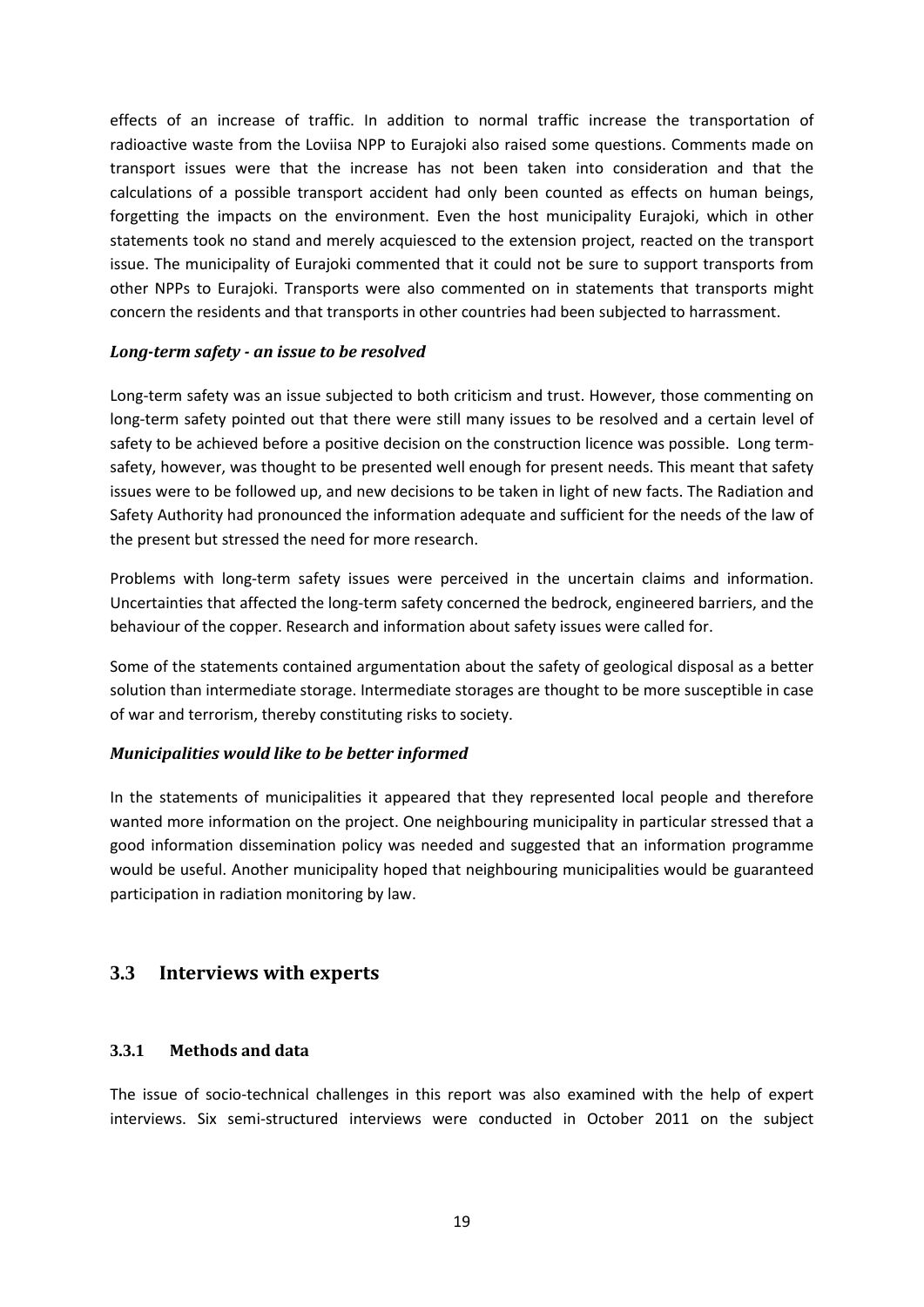"challenges in nuclear waste management". The interviewees were from the Radiation and Nuclear Safety Authority, Ministry of Employment and the Economy, Posiva Oy, Fennovoima Oy, Greenpeace and the Ministry of the Environment. The selection of the interviewees was made on the basis of various documents related to nuclear waste management research. The interviews are not representing the organisations official views on the discussed matters.

Anonymity was agreed on with the interviewees before conducting the interviews. Therefore the markings "H1", "H2" referring to the transcription material are used in the citations in this report. The aim in the interviews was to concentrate on challenges for the nuclear waste management and further discuss their socio-technical nature. Because the focus of the study was not on the differences between the opinions of the experts, the results of the interviews were not differentiated by theme. The texts in the citations were translated from Finnish to English by the authors.

In order to be able to consider the issues of interest, the interviewees were given the question sheet to be used in the interview in advance. This was the wish from some of the interviewees and it was also thought that the topic of the interview is such that a little time to reflect on the issues might be useful. The participants had prepared for the interviews, which could perhaps be seen in the duration of the interviews, lasting from 40 minutes to one hour. Many of them had made notes and prepared the answers. The interviews were recorded and later transcribed. The interviews were mainly conducted at the workplaces of the interviewees, with one exception which was conducted in a café.

#### <span id="page-23-0"></span>**3.3.2 Analysis**

Based on the transcriptions a thematic analysis was conducted. The thematic analysis at this point only describes *what* the participants said, without going deeper into *how* the participants described the issues addressed in the interviews. The transcribed texts were read through and four themes were chosen for closer scrutiny. These issues included 1) the history of nuclear waste management; 2) future developments in overall nuclear waste management; 3) challenges and issues to be resolved in the immediate future; and 4) challenges especially in the safety of nuclear waste disposal.

The themes were combined from different questions and answers, such as discussions about innovations that often related to future demands and the possibility of solving possible problems in the future. Discussion about developments in history also often concerned which part of nuclear waste management the interviewees deemed crucial or challenging. The challenges were identified from the transcribed text by selecting those parts where the interviewee talked about challenges or reflected on what may or may not be a possible risk or cause problems. The use of the semistructured interview form was useful when conducting the analysis. Similar questions for each interviewee helped to identify the themes significant for the analysis. Even though the questions were the same for all, the questions were broad, leaving space for the discussion to develop. There is, of course, also always a risk that the questions of the interviewer influence the outcome of the discussions, even if a certain space is left open for the dialogue to develop. In this part of the analysis only the content is processed.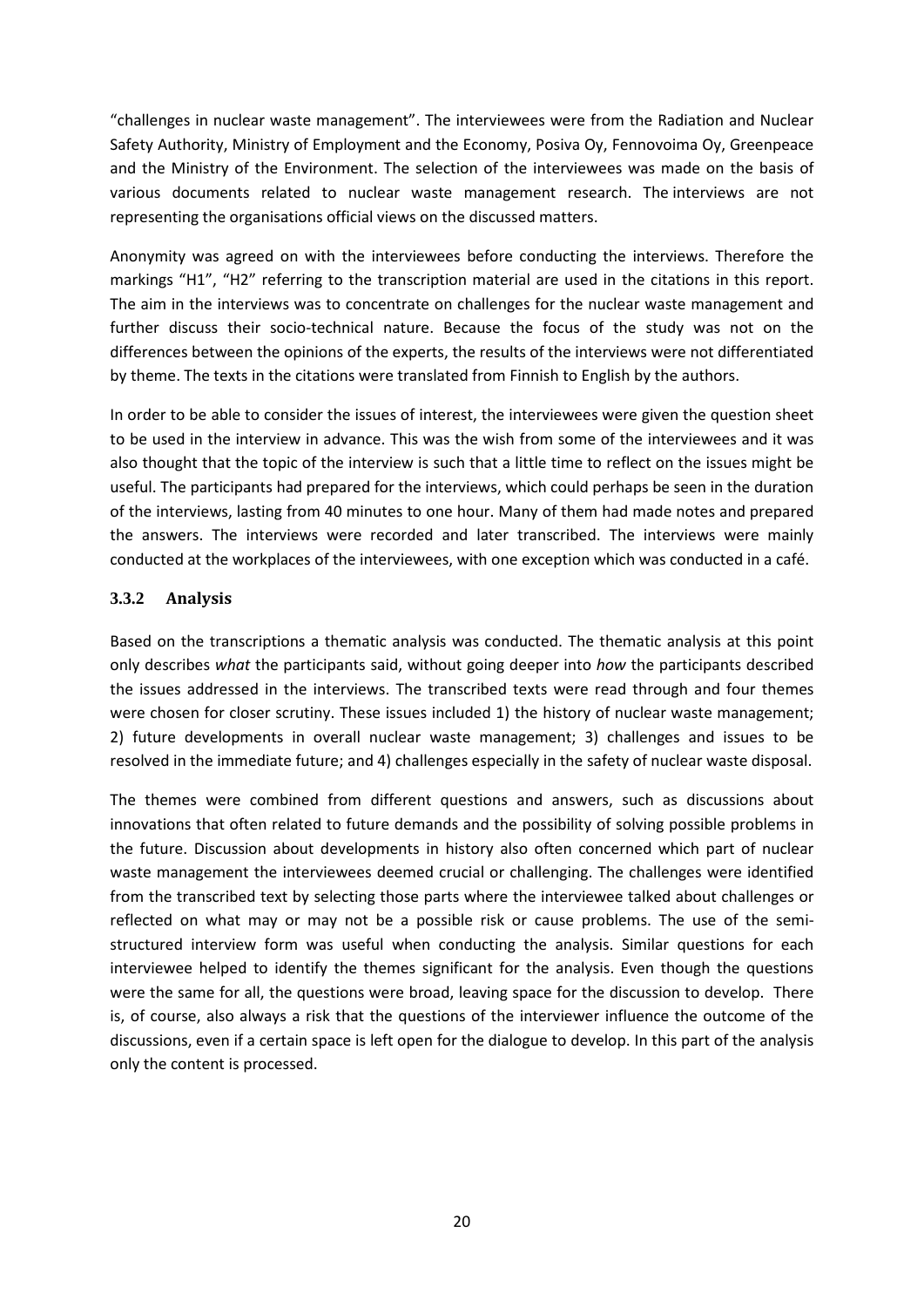At the beginning of the interview the word socio-technical was discussed. Even though the participants were asked to think about the questions from a more societal point of view, there were not many ideas as to what could be societal or in this case socio-political dimensions in nuclear waste management. It is important to note that the starting point for the interviews was to discuss societal aspects of nuclear waste management, which greatly influenced the responses. An interesting point was, however, that when discussing challenges for the future, social acceptance and social stability were mentioned several times and clearly assumed importance in the discussions.

#### <span id="page-24-0"></span>**3.3.3 Themes**

#### *Breakthroughs or significant developments in nuclear waste management history*

The interviewees were asked to think of the developments they considered significant for the development of nuclear waste management in Finland. Every participant referred to decisions of a political nature, defining the development or path chosen (for more information see introduction).

*"I think that the important solutions weren't only technical, they were political decisions or what would you like to call them…" H1*

The interviewees referred mainly to changes in the law and political decisions as well as the decision to collaborate with Sweden. Many also mentioned the decision to start to work with the KBS-solution as significant.

*H2: "…but great significant decisions that have far-reaching affects of which one is the decision to choose a geological final disposal method, this KBS-3 // and then, the second significant thing, a second important event was when it was decided that nationally [repetition ].. that nuclear waste management should be taken care of nationally and not to export and import nuclear waste." H2*

#### *Issues that need to be resolved*

Issues that should be resolved in the immediate future were discussed with the interviewees. This issue partly overlapped with research needs, which was also a question to be discussed. The answers on this issue were very wide and many noted the long time-scale of the disposal project. The long time-scale places demands on research and it could be seen that the time schedule for the construction licence had its effects on the answers as well. One participant talked about scenarios that have to be proven safe in accordance with the application for the construction licence. These scenarios were related to the buffers, characteristics of the bedrock and the defence-in-depth in the final disposal facility.

Waste in intermediate storage in the nuclear power plants was also mentioned, often followed by the notion that intermediate storage was deemed risky. Stress tests related to electricity capacity in the NPPs was also mentioned, this again often in connection to the accident in Fukushima. One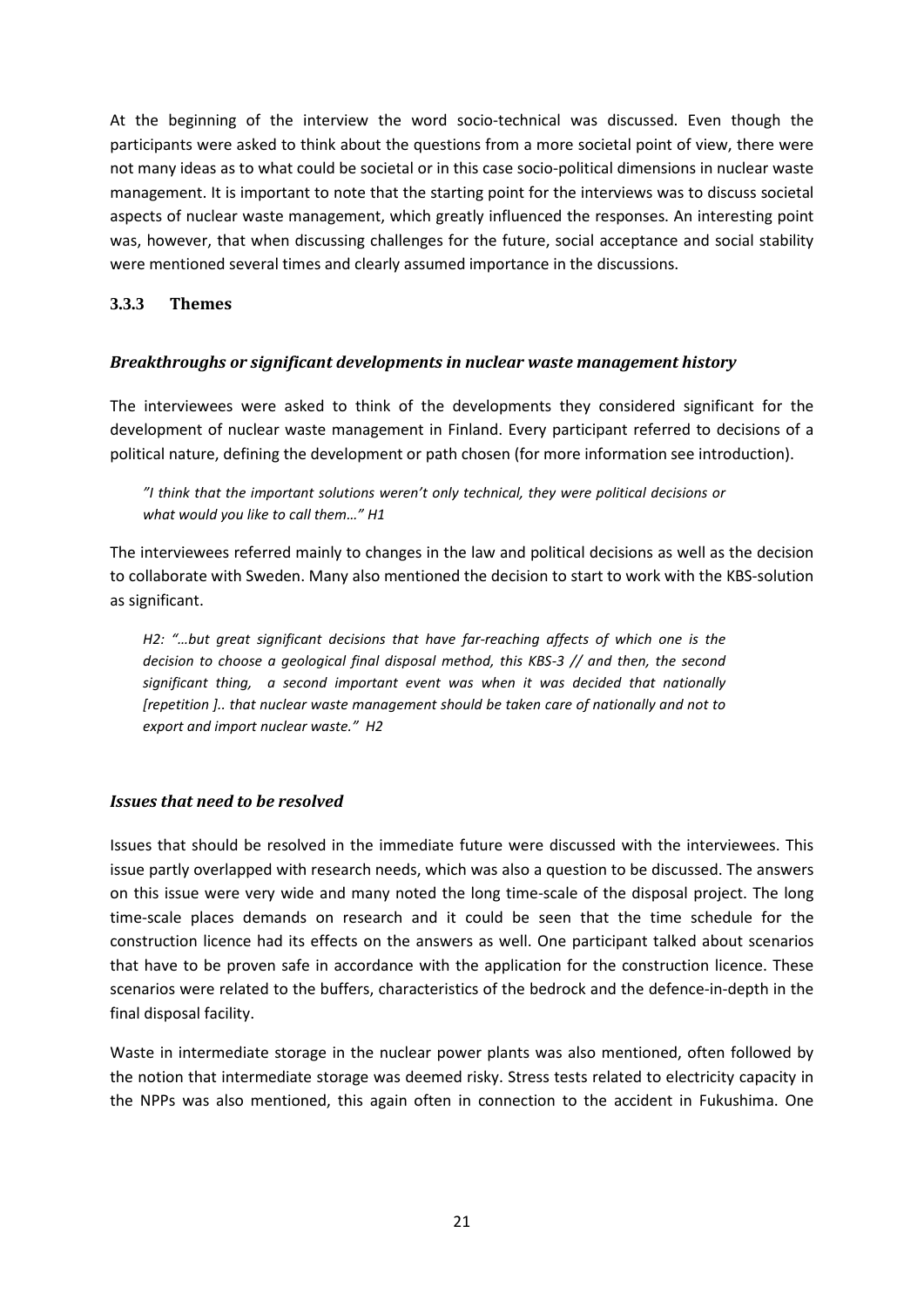participant mentioned that especially then, if the disposal is delayed, the safety in interim storages should be scrutinised even more closely.

*"it may very well be the case that this disposal underground is the best solution, but we want the processes to be done properly and with time and not like that, that they are going to be disposed of just for political reasons. And then of course it should be resolved that especially if we have to wait a longer time for the final disposal then those interim storage solutions should be improved because they are not secured in the same manner as for example nuclear reactors." H4*

Many of the interviewees considered that product development was crucial in the near future. Not everything was certain or complete, hence product testing and development were constantly needed. Test results are awaited and some research findings are still uncertain. For example, more information is still needed on the bedrock characteristics and the actual concrete disposal has still to be done, about which further knowledge would again be gained.

*" And then the challenges that there are, are, of course, technical, those we have been sussing out and in a way they are related to these human built dispersion barriers and their reliability then in use, and of course have all the elements been taken into consideration and which elements have been unnoticed…" H4*

Some of the interviewees thought that there was nothing special currently on the agenda and stressed the importance of the stability of the process.

*"H5: It suits very well that we continue now as we are, in Finland, that is, that the research focuses on the elements that are important." H5*

One interviewee pondered about the challenge that the disposal facility was to be constructed in stages and at the same time the waste was going to be disposed of in the facility and parts of the facility was to be closed down. The interviewee saw a challenge especially in how the Nuclear Energy Act was up to date with this process and how the licences were to be solved.

*"well, in my opinion the biggest challenge at the moment is the upcoming construction licence.. sort of how the construction license is formulated, that is not very clear that in the same time in a way the challenge is in that that Onkalo is sort of supposed to be constructed in periods and then at the same time it will be starting to fill up with the fuel during construction and then partially also be closed up. And these three stages are going to be ongoing at the same time..." H6*

One participant saw as an international challenge that many countries do no not have a waste management programme. The fact that Finland has a nuclear waste programme was mentioned by others as well, seeing it perhaps as a part of stability and consensus for the development.

#### *Future demands*

Challenges for the future (the term "future" was not given a time frame) were perceived in concrete problems, but also in wider developments and abstract thoughts. Some considered that there were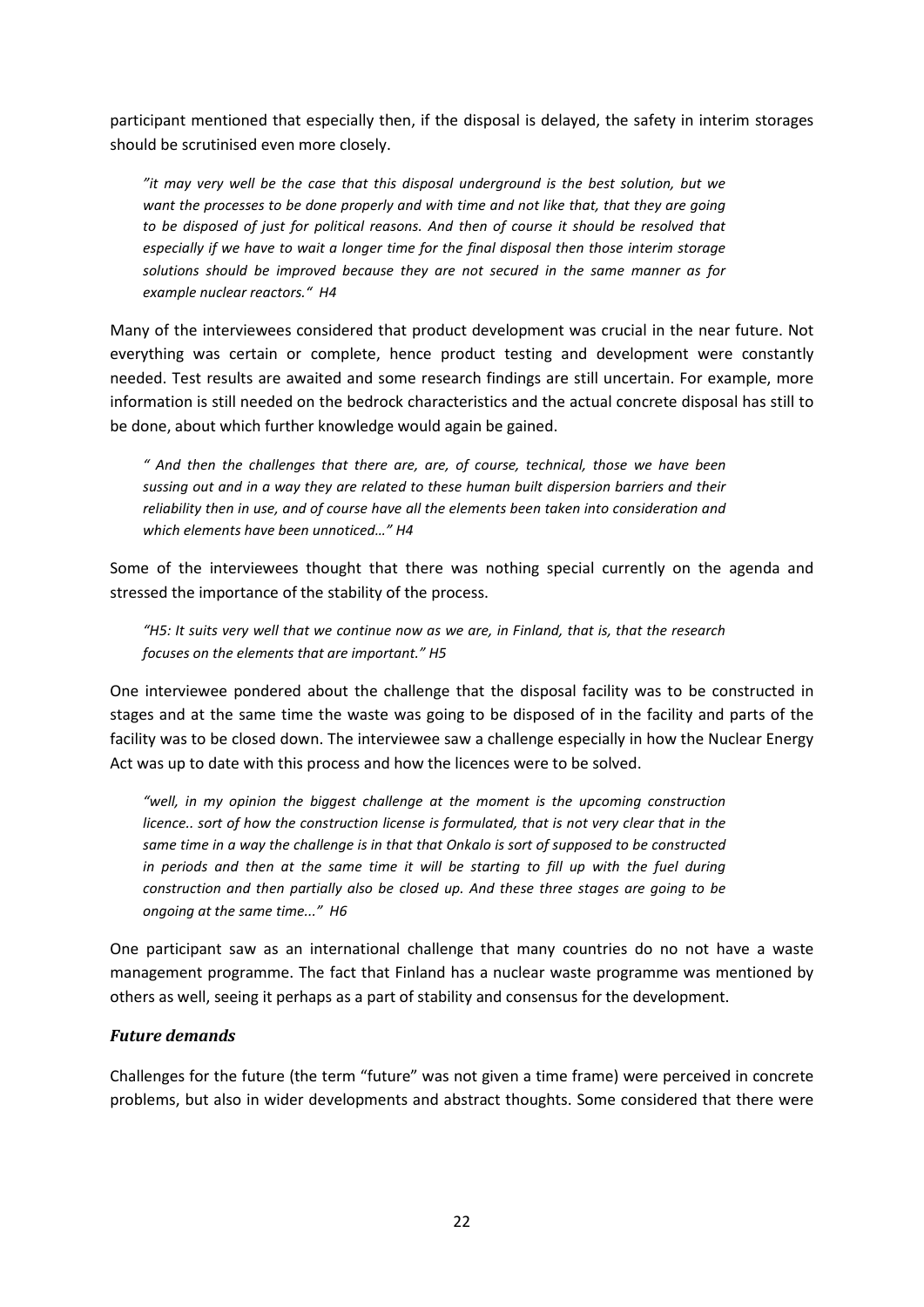no challenges and that the development should proceed as planned and the development or process should be taken care of.

*H2: "There are hardly any at all. It will change in the same way as nuclear power use in general, it will become mundane and stop being such a mystical horror. " H2*

One interviewee predicted that nuclear waste would cease to be something risky and scary and be seen as something normal, while again another said that nuclear waste was going to raise public discussion if the use of nuclear power increased. Possible risks or accidents would also increase the discussion among the public.

*"Well, that depends of course a lot on whether there are going to be more reactors built or not. Because then in a way, I think, a more pivotal societal question will emerge, that is also more discussed if these [reactors]are completed here. " H4*

It was hoped that the dispute about the nuclear power company Fennovoima's nuclear waste management would be solved. Other radioactive material, such as research reactors and other research material should be disposed of. Safety had to be constantly improved. Some interviewees mentioned monitoring while the disposal plant was under construction as a challenge. A future challenge was also the shutdown of old nuclear power plants.

The fuel type of the new reactors was also deemed challenging in the sense of how this might influence the interim storage and final disposal.

*H6: "That of course what I already mentioned that the fuel type of these new [nuclear] plants and the waste management solutions are surely one thing that will.. in which the extent to which they influence the intermediate storage questions and the final disposal questions." H6*

When discussing future developments in Europe, the issue of multinational disposal facilities cropped up. Common disposal facilities or a common solution was seen as a good but difficult idea to implement. Some conjectured that it would be hard to come to an understanding on within whose borders the facility might be situated. Some again thought that collaboration was achievable in this matter. A common facility and R&D programme was seen as practical because a joint project would be more economical. Comments that every country would need its own waste programme were also made, with the notion that the waste would be taken care of in this way. A common disposal facility would also mean less risk.

*" I am actually quite sure that this is the way that things are going to be done, because there are countries that have only one nuclear power plant there, or then they have waste originating from some time during the existence of the nation. It is not sensible for them to start building their own disposal plant. No, they might not have the resources, no personnel, not the technique and no money either."...H1*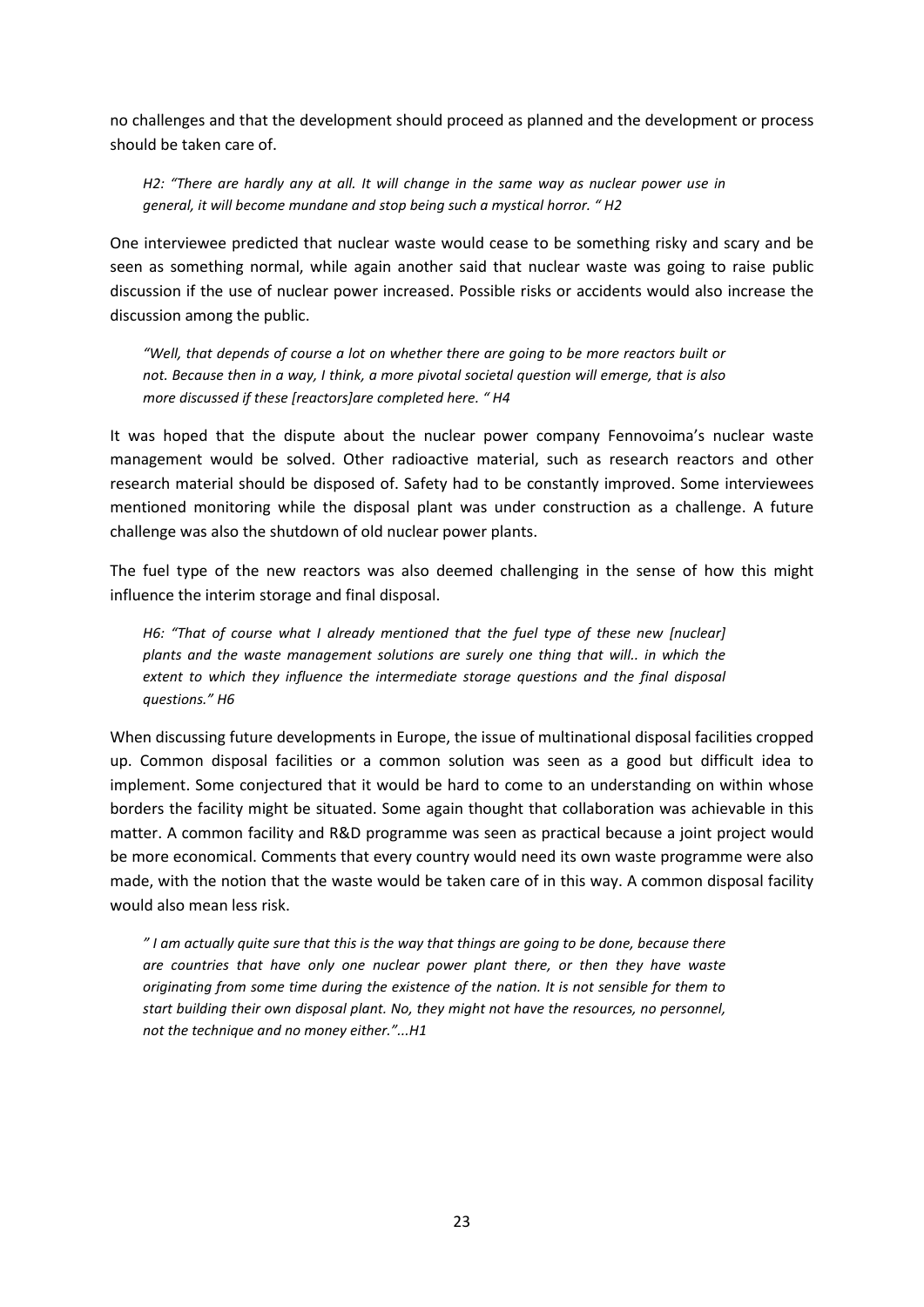*"I do not consider it very likely that in the EU region one common [disposal facility] or even two common, but then again I think it is very likely that small countries in central Europe and small East European countries will find each other//… " H2*

Some interviewees seemed to think that Europe was critical towards nuclear waste management and that this was a problem in finding a solution for nuclear waste. The accident in Fukushima was thought to increase polarization on the matter in Europe. Research and development was seen as far more positive and some technological collaboration projects were mentioned. Collaboration was predicted to be challenging, but fruitful.

#### *Challenges for nuclear waste management*

Challenges were seen in the development processes in the future that would cause society to become unstable or collapse. A change in politics, meaning that decisions would be made that would impede the process was a possibility. To maintain the social acceptance and dialogue with society was likewise deemed challenging.

*"Some kind of challenge is to maintain the societal acceptability, and sort of interact and expose oneself to critique, even inappropriate critique and sort of build one's own activity into such that, could I say an objective detective could see it to be on solid ground..//" H2*

One interviewee also mentioned that the nuclear business should work together in order to preserve its social acceptability. Social acceptability was mentioned very often in different forms. Many participants said that if the societal pressure or "tone" were to change it would be a challenge.

Some interviewees mentioned the availability of the material used in the disposal process, such as bentonite, as one possible challenge. The economic developments could also have their influence on the materials. One possible challenge could as well be if many countries wanted to engage in the same type of disposal at the same time, which would affect the availability and price of material.

New information about the site that could impede the disposal was mentioned as one challenge. The suitability and capacity of the bedrock and new emerging information that needed to be taken into account were mentioned. Challenges were also seen in the process itself, would everything work according to plan? Reflection on the methods used and the tests done was seen in some answers clearly related to the uncertainty of the future.

*"Well of course if something in the research that is now done, some surprising turn and we would find immediately that this had not been looked into at all, or that this would lead to this and this and it is not acceptable, then of course at least more research would be needed and a longer time perspective." H6*

It was deemed important to solve the waste issue. To leave the problem unsolved for coming generations was described as unfair. Many queried what would happen to the waste if not disposed of. A safe final disposal was seen as the best option for the environment. To wait for alternative solutions was also deemed a bad idea, since the waste had to be taken care of the whole time and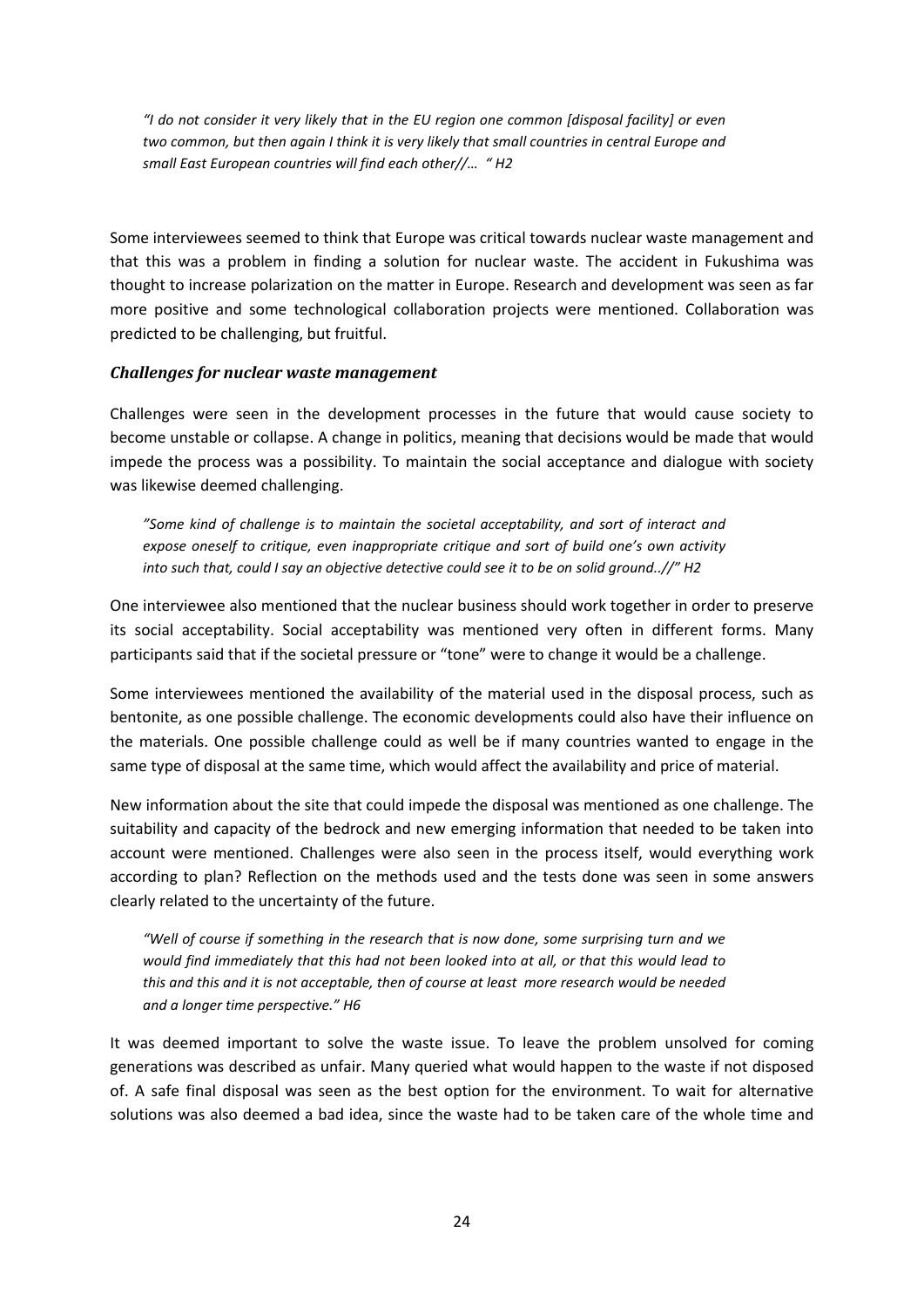new solutions might take several decades to come. One interviewee mentioned that one possible challenge or problem could be the turning point for shutting down NPPs and disposal of the waste. Is there a space between these two that has not been taken into consideration?

The long time-scale was seen challenging for modelling, but also for predicting what society would be like. The fact that in the future someone might try to get into the cave was deemed risky. Environmental challenges again were not seen as problems. Some described climate change to be so slow that it would be possible to react to the changes. Some perceived no risks in climate change.

#### *Safety challenges*

The interviewees discussed safety challenges mostly in terms of why they thought the solution was safe. The perception of the solution as a safe one often relied on the facts and test results from the project. Challenges and risks were acknowledged, but they were seen as part of the model, meaning that they had been taken into account.

*"… but in that way I see it as challenging the fact that we discuss such long time spans that it is not enough that we do one analysis and it will give us the answer 57 and it is like this, no, one has to do an extensive amount of research and then there again is the wondering about how much information is enough.." H3*

One concrete safety challenge mentioned was the flow of the groundwater and if the groundwater does not flow as predicted. A challenge was also seen in gathering long-term information on different issues as well as how to maintain the knowledge.

Human intrusion and the risks inherent in this was seen as a risk for the disposal facility and the nuclear power plants. The nuclear power plants were considered more risky than the disposal facility. A few other external risks for the disposal facility were also mentioned. An ice age and the melting of ice were discussed. An ice age was seen to happen after such a long time that the effects should be relatively small if indeed any. Contradictory viewpoints on what would happen to the bedrock as well as the possible effects on the canisters were presented. Some estimated that external risks might exist, others did not.

*H2: "External threats. Yes of course there are these different natural phenomena that will affect the credibility of long-term safety, of course they exist, but to be prepared and to be protected against them in one way or another is part of the concept. Therefore I don´t think that there are such threats that would threaten so that one should worry about them." H2*

*H4 ".. but history has shown that the worst threats in nuclear power and otherwise in technology aren´t those that are discussed and those that people know how to be prepared for, they are those that no one came to think of beforehand." H4*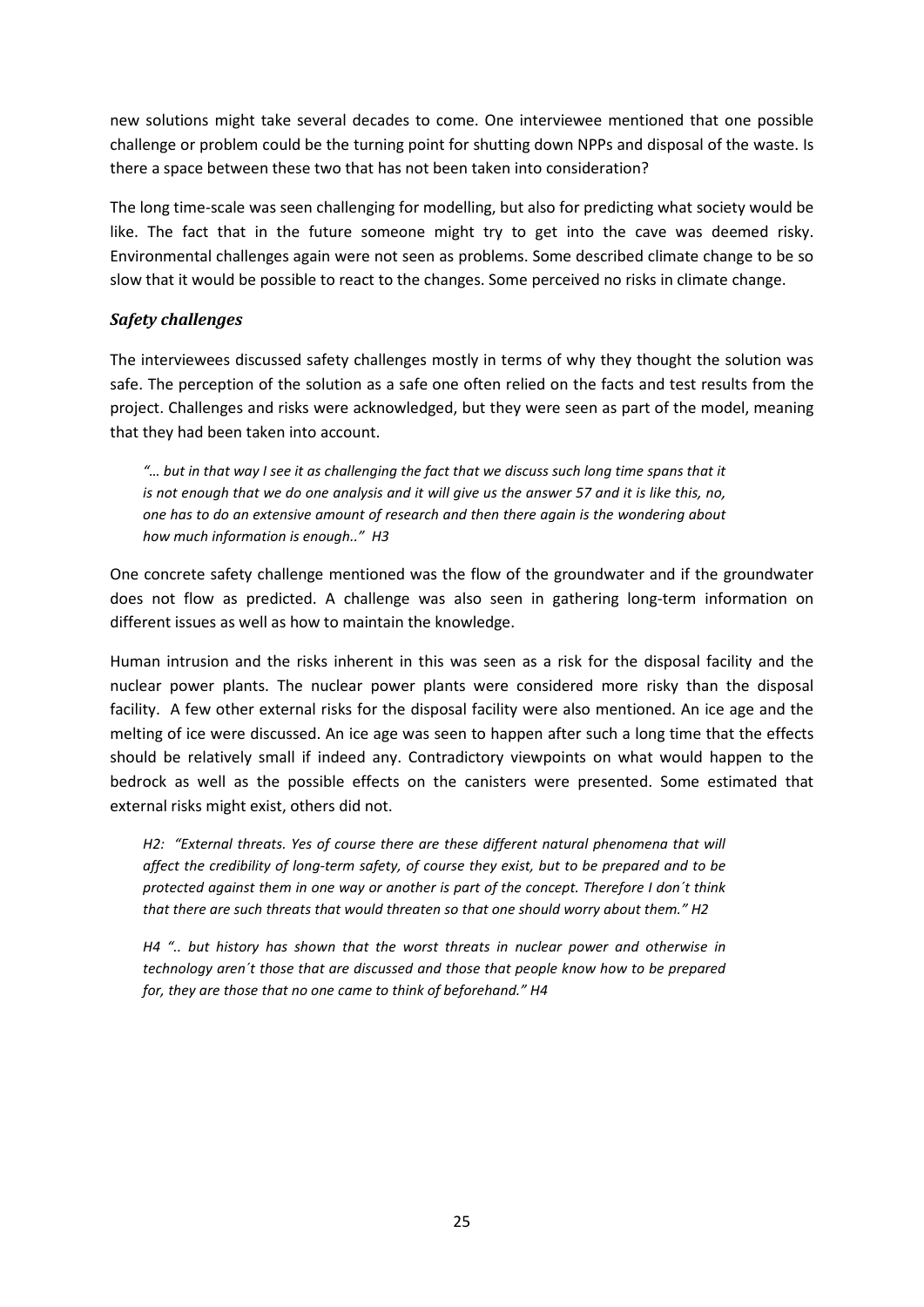## <span id="page-29-0"></span>**4 Conclusions: Interconnectedness of technical and social**

This report is a contribution to Work Package 1 and its subtask 1.1 as a part of the project *International Socio-Technical Challenges for Implementing Geological Disposal* (InSOTEC). The aim in this report has been to identify the most significant socio-technical challenges for implementing geological disposal of spent nuclear fuel in Finland. In order to identify socio-technical challenges three different sets of data were analysed. Firstly, trends and research objectives in the field of social science in the last two decades were studied and a brief review presented. Secondly, public documents which in this report are in the form of a selection of written statements were analysed and thirdly six interviews with experts in the nuclear waste management field were conducted. Although this research material is limited in order to enable an extensive in-depth analysis of remaining socio-technical challenges, the use of different kinds of data provided an insight into the phenomenon of interconnectedness of social and technical. In this last section of the report we will discuss the findings of the report and try to highlight some issues that in our own opinion are challenging for the current nuclear waste management and, more importantly, try to show the connection between the social and technical through some examples.

The involvement of the socio-political and techno-scientific aspects of radioactive waste and its management was one of the three general conclusions by Bergmans et al. (2008, p.66–68). Bergmans et al. (2008, p.67) state that the technical-social divide is largely an artificial one. Issues such as the definition of waste and safety are not just technical but also political statements and choices. The authors note that the importance of social aspects of RWM is recognized but has not led to a thorough integration of the social and technical aspects in decision-making. Technical issues are not brought into the public arena and social issues are often narrowly reduced e.g. to the socioeconomic. When technical issues are brought into the public arena, it is only after the technoscientific community has come to a conclusion on the solution to the problem. Bergmans et al. (2008, p.68) conclude that the biggest challenge for the future lies in working towards a closer integration of the technical and social aspects. As means for integration the authors propose that the scientific and expert community should become more reflexive about the social assumptions implicit in the technical work and continue the efforts to make the technical debate accessible to lay arguments and more responsive to social needs (Bergmans et al., 2008, p.68).

In this report we have used the term socio-technical as a term for the interconnectedness of the social and technical. According to Trist (1981) the conceptual innovation of the term took place during the studies undertaken by the Tavistock Institute in the British coal mining industry (Trist 1981, p.7). Prior to this pioneering research, it was normal in the sociology of work, as Eric Trist (1981) describes, to work with the idea of the separate social and technical systems of an organization. The conceptual innovation discerns the organization's socio-technical systems instead of perceiving them only as social systems. "The social and technical systems were the substantive factors – the people and the equipment" (Trist, 1981, p.10).

The term socio-technical is widely used in the socio-technical regimes literature and has evolved from the term technological regimes as Geels and Kemp (2007) indicate. The term *technological*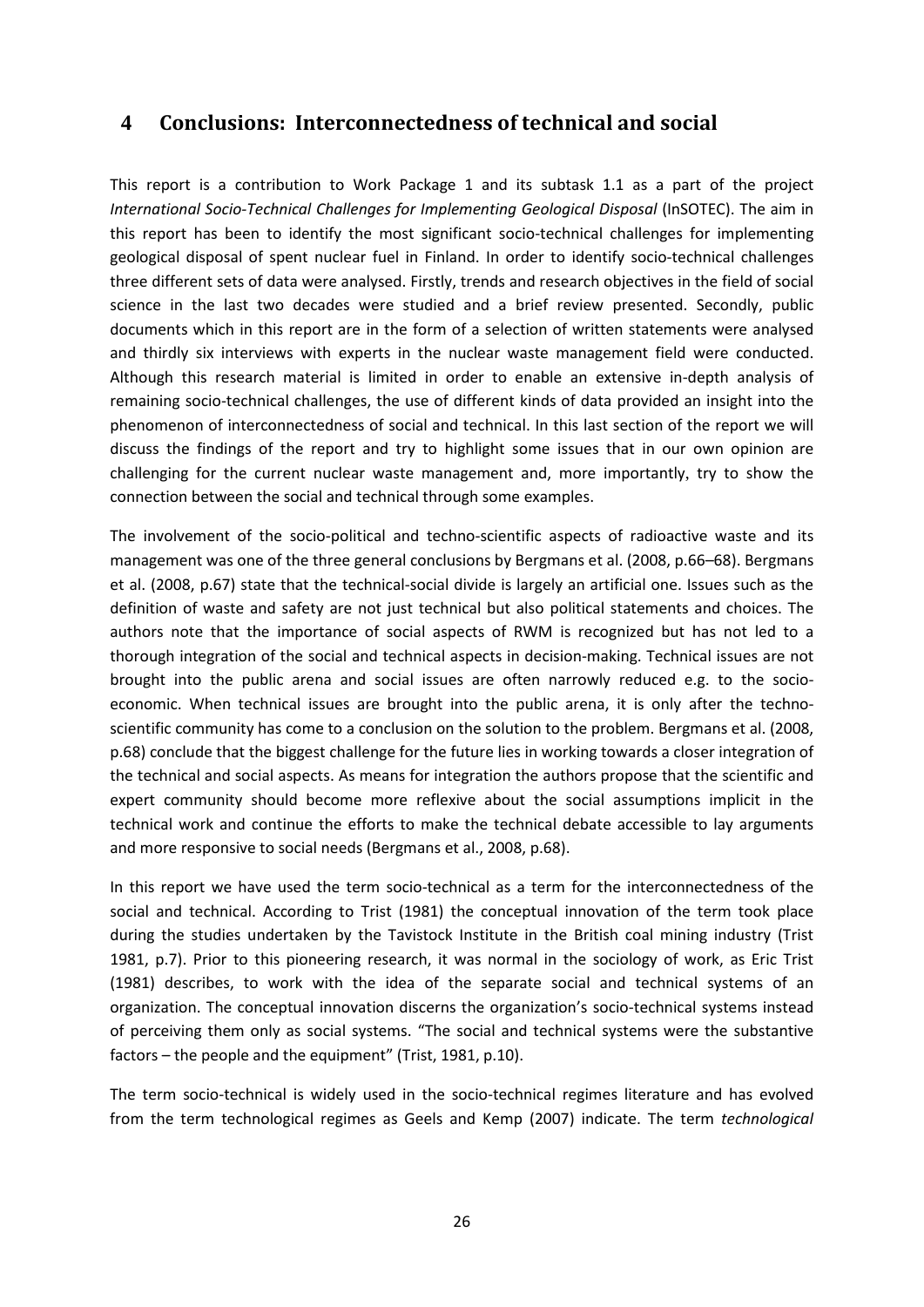regime is used when referring to the community of engineers, either when thinking about its cognitive routines or about rule-sets in complex engineering and production processes, whereas *socio-technical regime* includes scientists, users, policymakers and societal groups besides engineers and firms (Geels and Kemp, 2007, p.443). The benefit of using the term socio-technical regimes instead of technical regimes comes from the fact that behind cognitive routines of engineers and designers are larger societal-technical entities such as institutional arrangements and formal regulations and material aspects, e.g. specific technological infrastructures, creating a stabilized socio-technical environment. For Smith et al. (2005) socio-technical regimes are relatively stable configurations of institutions, techniques and artefacts, as well as rules, practices and networks that determine the normal development and the use of technologies.

#### *The results of the social science review*

The results of the social science review of research trends and topics have been presented in four different time periods. During the first time period, from 1990 to 1994, the social science research focused mostly on the nuclear waste disputes. Interests in conflicts are related to the advancement of the nuclear waste management programme where the focus was at that time on the search of a suitable place for a disposal facility. The factors affecting the research during the second period (1995–1999) were; 1) the site selection process and 2) the preparation of the EIA procedure. As the decision on a facility for the disposal of nuclear fuel was approaching, a great amount of social science literature was produced to support the decision-making. The research themes included among others opinions and attitudes, information needs and economic factors in the different municipalities. During the period from 2000 to 2004 research focused mainly on the EIA, media and information research, argumentation and issues relating with social acceptance. Conflicts and the decision-making processes were also addressed. Besides these themes there were sporadic studies on e.g., transportation and retrievability. After the Decision-in-Principle the EIA was evaluated with special emphasis on public participation and its impacts. As mentioned earlier in the report, retrievability is a question which has not been a burning issue in Finland. As Lehtonen writes, the reason for this may have to do with the legal framework of nuclear waste management. Lehtonen also argues that the knowledge production in nuclear waste management has been left to the few, thereby decreasing the discussion on the matter. Finns also trust their authorities and the information they present. (Lehtonen, 2010.)

During the period 2005–2010 the host municipality Eurajoki was the focus of research. Researchers were interested in questions related to the municipality's image and socio-economic issues. As the time for applying for a construction licence for the final disposal facility is approaching more interest has now been paid to information needs, the attitudes of the residents of the area and the political decision-making. Besides these studies, which focused on the local level, wider general issues such as knowledge and democracy have been taken up.

The research trends in social sciences follow the overall development in nuclear waste management. The Finnish Public Sector's Research Programmes (JYT2 and JYT2001) and later the Finnish Research Programme on Nuclear Waste Management (KYT) have directly influenced the research trends by framing the research agenda and by funding. One starting point of the abovementioned research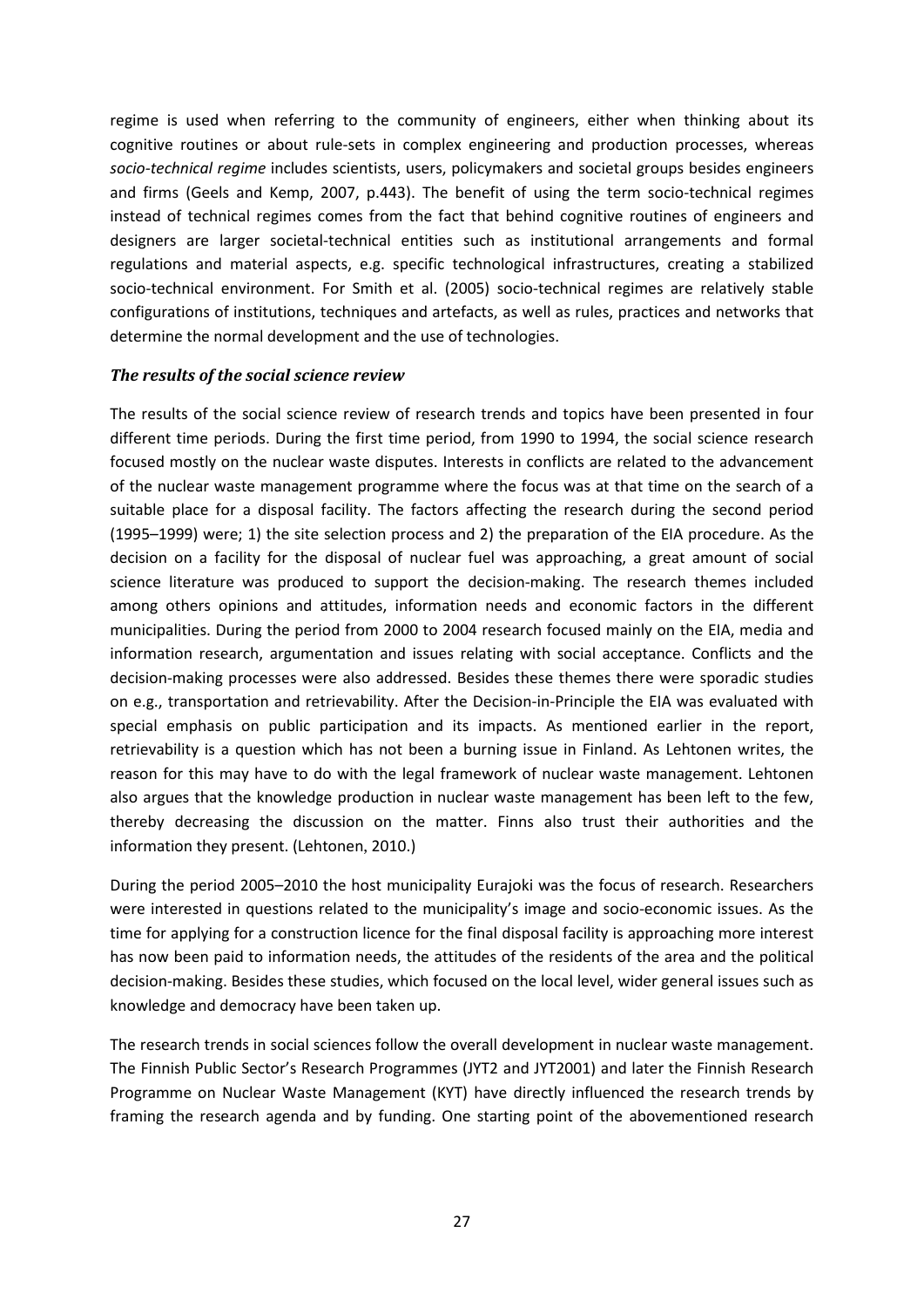programmes has been the usefulness of such studies to the nuclear industry (MEE, 2010). The research trends of Finnish social scientific research, however, also reflect the general trends in Europe, and more specifically Sweden (see e.g. Solomon et al. 2010; Berner et al. 2011). The independent academic research (e.g. Litmanen 2001; Kojo 2005; Hokkanen 2007) has been in a lesser part.

The literature review gives us an insight into one aspect of the socio-technical environment. Research needs are something that are brought about by technical needs in the nuclear waste management, but also decided upon discursively inside the socio-technical environment. One example could be the siting decision, which is not only the result of technical facts but also a political as well as a social decision. One could also say that to some extent the research subjects are also part of the political system, by feeding information to the regulative system, which became apparent in the changing themes by time.

#### *The findings of written statements*

The political or social nature can be seen well in the written statements examined in this report. A thematic analysis was made of selected written statements belonging to the decision-making process of the extension of the final disposal facility. The selected statements were thought to supplement the expert interviews by giving some stakeholders a voice in nuclear waste management. The issues discussed in these statements could clearly be seen to relate to the particular political decision, but more general challenges could also be found. Four wider themes could be discerned in the statements: 1) endurance of the barriers, 2) the extension of the repository, 3) long-term safety, 4) the municipalities need for more information. Despite the fact that themes could partly reflect the overall discussion important to the decision-making, challenges that could be deemed socio-technical clearly also emerged. Scientific and epistemological uncertainty regarding the technical durability of the copper canisters and the properties of copper were discussed in the statements. Related to these issues the fuel type of new NPPs was also discussed. Greenpeace, for example, have raised the issue of the increased burn-up rate in the public debate (Greenpeace 3 Feb 2009; Greenpeace 6 Aug 2008.)

The need for a larger disposal facility due to the further construction of nuclear power was seen as a challenge. Earlier plans were based on smaller amounts of spent fuel, but the need to construct extra space for new waste quantities was seen to necessitate more research and planning. Here one can see how the technological project is affected by political decisions to allow further construction of nuclear power. Long-term safety issues related to uncertainties and lacking information were often mentioned as issues needing follow-up. Uncertainties were seen e.g. in the engineered barriers and bedrock characteristics. Moreover keeping municipalities informed about technical and social issues seems to be a real communication challenge for the nuclear industry, scientists and authorities. A clear communication strategy was required in some statements of the municipalities. Organizing the participation of neighbouring municipalities in radiation protection and surveillance were also deemed important.

The statements could be seen as one example of the discourse where the technical information is partly being handled related to a political process. The level of safety, uncertainty and methods of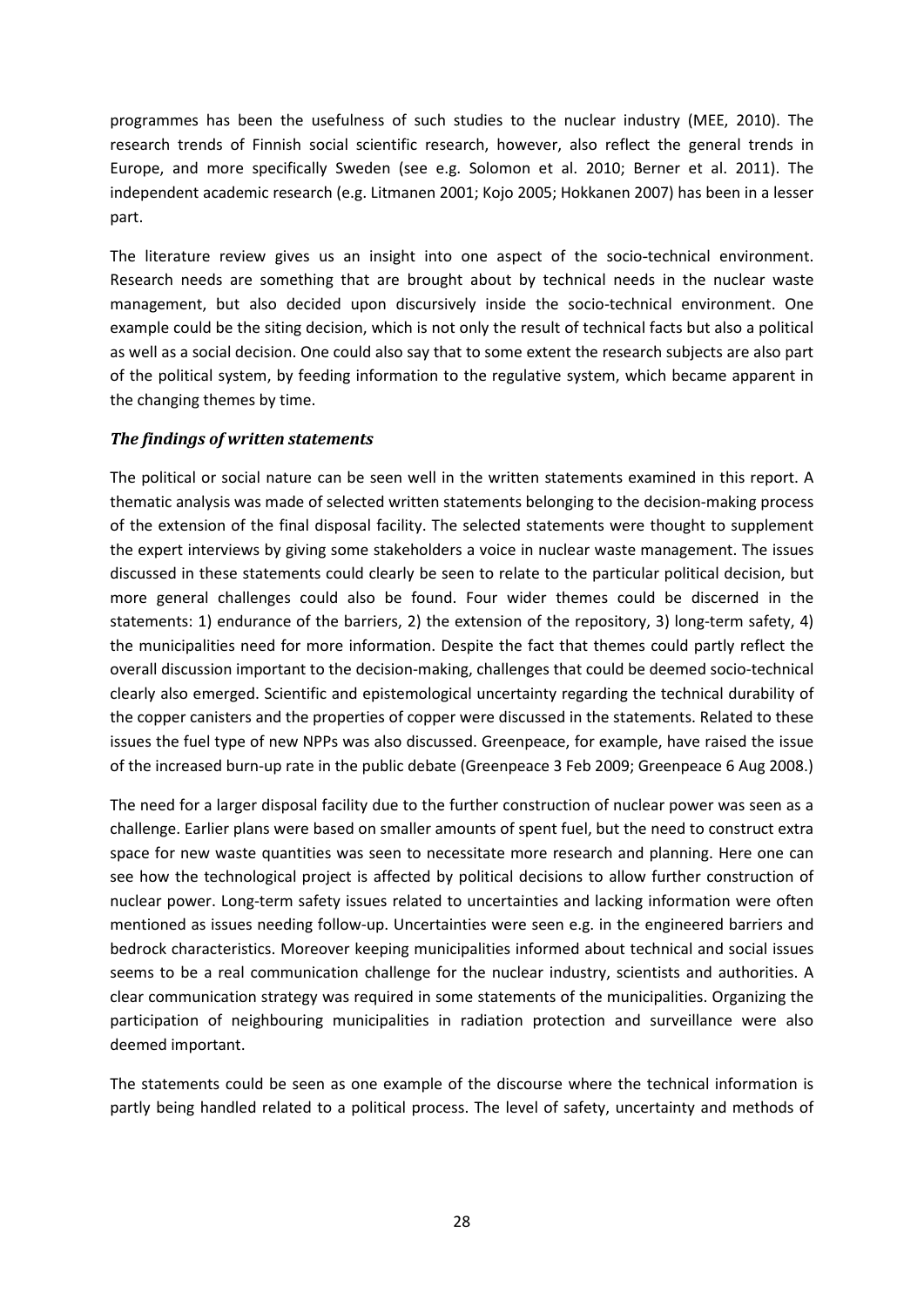research are evaluated from upon the application of the implementer. In some statements it can be seen that more information is still needed. The dynamics of the socio-technical can be discerned, revealing the actors, the discourse where demands are set and then the technical feasibility as well as the technical design of the artefacts. The statements also point towards scientific knowledge. Somebody has to decide when uncertainties are manageable and also the relevant methods and measures for this. It is a collective of social discourse, scientific facts, testings, trust etc.

#### *The findings of the expert interviews*

While in the written statements uncertainty could be seen as a challenge for the technological solution, then again the experts interviewed described uncertain issues rather as problems that are going to be solved. (See also Lempinen & Silvan-Lempinen, 2011, p.4.) Uncertainty in several issues was conceded, but it seemed to belong to the process and was under constant scrutiny and development. Some, of course, found these uncertainties more worrying than others. Issues that were mentioned as unsolved or under research were the groundwater flows, the melting waters of the ice age, and the reliability of information in the sense of whether the right models and tests had been used. The fuel of the new NPPs was also discussed. Very few environmental risks regarding the disposal facility were perceived. Changes possible due to climate change were seen to be slow and remediable. Then again, human intrusion into the facility was seen as a risk. Intermediate storages were also seen to be far more risky than geological disposal, often mentioned with reference to events in Fukushima as one example. According to the National Report on Stress Tests for Nuclear Power Plants, various safety functions have been studied and improvements have been planned for possible accidents, changes in weather conditions and securing the electrical supply in the power plants. (Routamo, 2011.)

The political consensus and stability of the energy policy was seen as important especially by some of the interviewees, although the results might have been influenced by the fact that the interviews concentrated on societal aspects of nuclear waste management. Stability was deemed important in order to solve the disposal problem nationally and internationally. The stability of society as a threat to the disposal project could, however, also be seen as a challenge although more related to social acceptance and confidence. The discussion of stability can also be likened to the thought of the predictability of the future and hence could be a challenge for Finnish nuclear waste management. Technical innovation is not excluded from the social environment, but heavily dependent on it.

One could perhaps see in the issues discussed in the interviews thoughts of the level of tolerable uncertainty, uncertainties still exist, but at the same time models for coping with this uncertainty are being developed. This is, for example, explained as the mode of work. The discussion also holds a notion of reflexivity; it is important to be prepared for unplanned issues, or the plans have to be changed after possible challenges. This notion originates in concerns about what will happen in the future and if some developments in the society may endanger the project. One challenge in the future might also be how to secure on-going up-to-date research nationally and internationally and how to ensure the preservation of knowledge for hundreds or thousands of years. Even in spite of measures to preserve knowledge and to train new generations to work with these issues, the challenge seems to be very abstract.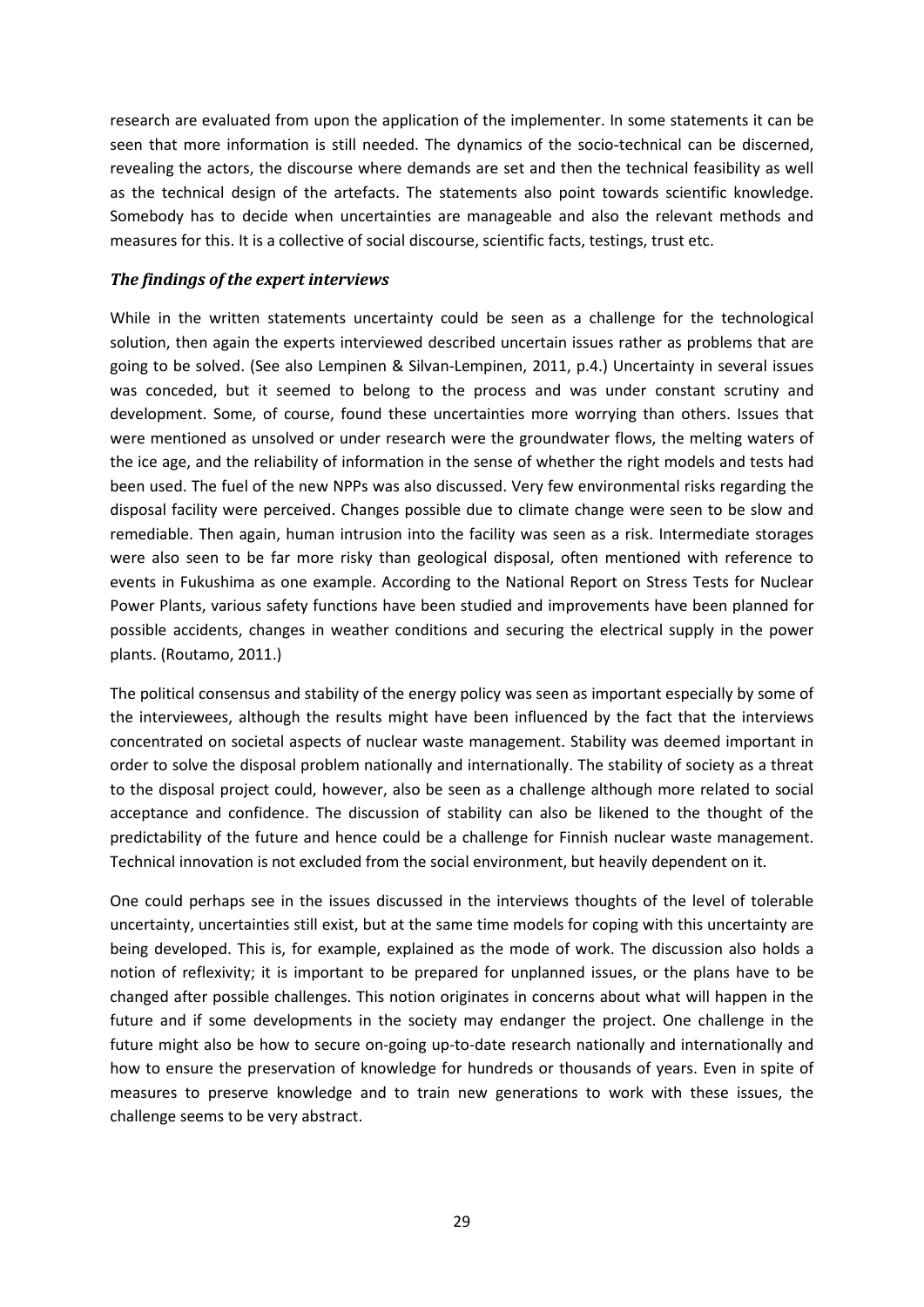One recent dispute that did not come up directly in the research materials of the report but could be seen as a challenge in the near future is the arrangement of SNF management of Fennovoima and the site selection process for a possible second SNF repository in Finland. The fact that the experts interviewed did not touch on this issue which has been debated by the power companies quite intensively in public (see Kojo, 2010) but only the stability of energy policy in general, may reflect the caution and reserve of the Finnish nuclear waste management establishment. When Fennovoima's NPP project develops, information and co-operation with locals in the new nuclear power community Pyhäjoki will surely be one challenge in the future as well. Problems would also occur if the bedrock in Olkiluoto should turn out to be unsuitable for the extension, or even for the whole repository, which at least would necessitate new plans for the extension area or a delay in the timetable.

As the previous sections indicate, the remaining socio-technical challenges are very tightly bound to the progress of the already started nuclear waste programme. As explained in Chapter 2, the public research programme KYT has an influence on the research conducted. The nuclear industry is well represented on the steering body of the programme which can be seen as an indication of the influence of the private sector on the steering of publicly administrated research programmes. The nuclear power companies as well as the Safety and Radiation Authority, however, also conduct their own research. Which challenges are the most striking of those emerging in the analyses is difficult to say, since the different data handled the issue somewhat differently. When reflecting on the geological disposal of spent nuclear fuel as a technological innovation process, one can see that it has been an enormous and lengthy scientific-technological enterprise consisting of many kinds of sociotechnical interaction. For instance, research, product development, testing processes and design have been and continue to be challenges for management projects both in Finland and in Sweden, who have cooperated for decades. The evolution of the technological project continues, but the time for submitting the application for a construction licence is approaching at the end of 2012. In one sense the construction licence is a knot which ties technical and political issues together once again. In the history of this technological project there have been several occasions when not only technological plans have been under political consideration. The decision to start to develop the Swedish KBS-3 concept in the 1970s was one and the Decision-in-Principle in 2001 was another.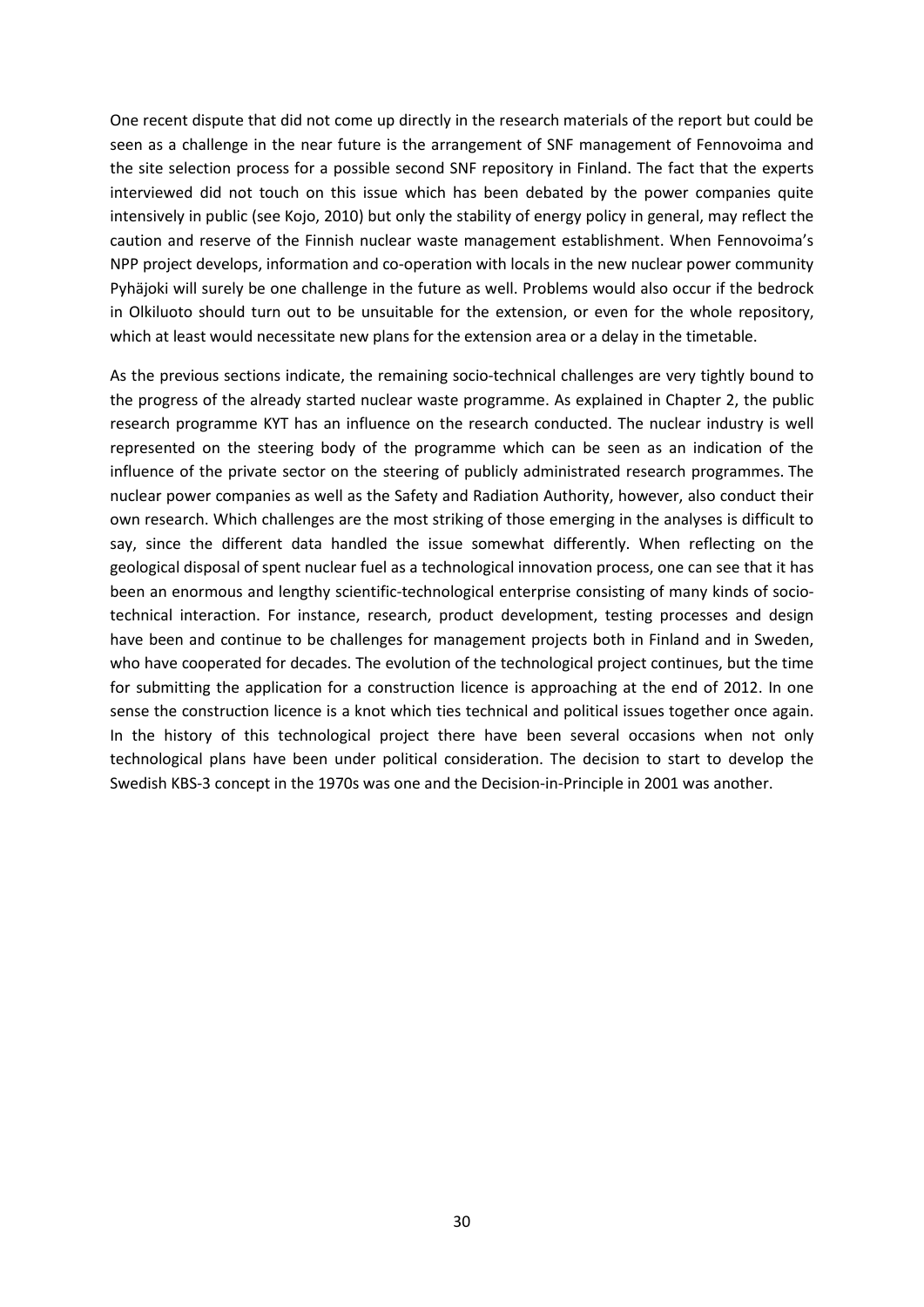## <span id="page-34-0"></span>**List of Abbreviations**

| <b>DiP</b>   | Decision-in-Principle                                                          |
|--------------|--------------------------------------------------------------------------------|
| <b>EIA</b>   | <b>Environment Impact Assessment Procedure</b>                                 |
| <b>FHP</b>   | Fortum Power and Heat Oy                                                       |
| IVO.         | Imatran Voima Oy                                                               |
| JYT          | <b>Public Sectors Research Programme</b>                                       |
| <b>KTM</b>   | MTI, MEE (Ministry of Trade and Industry, later Ministry of Employment and the |
|              | Economy)                                                                       |
| <b>KYT</b>   | Finnish Research Programme on Nuclear Waste Management                         |
| <b>NPP</b>   | Nuclear power plant                                                            |
| <b>SNF</b>   | Spent nuclear fuel                                                             |
| <b>SKB</b>   | Svensk kärnbränslehantering Ab (the Swedish nuclear waste company)             |
| <b>STUK</b>  | Säteilyturvakeskus (the Radiation and Nuclear Safety Authority)                |
| <b>TEKES</b> | The Finnish Funding Agency for Technology and innovation                       |
| <b>TKS</b>   | Programme for Research, Development and Technical Design                       |
| <b>TVO</b>   | Teollisuuden Voima Oyj                                                         |
| <b>VYR</b>   | The National Nuclear Waste Management Fund                                     |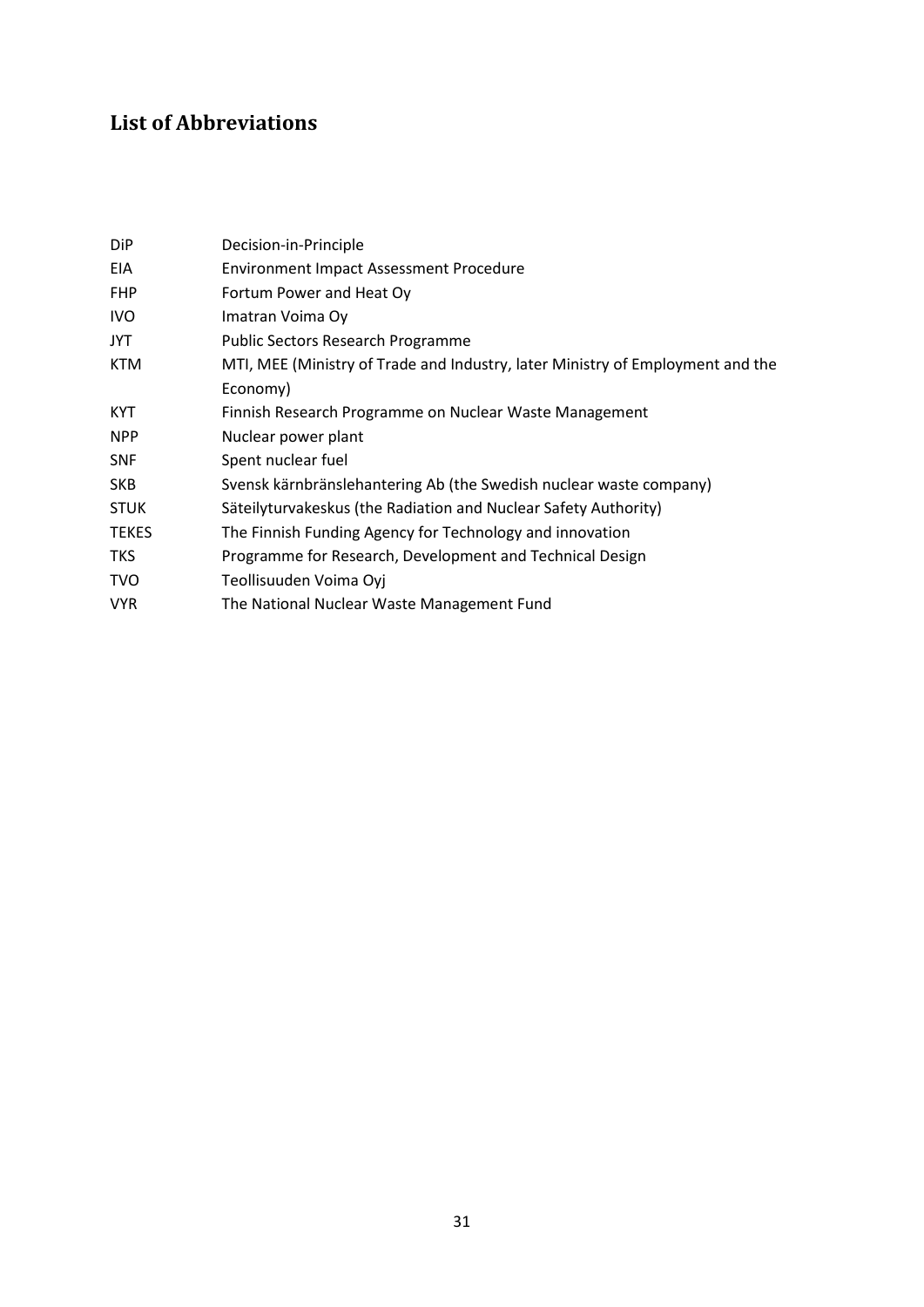## <span id="page-35-0"></span>**References**

Bergmans, A., Elam, M., Kos, D., Polic, M., Simmons, P., Sundqvist, G., and Walls, J. (2008) *Wanting the Unwanted: Effects of Public and Stakeholder Involvement in the Long-Term Management of Radioactive Waste and the Siting of Repository Facility*. Final Report of the CARL project. September 2004 – December 2007.<http://webhost.ua.ac.be/carlresearch/docs/20080222112500ZGYI.pdf>

Berner, B., Drottz Sjöberg. B.-M. and Holm, E. (2011) *Social Science Research 2004–2010. Themes, results and reflections*. Stockholm: SKB.

Darst, R. and Dawson, J. (2010) *Waiting for the Nuclear Renaissance: Exploring the Nexus of Expansion and Disposal in Europe.* Risk, Hazards & Crisis in Public Policy Vol. 1 (4), Article 2.

Geels, F., W. and Kemp, R. (2007) *Dynamics in Socio-Technical Systems: Typology of Change Processes and Contrasting Case Studies.* Technology in Society Vol. 29 (4), 441-455.

Greenpeace 3 February, 2009: *Olkiluoto 3: ydinjäte selvästi luultua vaarallisempaa*. (Nuclear Waste Far More Hazardous Than Expected) [cited 9 January 2012] Available at: [http://www.yle.fi/uutiset/talous\\_ja\\_politiikka/2009/02/greenpeace\\_olkiluoto\\_3n\\_ydinjate\\_selvasti\\_l](http://www.yle.fi/uutiset/talous_ja_politiikka/2009/02/greenpeace_olkiluoto_3n_ydinjate_selvasti_luultua_vaarallisempaa_522296.html) [uultua\\_vaarallisempaa\\_522296.html](http://www.yle.fi/uutiset/talous_ja_politiikka/2009/02/greenpeace_olkiluoto_3n_ydinjate_selvasti_luultua_vaarallisempaa_522296.html)

Greenpeace 6 August, 2008: *Ei superydinjätteitä Olkiluotoon.* (No Super Nuclear Waste into Olkiluoto) [cited 9 January 2012] Available at: <http://www.greenpeace.org/finland/fi/media/lehdistotiedotteet/greenpeace-ei-superydinjatetta>

Heikka, M., Litmanen, T. and Kaunismaa, M. (2001) *Yhteiskuntatiede Suomen ydinjätehuollossa. Asiantuntijanäkemyksiä tutkimuksesta ja tutkimuksen hallinnoinnista* (Social Science in Finnish Nuclear Waste Management. Expert Views on the Research and on the Management of Research) University of Jyväskylä, Publication of the Unit of Sociology, 68/2001.

Hokkanen P. (2007) *Kansalaisosallistuminen ympäristövaikutusten arviointimenettelyssä*. (Public Participation in Environmental Impact Assessment) Acta Universitatis Tamperensis 1285. Tampere: Tampere University Press.

Hokkanen, P. and Kojo, M. (2003) *Ympäristövaikutusten arviointimenettelyn vaikutus päätöksentekoon*. (The Impacts of the EIA on Decision Making) Suomen ympäristö 612. Helsinki: Ministry of the Environment.

Kari M., Kojo M. and Litmanen T. (2010) *Community divided. Adaption and Aversion Towards the Spent Nuclear Fuel Repository in Eurajoki and its Neighbouring Municipalities* [Internet]. University of Jyväskylä and University of Tampere [cited 2011 November 29]. Available at: <http://urn.fi/URN:ISBN:978-951-39-4149-9>

Kojo, M. (2004) *Yhteenveto*. (Summary), in Kojo, M. (Ed.) *Ydinvoima, valta ja vastarinta*. (Nuclear Power, Power and Resistance). Helsinki: Like, 231–258.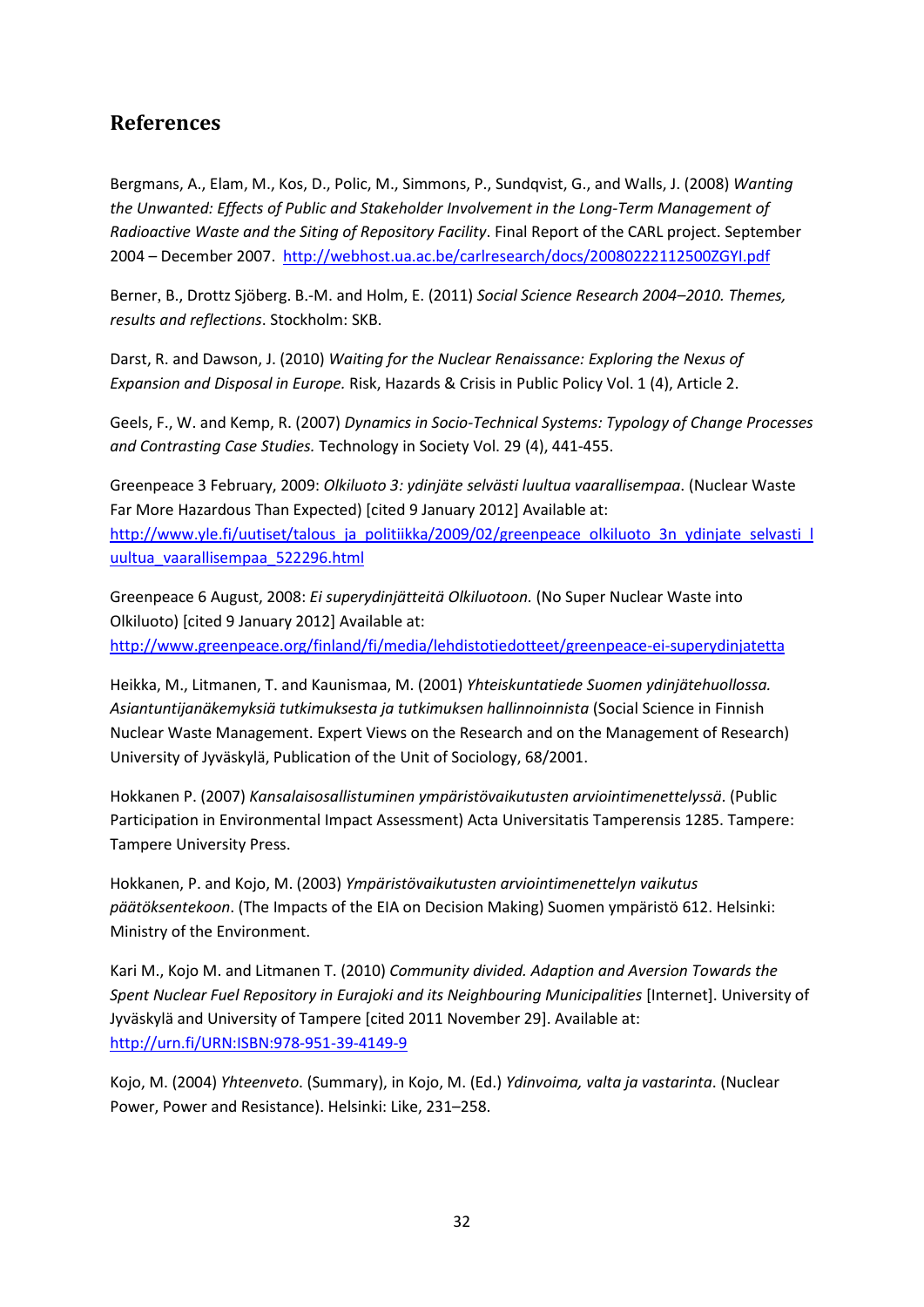Kojo, M. (2005) *Hyväksyttävyyttä hankkimassa. Kamppailu ydinjätteen loppusijoituksen paikanvalinnasta poliittisen tyylin näkökulmasta*. (Acquiring acceptability. The political style in the site selection struggle of final disposal of nuclear waste). Faculty of Social Sciences*.*Licentiate's thesis. Department of Political Science and International Relations. Tampere. The University of Tampere. [In Finnish]

Kojo, M. (2009) *The Strategy of Site Selection for the Spent Nuclear Fuel Repository in Finland,* in Kojo M., Litmanen T., (eds.) *The Renewal of Nuclear Power in Finland.* New York: Palgrave Macmillan.p. 161 – 191.

Kojo, M. (2010) *Ydinjätepolitiikassa kamppaillaan vallasta*. (Struggle Over Power in Nuclear Waste Policy). *Kanava* 38(8), 38–41.

Kurki, O. (1995) *Ydinjätteiden loppusijoittamista koskevan informaation vastaanotto ja hankinta Eurajoella, Kuhmossa ja Äänekoskella*. (Reception and obtainment of information related to final disposal of nuclear waste in Eurajoki, Kuhmo and Äänekoski). Information project work report TIETO-95-02. October 1995. Helsinki: Teollisuuden Voima Oy, Nuclear Waste Office.

Lehtonen, M. (2010) *Opening Up or Closing Down Radioactive Waste Management Policy? Debates on Reversibility and Retrievability in Finland, France, and the United Kingdom*. Risk, Hazards & Crisis in Public Policy. Vol. 1 (4) Article 6.

Lempinen, A. and Silvan-Lempinen, M. (2011) *Reverse Logic – Safety of Spent Nuclear Fuel.* Ludus Mundi Oy. Commissioned by Greenpeace International. Available at: [cited 10 May 2012] [http://www.greenpeace.org/finland/Global/finland/Ydinvoima/Reports/Safety%20of%20spent%20n](http://www.greenpeace.org/finland/Global/finland/Ydinvoima/Reports/Safety%20of%20spent%20nuclear%20disposal,%20no%20layot.pdf) [uclear%20disposal,%20no%20layot.pdf](http://www.greenpeace.org/finland/Global/finland/Ydinvoima/Reports/Safety%20of%20spent%20nuclear%20disposal,%20no%20layot.pdf)

Leskinen, A., Paldanius J. and Turunen, J.-P. (1997) *Vuorovaikutus käytetyn ydinpolttoaineen loppusijoituksen ympäristövaikutusten arvioinnissa*. (Interaction in the EIA of Used Nuclear Fuel) Working report 97-67. Diskurssi Oy and Posiva Oy.

Litmanen, T. (1994) *Kallion uumenissa, satojen metrien syvyydessä. Paikalliset ydinjätekiistat Suomessa*. (In the Bowels of the Bedrock, Hundreds of Meters Deep: Local Nuclear Waste Conflicts in Finland)*.* Unpublished Licentiate thesis in Sociology. Department of Social Sciences and Philosophy. Jyväskylä: The University of Jyväskylä.

Litmanen, T. (1999) *From the golden age to the valley of despair. How did the nuclear waste become a problem?* In: Nieminen, M., Konttinen, E., Litmanen, T. and Ylönen, M. All shades of green. *The environmentalization of Finnish society*. Jyväskylä: SoPhi, 111-128.

Litmanen, T. (2001) *The Struggle over risk. The spatial, temporal and cultural dimensions of protest against nuclear technology.* Diss. Jyväskylä studies in education, psychology and social research. Jyväskylä: University of Jyväskylä.

Litmanen, T. (2008) *The changing role and contribution of social science to nuclear waste management in Finland*. Energy & Environment, Vol. 19 (3+4), 427-453.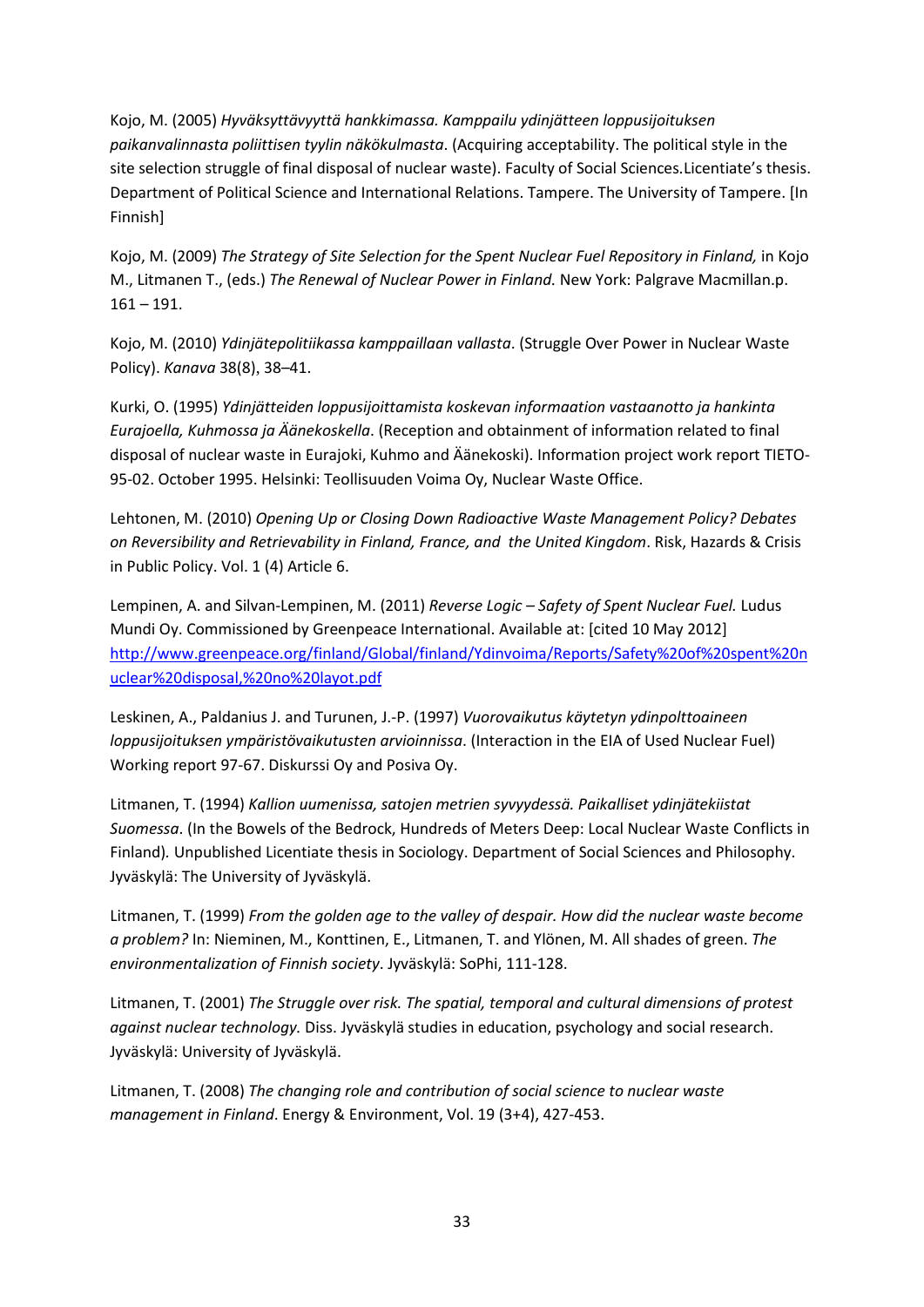Litmanen, T. (2010) *Nuclear power in societal flux: the renewal of nuclear power in Finland in the context of global concern over energy security*. Nuclear Safety and Simulation, Vol. 1(4), 280-290.

Litmanen, T., Hokkanen, P. and Kojo, M. (ed.) (1999) *Ydinjäte käsissämme. Suomen ydinjätehuolto ja suomalainen yhteiskunta.* (The Nuclear Waste in Our Hands. The Finnish Nuclear Waste Management and the Finnish Society. SoPhi. Jyväskylä: The University of Jyväskylä.

Litmanen, T. and Kaunismaa, M. (1999) *Ydinjäte yhteiskuntatieteilijän silmin. Tutkimuksia käytetyn ydinpolttoaineen loppusijoituksen sosiopoliittisista kysymyksistä*. (Studies of Socio-Political Questions Regarding Nuclear Waste Management) Publications of the University of Jyväskylä. 64. Jyväskylä: The University of Jyväskylä.

Litmanen, T. and Kojo, M. (2011) *Not Excluding Nuclear Power: the Dynamics and Stability of Nuclear Power Policy Arrangements in Finland*. Journal of Integrative Environmental Sciences, Vol. 8 (3), 171– 194.

Ministry of Employment and the Economy (MEE) 2010. *Finnish Research Programme on Nuclear Waste Management KYT2014. Framework Programme for the Research Programme 2011–2014*. Publication of the Ministry of Employment and the Economy Energy and the Climate72/2010 (cited 21 December 2011) Available at: [http://www.tem.fi/files/28692/TEM\\_72\\_2010\\_netti.pdf](http://www.tem.fi/files/28692/TEM_72_2010_netti.pdf)

Ministry of Trade and Industry (MTI) (1996) *Kauppa- ja teollisuusministeriön rahoittama ydinjätetutkimus. Lähtökohdat vuodesta 1997 alkavalle ohjelmakaudelle* (Nuclear Waste Research Financed by the Ministry of Trade and Industry. Outline For the Program Phase Starting in 1997). Kauppa- ja teollisuusministeriön työryhmä- ja toimikuntaraportteja 17/1996.

Nurmi A., Kojo M. and Litmanen T. (2009) *Yleisökysymyksiä vailla vastauksia. Käytetyn ydinpolttoaineen loppusijoituslaitoksen laajennushankkeen yleisötilaisuudet Eurajoella 2008–2009*. (Questions From the Public Without Answers: Public Meetings Concerning the Spent Nuclear Fuel Disposal Facility Expansion Project in Eurajoki 2008–2009). Working Reports of Sociology 1/2009. Jyväskylä: University of Jyväskylä, Department of Social Sciences and Philosophy.

Ollikainen, T. and Rimpiläinen, A. (1997) *Eurajoen, Kuhmon, Loviisan ja Äänekosken aluekuvaukset*. (Area Descriptions of Eurajoki, Kuhmo, Loviisa and Äänekoski) Suunnittelukeskus Oy and Posiva Oy. Working reports 1997:12-15.

Paavola, J. and Eränen, L. (1999) *Käytetyn ydinpolttoaineen loppusijoituksen psykososiaaliset vaikutukset*. (The Psychosocial Affects of the Final Disposal of Nuclear Fuel). Helsinki: Posiva Oy 99- 04.

Posiva (1999) *The final disposal facility for spent nuclear fuel. Environmental Impact Assessment Report*. Helsinki: Posiva Oy.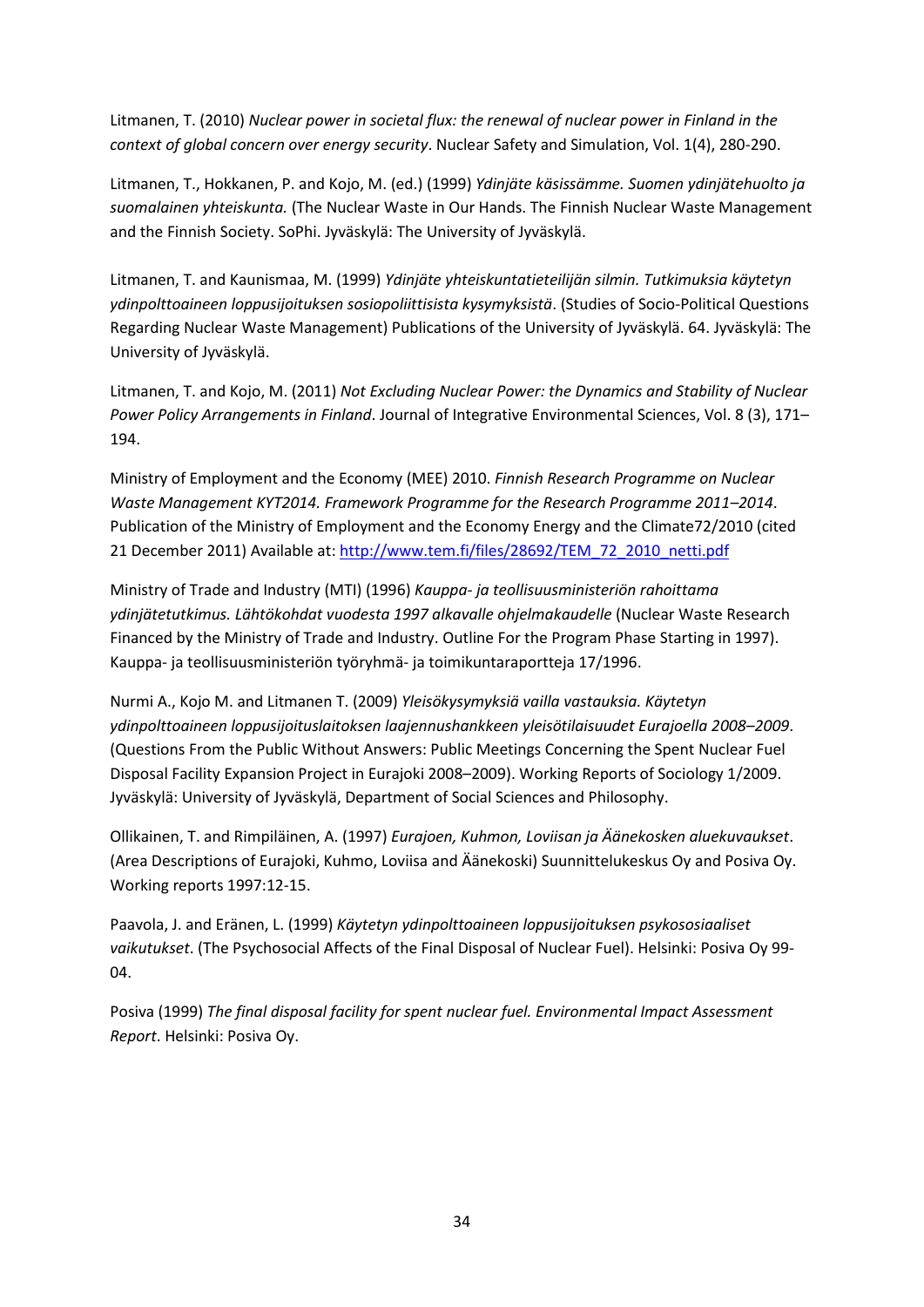Posiva (2003) *TKS-2003*. *Nuclear Waste Management of the Olkiluoto and Loviisa Power Plants: Programme for Research, Development and Technical Design for 2004–2006*. Eurajoki: Posiva Oy. [cited 24 April 2012] Available at: <http://www.posiva.fi/files/344/TKS-2003.pdf>

Posiva (2006) *TKS-2006*. *Nuclear Waste Management of the Olkiluoto and Loviisa Power Plants: Programme for Research, Development and Technical Design for 2007–2009*. [cited 24 April 2012] Available at: http://www.posiva.fi/files/345/TKS-2006web.pdf.

Posiva (2009) *In Reference to the Application for a Decision-in-Principle Submitted to the Government. Overall Description of an Extension to the Final Disposal Facility of Spent Nuclear Fuel to Accommodate the Fuel from Loviisa 3 Plant Unit.* [cited 30 November 2011] Available at: [http://www.tem.fi/files/25014/Posiva\\_Ylps\\_LO3\\_EN\\_lukittu.pdf](http://www.tem.fi/files/25014/Posiva_Ylps_LO3_EN_lukittu.pdf) [Accessed 2.5.2012]

Posiva (2010) *TKS-2009. Nuclear Waste Management at Olkiluoto and Loviisa Power Plants Review of Current Status and Future Plans for 2010–2012*. February 2010. Posiva Oy, Olkiluoto. [cited 10 May 2012] Available at[: http://www.posiva.fi/files/1078/TKS2009\\_Eng\\_web\\_rev1\\_low.pdf](http://www.posiva.fi/files/1078/TKS2009_Eng_web_rev1_low.pdf)

Posiva (2012) *What Is Nuclear Waste? Internet web page*. [In English] [cited 30 April 2012] Available at: [http://www.posiva.fi/en/nuclear\\_waste\\_management/what\\_is\\_nuclear\\_waste](http://www.posiva.fi/en/nuclear_waste_management/what_is_nuclear_waste)

Päiviö Jonsson, J. and Andersson K. (eds.) 2010. Finland, in *Towards Implementation of Transparency and Participation in Radioactive Waste Management programmes*. ARGONA Final Report. [Internet] European Union Contract Number: FP6-036413. Deliverable 23a. [cited 28 November 2011]. Available at[: http://www.argonaproject.eu/docs/arg-del23a-argona-final-report-f.pdf](http://www.argonaproject.eu/docs/arg-del23a-argona-final-report-f.pdf)

Raittila, P.(ed.) (2001) *Mediat ydinjätettä hautaamassa: eri intressiryhmien julkisuuteen pääsy, dialogi ja argumentointi ydinjätteen loppusijoitusta koskevassa keskustelussa 1999-2001*. (The Media Burying Nuclear Waste: Different Stakeholders Publicity, Dialogue and Argumentation in the Discussion of Final Disposal of Nuclear Waste. The Research Centre for Journalism, Media and Communication. Series C34. Tampere: The University of Tampere.

Raittila, P., Hokkanen, P., Kojo, M. and Litmanen, T. (2002) *Ydinjäteihme suomalaisittain.* (The Finnish Nuclear Waste Miracle) Tampere: Tampere University Press.

Rasilainen, K. (ed.) (2002). *Nuclear Waste Management in Finland. Final Report of Public Sector's Research Programme JYT2001 (1997–2001)*. Ministry of Trade and Industry Finland. Studies and Reports 15/2002. Energy Department.

Rasilainen, K. (2004) *Kansallinen ydinjätetutkimusohjelma (KYT) Puiteohjelma tutkimuskaudelle 2002–2005.* Toinen päivitetty painos. (The Public Nuclear Waste Management Programme. Framework Programme for the Research Period 2002-2005. Second updated edition) [cited 2011 November 29]. Available at:<http://virtual.vtt.fi/virtual/proj4/kyt/puiteohjelma.pdf>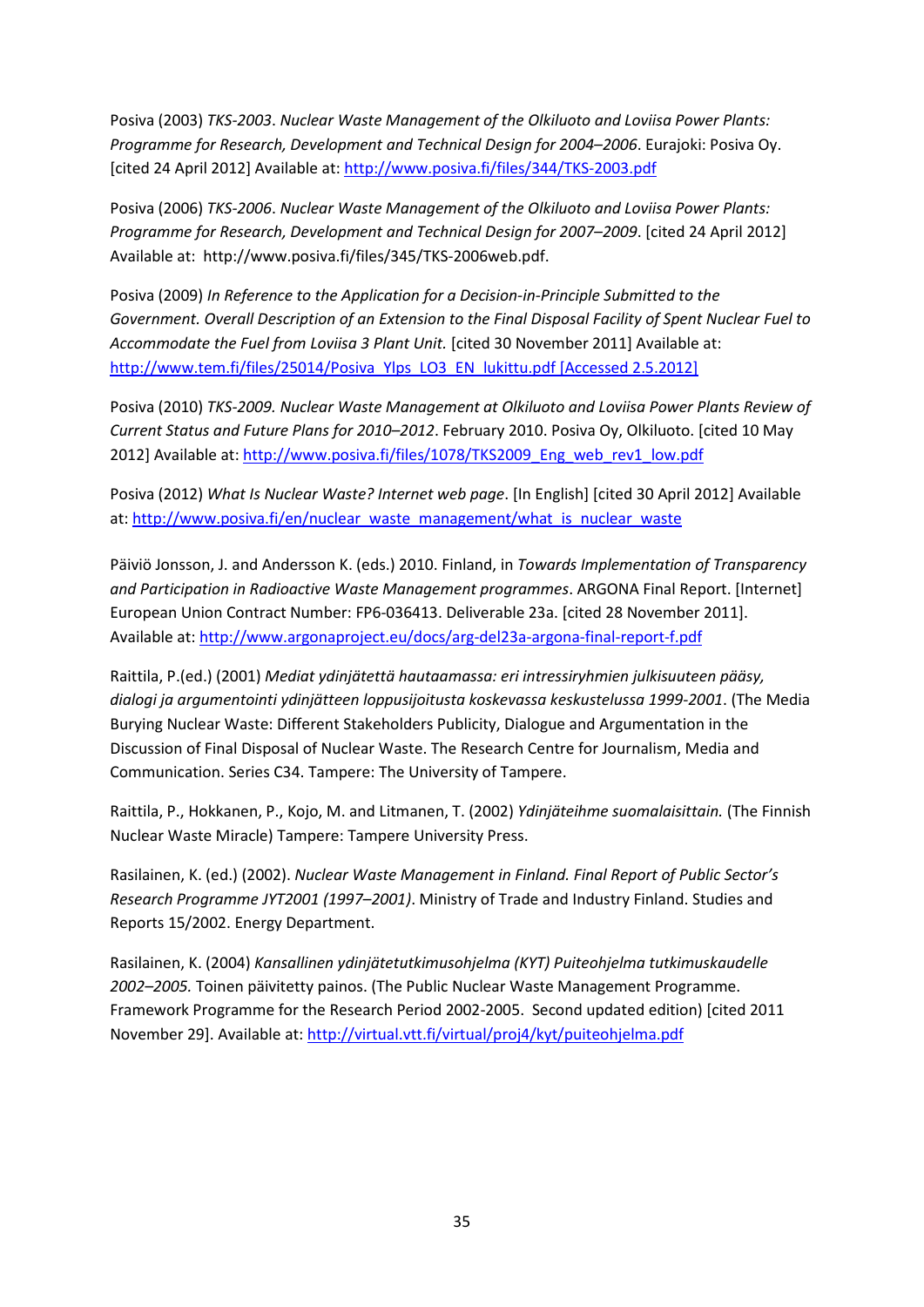Ronkainen, I. and Ukkonen, A. (1999) *Käytetyn ydinpolttoaineen loppusijoitushankkeen kunnallistaloudellisten vaikutusten arviointi*. (The Assessment of the Municipal Effects of the Project of Used Nuclear Fuel) Yritystaito Oy and Posiva Oy. Working report 99-24.

Routamo, T. (2011) (Executive Summary) *European Stress Tests for Nuclear Power Plants. National Report Finland*. 3/0600/2001. Radiation and Nuclear Safety Authority.[cited 9.1.2012] Available at: [http://www.stuk.fi/stuk/tiedotteet/fi\\_FI/news\\_707/\\_files/86852629049639201/default/EU-](http://www.stuk.fi/stuk/tiedotteet/fi_FI/news_707/_files/86852629049639201/default/EU-StressTests-National_Report-Finland30122011.pdf)[StressTests-National\\_Report-Finland30122011.pdf](http://www.stuk.fi/stuk/tiedotteet/fi_FI/news_707/_files/86852629049639201/default/EU-StressTests-National_Report-Finland30122011.pdf)

Sandberg J. (1999) *Päättikö eduskunta loppusijoituksesta jo vuonna 1994? Käytetyn ydinpolttoaineen huoltoa koskeva lainsäädäntö ja viranomaispäätökset.* (Did Parliament already make the decision on final disposal in 1994? The legislation and the authoritative decisions regarding the service of used nuclear fuel.) In: Litmanen, T., Hokkanen, P. and Kojo, M. (ed.) *Ydinjäte käsissämme. Suomen ydinjätehuolto ja suomalainen yhteiskunta.(*The nuclear waste in our hands. The Finnish nuclear waste management and Finnish society) SoPhi 44. Jyväskylä: The University of Jyväskylä, 43-64. [In Finnish]

*Satakunnan Kansa*, 23 April 2010. *Suomeen ehkä uusi paikka ydinjätteelle.* (Possible new site for nuclear waste in Finland). [Newspaper article].

*Satakunnan Kansa*, 24 April 2010. *Ydinjätteelle löytyy 350 mahdollista sijoituspaikkaa*. (350 alternative disposal sites for nuclear waste). [Newspaper article].

Smith, A., Stirling, A. and Berkhout, F. (2005) *The Governance of Sustainable Socio-Technical Transitions.* Research Policy, Vol. 34 (10), 1491-1510.

Solomon, B.D, Andrén, M. and Strandberg, U. (2010) *Three Decades of Social Science Research on High-Level Nuclear Waste: Achievements and Future Challenges*. Risk, Hazards & Crisis in Public Policy, Vol.1 (4), art 2.

STUK (2009) "What is nuclear waste" Internet page. [cited 30 April 2012] Available at: [http://www.stuk.fi/ydinturvallisuus/ydinjatteet/ydinjate/fi\\_FI/ydinjate/](http://www.stuk.fi/ydinturvallisuus/ydinjatteet/ydinjate/fi_FI/ydinjate/) [In Finnish]

Suominen, P. (1999) *Ydinjätepolitiikan muotoutuminen Suomessa*. Teoksessa: Litmanen, T., Hokkanen, P. and Kojo, M. (eds.) *Ydinjäte käsissämme. Suomen ydinjätehuolto ja suomalainen yhteiskunta*. (The Formation of Nuclear Waste Policy In Finland. In: Litmanen, T., Hokkanen, P. and Kojo M. (ed). The Nuclear Waste in Our Hands. The Finnish Nuclear Waste Management and the Finnish Society) SoPhi. Jyväskylä, The University of Jyväskylä, 15–42.

Tommola, A. (2001) *Toimittajat ja ydinjäte: toimittajien käsityksiä suomalaisesta ydinjätteen loppusijoituskeskustelusta ja sen osapuolista: haastattelututkimus*. Pro gradu –työ, tiedotusopin laitos. (Journalists and Nuclear Waste: Journalists perceptions of the Finnish discussion about Nuclear Waste and its different parties: A interview study) Tampere: The University of Tampere.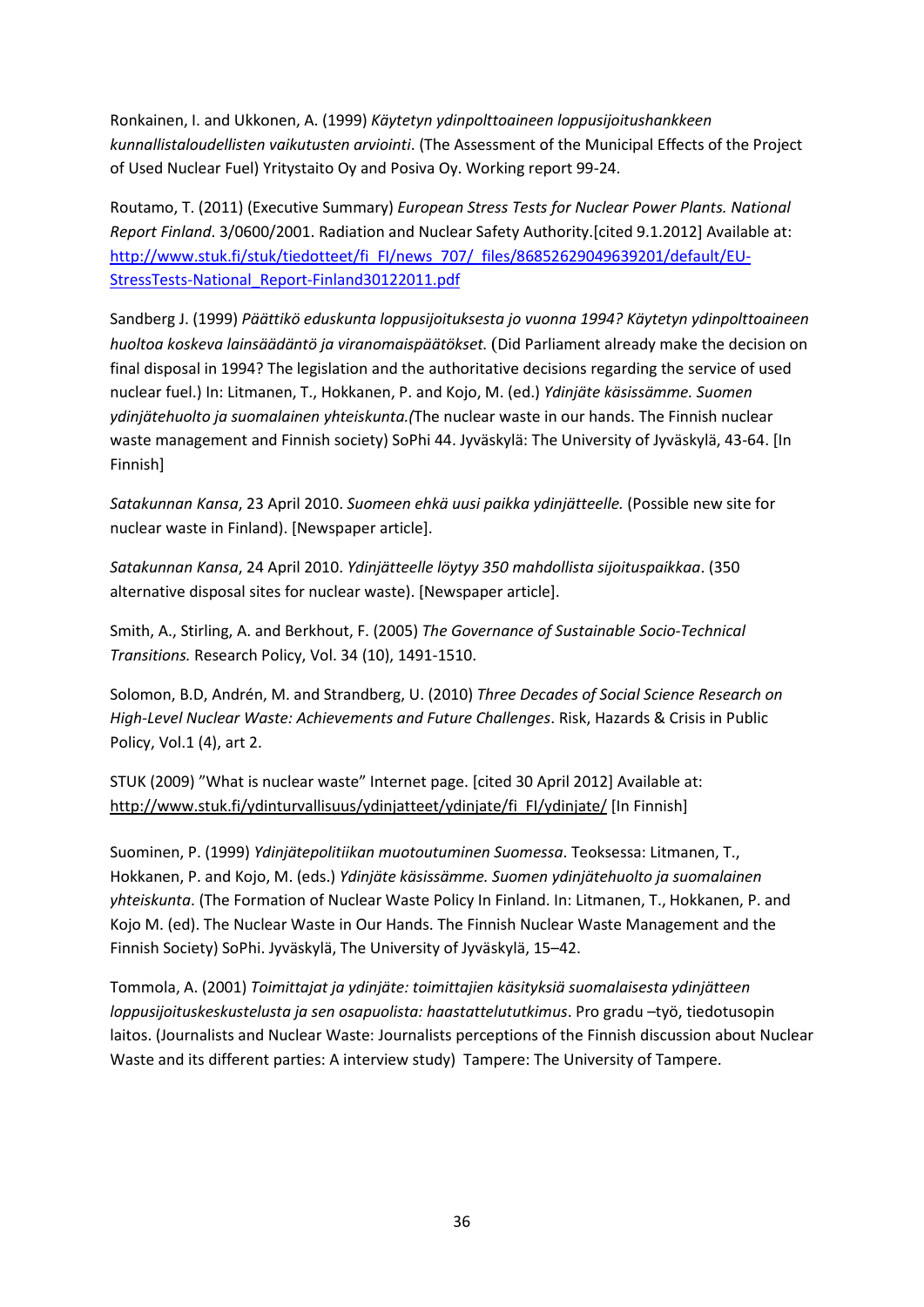Trist, E. (1981) *The Evolution of Socio-Technical Systems. A Conceptual Framework and an Action Research Program*. Occasional paper No. 2, June 1981. Ontario Ministry of Labour, Ontario. [cited 20.5.2011] Available at:

[http://www.sociotech.net/wiki/images/9/94/Evolution\\_of\\_socio\\_technical\\_systems.pdf](http://www.sociotech.net/wiki/images/9/94/Evolution_of_socio_technical_systems.pdf)

YLE, 28 February (2011) *Fortum kiirehtii Loviisan ydinvoimalan uusimispäätöstä*. (Fortum Rushes the Recurrence of the Nuclear Power Plant in Loviisa.) The Public Broadcasting Company. [cited 28 February 2011] Available at:

[http://www.yle.fi/alueet/helsinki/2011/02/fortum\\_kiirehtii\\_loviisan\\_ydinvoimalan\\_uusimispaatosta](http://www.yle.fi/alueet/helsinki/2011/02/fortum_kiirehtii_loviisan_ydinvoimalan_uusimispaatosta_2388555.html) [\\_2388555.html](http://www.yle.fi/alueet/helsinki/2011/02/fortum_kiirehtii_loviisan_ydinvoimalan_uusimispaatosta_2388555.html)

YLE Satakunta*.* (2011) *Ydinjätteen loppusijoitus voi viivästyä - syynä aikataulumuutokset Ruotsissa* (Final disposal of nuclear waste might be delayed – due to the re-scheduled timetable in Sweden, the Public Broadcasting Company). [cited 11 October 2011]. Available at: [http://yle.fi/alueet/satakunta/2011/10/ydinjatteen\\_loppusijoitus\\_voi\\_viivastya\\_](http://yle.fi/alueet/satakunta/2011/10/ydinjatteen_loppusijoitus_voi_viivastya_-_syyna_aikataulumuutokset_ruotsissa_2922183.html) syyna aikataulumuutokset ruotsissa 2922183.html

#### **References to legislation**

Act on Environmental Impact Assessment Procedure 10.6.1994/468 (Laki ympäristövaikutusten arviointimenettelystä 10.6.1994/468) [cited 10 May 2012] <http://www.finlex.fi/en/laki/kaannokset/1994/en19940468.pdf>

Decree (713/2006) Government decree on the Environmental Impact Assessment Procedure (Valtioneuvoston asetus ympäristövaikutusten arviointimenettelystä) [cited 10 May 2012] <http://www.finlex.fi/fi/laki/alkup/2006/20060713> [in Finnish]

Nuclear Energy Act 11.12.1987/990 (Ydinenergialaki 11.12.1987/990) [cited 10 May 2012] <http://www.edilex.fi/stuklex/en/lainsaadanto/19870990>

Nuclear Energy Decree 12.2.1988/161, Section 1 (Ydinenergia-asetus 12.2.1988/161) [cited 10 May 2012] <http://www.edilex.fi/stuklex/en/lainsaadanto/19880161?search=stuklex>

Government Decree on the Safety of Disposal of Nuclear Waste 736/2008 (Valtioneuvoston asetus ydinjätteiden loppusijoituksen turvallisuudesta 27.11.2008/736) [cited 10 May 2012] <http://www.finlex.fi/fi/laki/kaannokset/2008/en20080736.pdf>

Government Bill 117/2007 Governments legislative proposal for amending the Nuclear Energy Act HE 117/2007 (Hallituksen esitys Eduskunnalle laiksi ydinenergialain muuttamisesta) [cited 10 May 2012] <http://www.finlex.fi/fi/esitykset/he/2007/20070117> [in Finnish]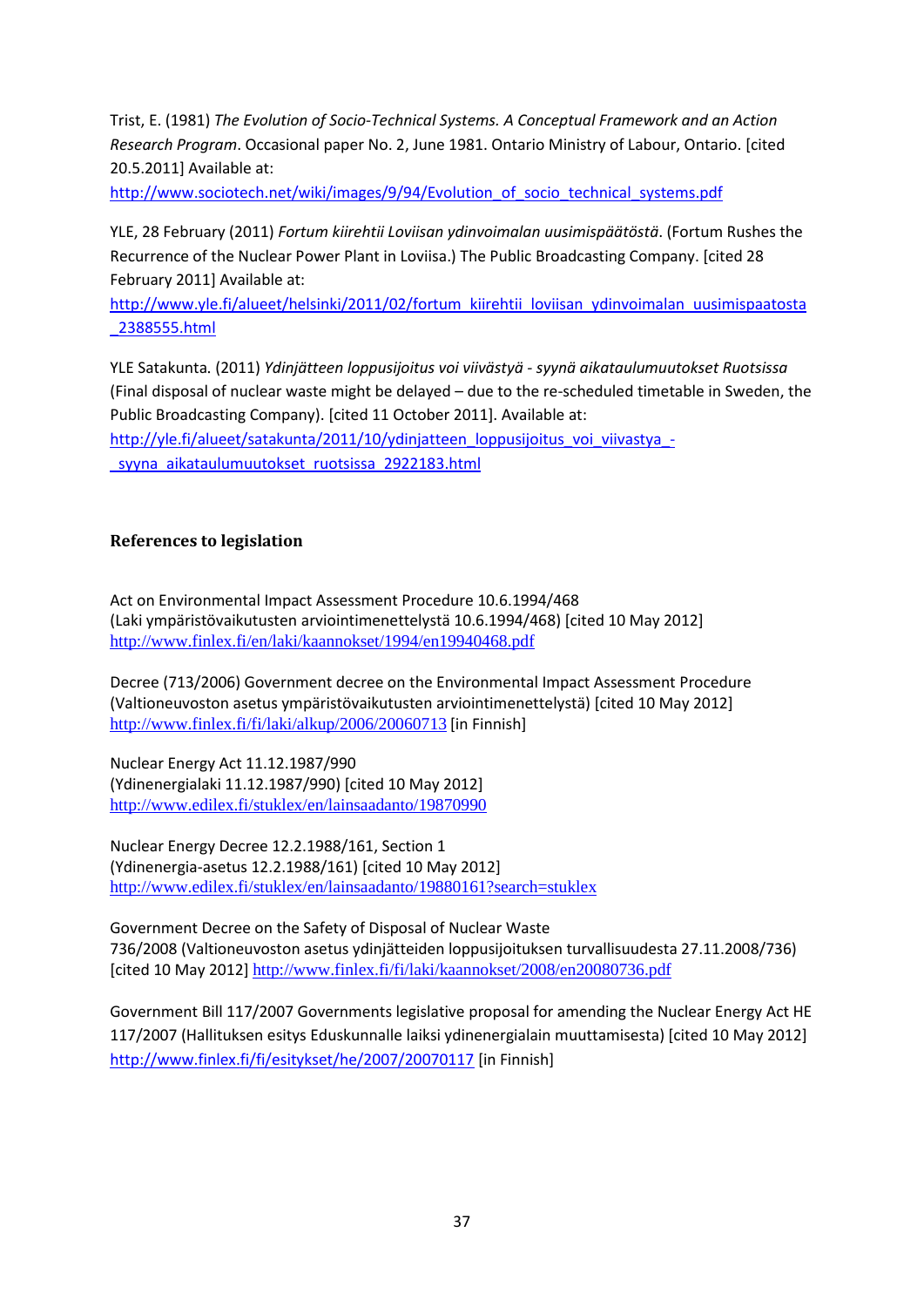## <span id="page-41-0"></span>**APPENDIX 1**

#### **Timeline for milestones in nuclear waste management in Finland[11](#page-41-1)**

**1955** The Government nominates a committee to discuss possible use of nuclear energy.

**1957** The Atom Energy Act passed by Parliament.

**1976** The Ministry of Trade and Industry nominates a commission (APO) to investigate issues regarding nuclear waste and nuclear fuel.

**1977** Loviisa I nuclear power reactor is finished.

**1978** March: The APO committee published its research reports. According to the report, the reprocessing of high-level nuclear fuel is not sensible and therefore nuclear waste should be exported abroad. The committee further states that MTI should start immediate research and development programme in nuclear waste management as well as take the main responsibility for the monitoring.

**1978** April: The Council of State takes a Decision-in-Principle on organizing nuclear waste management. According to the decision the planning of the nuclear waste management is an issue for the waste producer under monitoring by the government. The waste producer should also meet the costs.

**1978** The power companies start a nuclear waste committee financed by TVO and IVO.

**1979** TVOs Olkiluoto I reactor completed.

**1980-1982** Geological investigations. Geological suitability for high-level nuclear waste.

**1980** The committee states again that the nuclear waste should be exported abroad.

**1983** A regional preliminary investigation on the geological areas gives a result of 327 possible sites.

**10.11.1983** The Council of State states in its DiP the targets of the research and development activities in nuclear waste management. The first alternative is to export the waste. TVO was, however, obligated to prepare for final disposal. According to the decision a site for a possible final disposal facility had to be chosen before the end of 2000.

<span id="page-41-1"></span> $11$  Partlv based on the timeline presented in Raittila, Hokkanen, Kojo and Litmanen 2002: Ydinjäteihme suomalaisittain.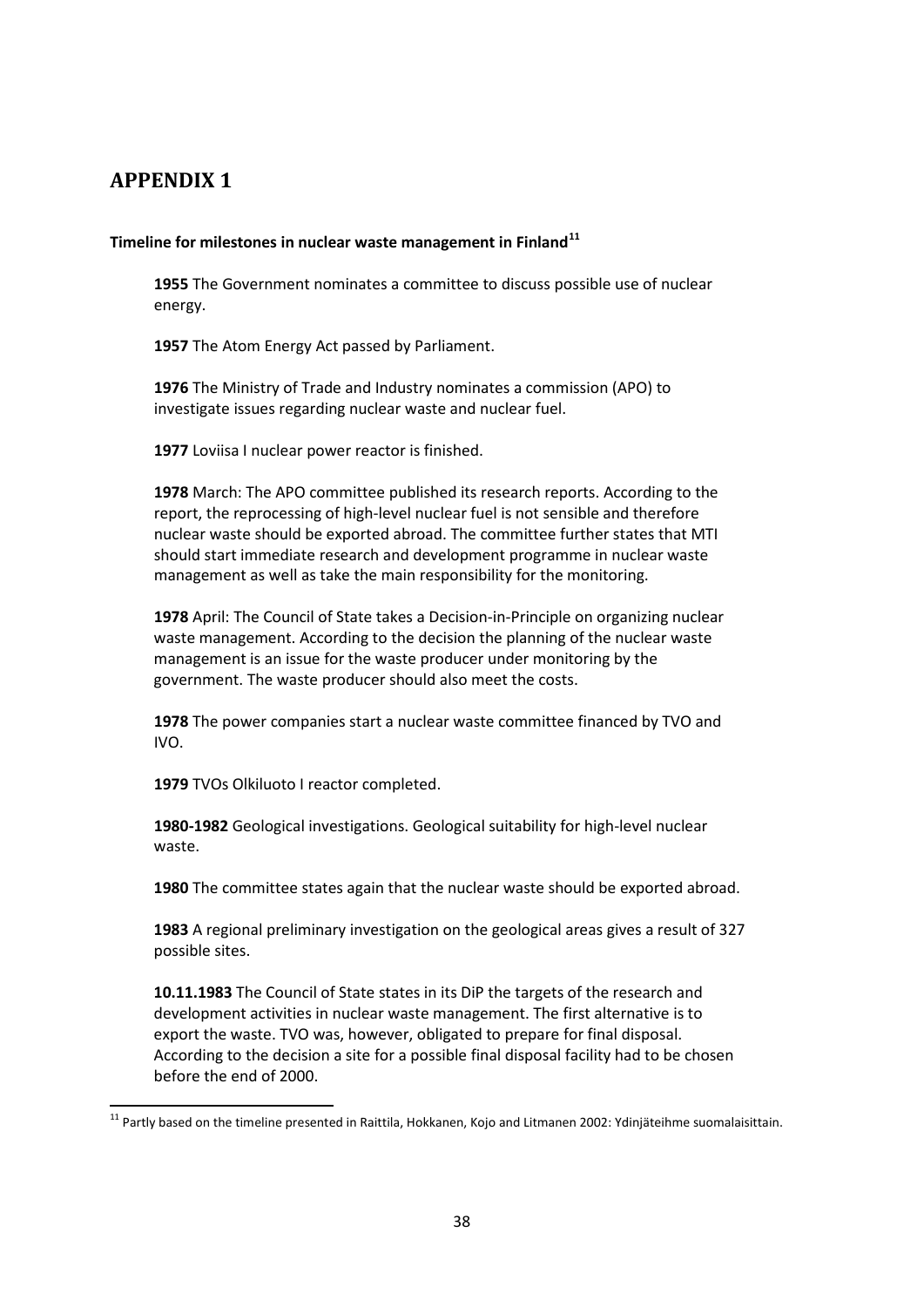**1987** TVO chooses, after many investigations, five areas for preliminary siting investigations.

**1987** The Nuclear Energy Act replaces the Atomic Energy Act of 1957. The DiP procedure guarantees the municipalities the right of veto.

**1991** The decision on the objectives of nuclear waste management by the Ministry of Trade and Industry.

**1993** Parliament rejects the DiP for a new NPP unit.

**1994** Parliament approves amendments to the Nuclear Energy Act. Nuclear waste produced in Finland must be processed, stored and disposed of in a permanent manner. Export and import of nuclear waste is forbidden.

**1995** The decision on objectives of nuclear waste management by the Ministry of Trade and Industry.

**1996** The last transportation to Russia from the IVO NPP is delivered.

**1997–1999** Posiva implements EIA procedure in four municipalities Eurajoki, Kuhmo, Loviisa and Äänekoski.

**1998–2000** A benefit package for the Municipality of Eurajoki negotiated by TVO, Posiva and Eurajoki.

**1999** Decision by the Council of State on the safety of final disposal of spent nuclear fuel.

**1999** Posiva submits a DiP application for a final disposal facility for SNF (total 6500 tU of SNF).

**2000** The municipal council of Eurajoki votes in favour of the nuclear waste disposal facility.

**21.12.2000** The Council of State decides on a nuclear waste disposal facility in Eurajoki.

**2001** Parliament ratifies the DiP covering disposal of 4000 tU of SNF.

**2002** The Council of State makes a DiP on the extension of the disposal facility to accommodate the SNF from TVO Olkiluoto 3 NPP unit.

**2002** Parliament ratifies the DiP covering the disposal of total 6500 tU of SNF.

**2004** The construction work for the underground rock characterisation facility Onkalo begins.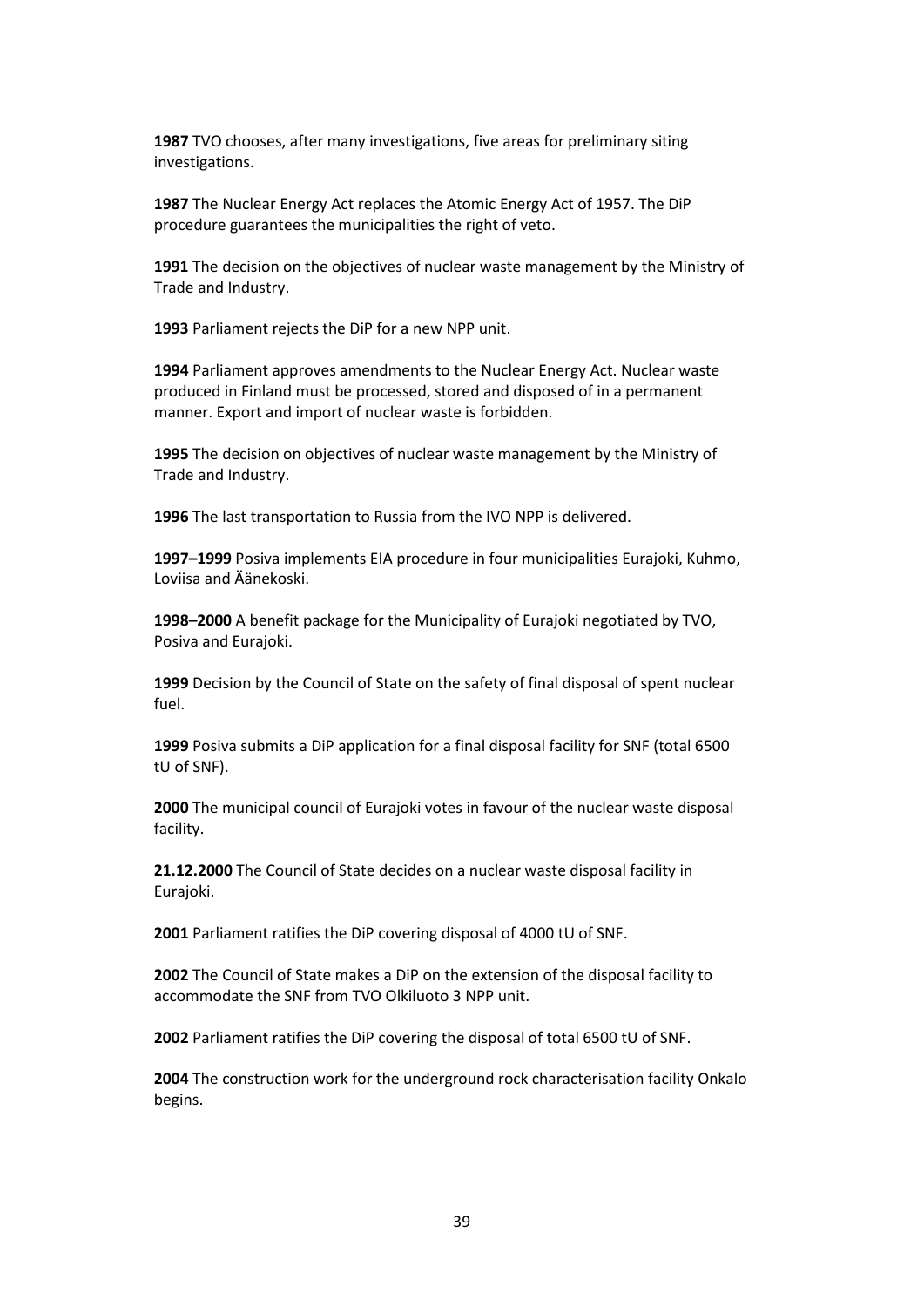Posiva EIA procedure for the extension of the disposal facility at Olkiluoto.

Government Decree (736/2008) on the safety of disposal of nuclear waste issued.

The Council of State approves the DiP for Olkiluoto 4 NPP unit and Fennovoima NPP unit. Fortum NPP application is rejected.

The Council of State approves the DiP for an extension to the disposal facility to accommodate the SNF from TVO's Olkiluoto 4 NPP unit.

Parliament ratifies the DiP covering disposal of total 9000 tU of SNF.

Fennovoima announces that Pyhäjoki will be the municipality where the new power plant will be built.

The Ministry of Employment and the Economy established a working party to account the joint nuclear waste management in Finland.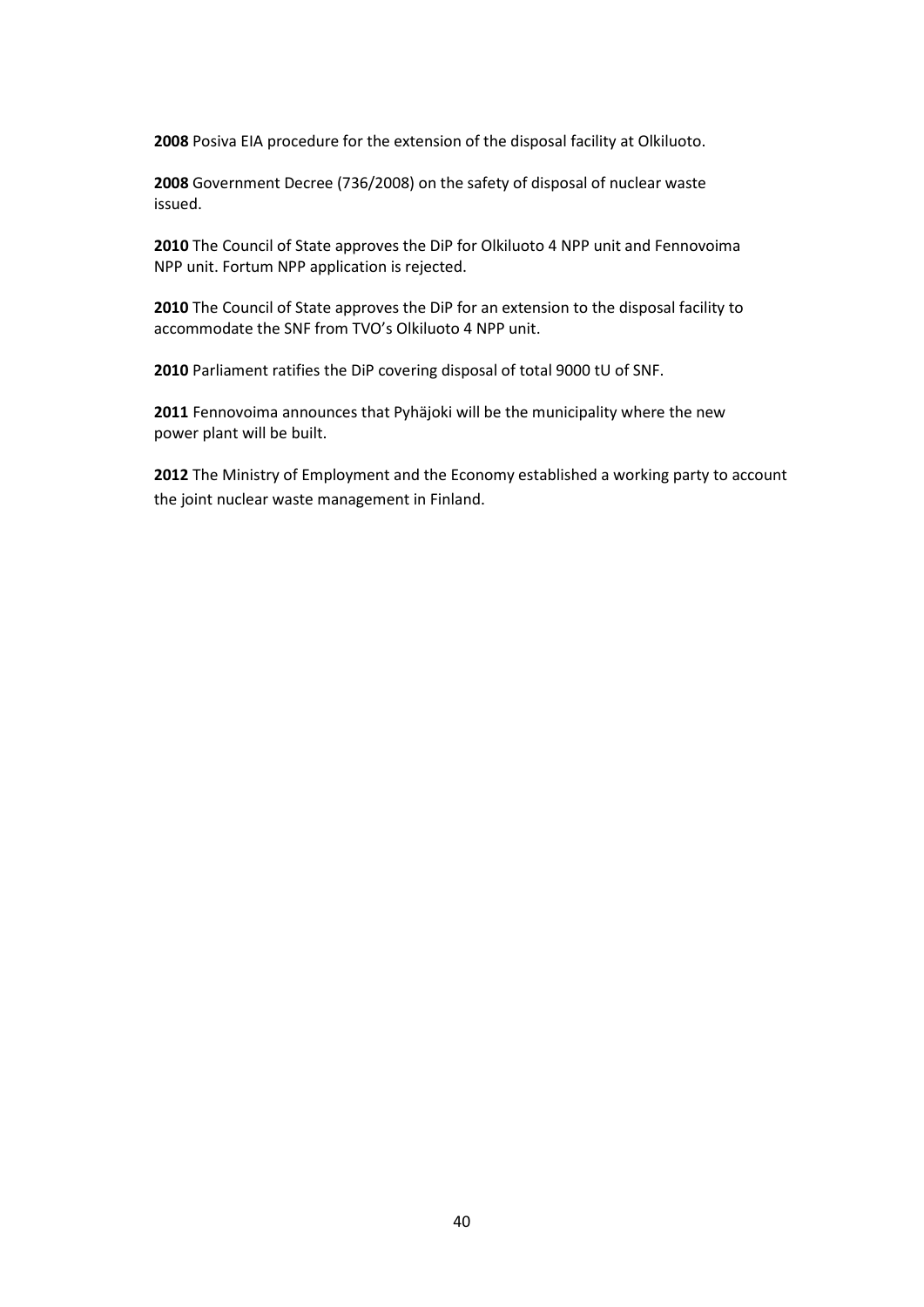## <span id="page-44-0"></span>**APPENDIX 2**

#### **List of Finnish Social Science literature on nuclear waste management in years 1990-2010[12](#page-44-1).**

Finnish titles glossed by the author if no English title could be found in the databases.

Aho, Johanna (2008) Käytetyn ydinpolttoaineen turvallista loppusijoitusta koskeva informaatio ja luottamus Eurajoen kuntalaisten keskuudessa. *(Information on the safe final disposal of spent nuclear fuel and trust among the residents of Eurajoki)* Unpublished Master´s thesis in Information Studies. Department of Information studies, Tampere: University of Tampere*.* [In Finnish]

Ahosniemi, Arno (2004) Jotta Suomessa voitaisiin huoletta kulkea: ydinaseiden ja ydinpolttoainekysymysten seuranta Suomessa kylmän sodan aikana. (*To walk in Finland without fear: the follow up on nuclear weapons and nuclear fuel during the Cold War)* Helsinki: the Radiation and Safety Authority. [In Finnish]

Alanen, Jouni (1999) EY-oikeus ja käytetyn ydinpolttoaineen tuontia ja loppusijoittamista koskevat kansalliset rajoitukset. *(EU justice and national restrictions concerning nuclear fuel imports and final disposal)* Helsinki: Ministry of Trade and Industry. [In Finnish]

Harmaajärvi, Irmeli, Litmanen Tapio and Kaunismaa, Matti (1998) Ydinjätehuollon ympäristövaikutukset. Kysely Eurajoen, Äänekosken ja Kuhmon asukkaille 1996*. (The environmental assessment of nuclear waste management. A surveyof the residents of Eurajoki, Äänekoski and Kuhmo in 1996)* Research report 434. Espoo:VTT. [In Finnish]

Harmaajärvi, Irmeli, Tolsa, Heimo, Vuori, Seppo and Litmanen Tapio (1997) Ydinjätehuollon ympäristövaikutusten arviointi ja sosiopoliittiset kysymykset. *(The environmental assessment and sociopolitical issues of nuclear waste)* VTT Research Notes. 1235-0605; 1855. Espoo: Technical Research Centre of Finland. [In Finnish]

Hautakangas, Helena (1997) Tiedontarve ydinjätteen loppusijoituksen turvallisuudesta. Vastaanottajan näkökulmia Eurajoella, Kuhmossa ja Äänekoskella. *(Information needs on the safety of the final disposal of nuclear waste. Viewpoints of the recipients from Eurajoki, Kuhmo, and Äänekoski)* Master´s thesis in Communication Science. Department of Communication Sciences. STUK-YTO-TR-125. The Radiation and Safety Authority. Helsinki: University of Helsinki. [In Finnish]

<span id="page-44-1"></span> $12$  Please note that due to the classification procedure the number of references in this list differs from that of the analysis.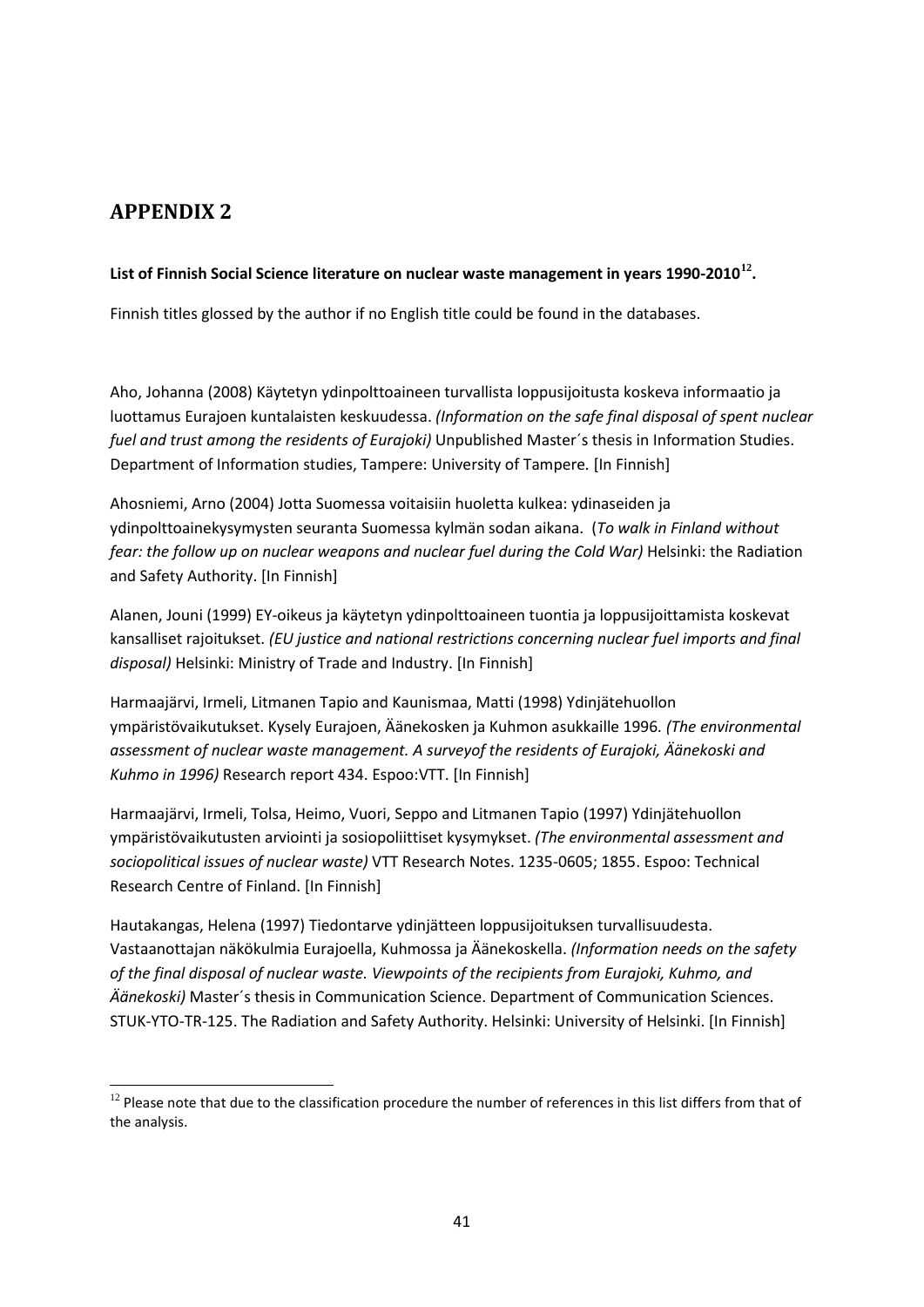Heikka, Minna, Litmanen, Tapio and Kaunismaa Martti (2001) Yhteiskuntatiede Suomen ydinjätehuollossa: asiantuntijanäkemyksiä tutkimuksesta ja tutkimuksen hallinnoinnista. 2001 *(Social Science in Finnish Nuclear Waste Management: Expert Views on Research and the Administration of Research)* Publications of the University of Jyväskylä, Sociology. Jyväskylä: The University of Jyväskylä. [In Finnish]

Hermunen, Pauliina (1998) Ydinjätteiden tuonti ja loppusijoittaminen. EU-oikeudellisia näkökulmia. *(Import and final disposal of nuclear waste. EU juridical viewpoints)* Publication 32 of the Institute of International Economic Law. Helsinki: University of Helsinki. [In Finnish]

Hokkanen, Pekka and Kojo, Matti (2003) Ympäristövaikutusten arviointimenettelyn vaikutus päätöksentekoon. *(Influence of environmental assessment procedure on decision-making)* Suomen ympäristö (The Finnish Environment) 612. Helsinki: Ministry of the Environment. [In Finnish]

Hokkanen, Pekka (1998) ydinjätteiden loppusijoituksen YVA-menettelyn kuulemisajan yleisötilaisuudet. *(The public meetings of the EIA gathering on the final disposal of nuclear waste)*  Department of Political Science and International Relations) JYT2001 research. Working report 2/1998. Tampere: University of Tampere. [In Finnish]

Hokkanen, Pekka (1999) Harvoille paljon ja monille vähän - kansalaisosallistuminen ydinjäte -YVA:ssa. Teoksessa Litmanen, Tapio, Hokkanen, Pekka and Kojo, Matti (ed.) Ydinjäte käsissämme. Suomen ydinjätehuolto ja suomalainen yhteiskunta. (*A lot for the few and little for the many – public participation in nuclear waste EIA) In: nuclear waste in our hands. Finnish nuclear waste management and Finnish society.* SoPhi. Jyväskylä: University of Jyväskylä, 132–156. [In Finnish]

Hokkanen, Pekka (2001) EIA and decision making in search of each other. In: Hilding- Rydevik. EIA, large development projects and decision-making in the Nordic countries. Nordregio R2001:6. Stockholm: Nordregio, 95–152.

Hokkanen, Pekka (2002) Ympäristövaikutusten arviointi ydinjätepäätöksessä – osallistumista vai hyväksynnän hankintaa? Teoksessa: Raittila, Pentti, Hokkanen, Pekka, Kojo, Matti and Litmanen, Tapio (ed.) Ydinjäteihme suomalaisittain*. (The Environmental Impact Assessment in the nuclear waste decision - participation or accessing acceptance*. In *The nuclear waste miracle.* Tampere: Tampere University Press, 19-35. [In Finnish]

Hokkanen, Pekka (2004) Ympäristövaikutusten arviointimenettely politiikkaverkostona tapaustutkimus kansalaisosallistumisesta ydinjätteiden loppusijoitushankkeessa. *(Environmental assessment as a political network- a case study of civil participation in the project on nuclear waste final disposal)* Licentiate's thesis. Department of Political Science and International Relations. Tampere: University of Tampere.<http://tutkielmat.uta.fi/pdf/lisuri00015.pdf> [In Finnish]

Hokkanen, Pekka (2007) Kansalaisosallistuminen ympäristövaikutusten arviointimenettelyssä. (*Public Participation in Environmental Impact Assesment*.) Acta Universitatis Tamperensis 1285.Tampere: Tampere University Press. [In Finnish]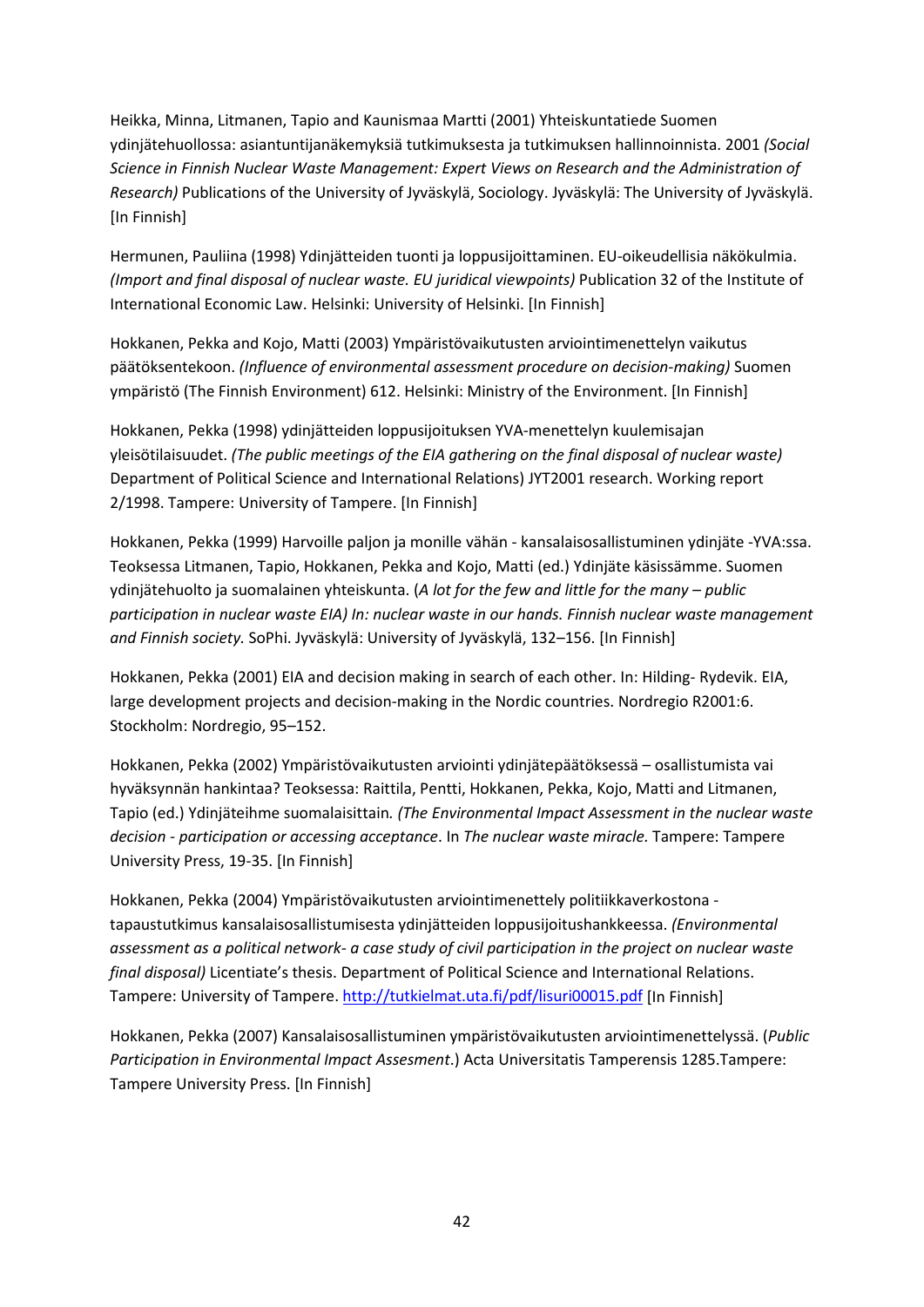Hokkanen, Pekka and Kojo, Matti (1998) Poliittis -hallinnollinen järjestelmä Eurajoella, Kuhmossa. Loviisassa ja Äänekoskella. *(The politico-administrative system in Eurajoki, Kuhmo, Loviisa and Äänekoski)* Department of Political Science and International Relations. Publications 4/1998. JYT2001 research.Tampere: University of Tampere. [In Finnish]

Hokkanen, Pekka and Kojo, Matti (1998) Ydinjätteiden loppusijoituksen YVA-ohjelman laadintavaiheen yleisötilaisuudet osallistumisen näkökulmasta. *(The public meetings of the composition phase of the EIA programme from the viewpoint of participation)* Department of Political Science and International Relations. JYT2001 research. Working report 1/1998. Tampere: University of Tampere.

Hokkanen, Pekka and Ruuskanen, Timo (2005) Kirjallisten mielipiteiden vaikuttavuus YVAmenettelyssä. *(The influence of the written statements in the EIA procedure)* Alueelliset ympäristöjulkaisut 396. (*Regional Environmental Publications 396)* Jyväskylä: Finnish environment Institute. Central-Finland. [In Finnish]

Hokkanen, Pekka and Kojo, Matti (2000) Linkkinä ja tietopankkina. YVA-yhteyshenkilöiden rooli ydinjäte YVA:ssa. (*As Link and Databank. The Role of the EIA contact authorities in the nuclear waste EIA)* Department of Political Sciences and International Relations. Tampere: University of Tampere. [In Finnish]

Hokkanen, Pekka, Kojo, Matti and Litmanen, Tapio (1999) Yhteiskuntatieteet ydinjäte-ongelmaa ratkomassa. Teoksessa Litmanen, Tapio, Hokkanen, Pekka and Kojo, Matti (ed.) Ydinjäte käsissämme. Suomen ydinjätehuolto ja suomalainen yhteiskunta *(Social science solving the nuclear waste problem. In: The nuclear waste in our hands. Finnish nuclear waste management and Finnish Society)* SoPhi. Jyväskylä: University of Jyväskylä. [In Finnish]

Hokkanen, Pekka, Ponnikas, Jouni, Kojo, Matti, Suominen, Petteri,Litmanen, Tapio and Raittila, Petri (2002). Social science studies on decision making. In Rasilainen, Kari (ed.) Nuclear waste management in Finland - Final report of Public Sector's Research Programme JYT 2001 (1997 – 2001). Helsinki: Ministry of Trade and Industry, 121-167.

Hukki, Kristiina (2008) A Formal Process for Elicitation and Validation of Expert Judgments for Safety Case in the Context of Spent Nuclear Fuel Management. Working Report 2008-60. Olkiluoto: Posiva Oy.

Kankaanpää, Heikki, Haapavaara, Lotta and Lampinen, Tarmo (1999) Selvitys loppusijoituslaitoksen vaikutuksista kuntien imagoon*. (A study on the effects of a final disposal repository on the image of the municipalities)* Research and reports of the Ministry of Trade and Industry. 1/1999. Helsinki: Ministry of Trade and Industry, Energy department. [In Finnish]

Kantola, Ismo (1999) Ydinjätteiden loppusijoitus yhteiskunnallisena kiistakysymyksenä. *(The final disposal as a societal controversy)* Department of Sociology. University of Turku and Posiva Oy. 99- 06. Helsinki: Posiva Oy. [In Finnish]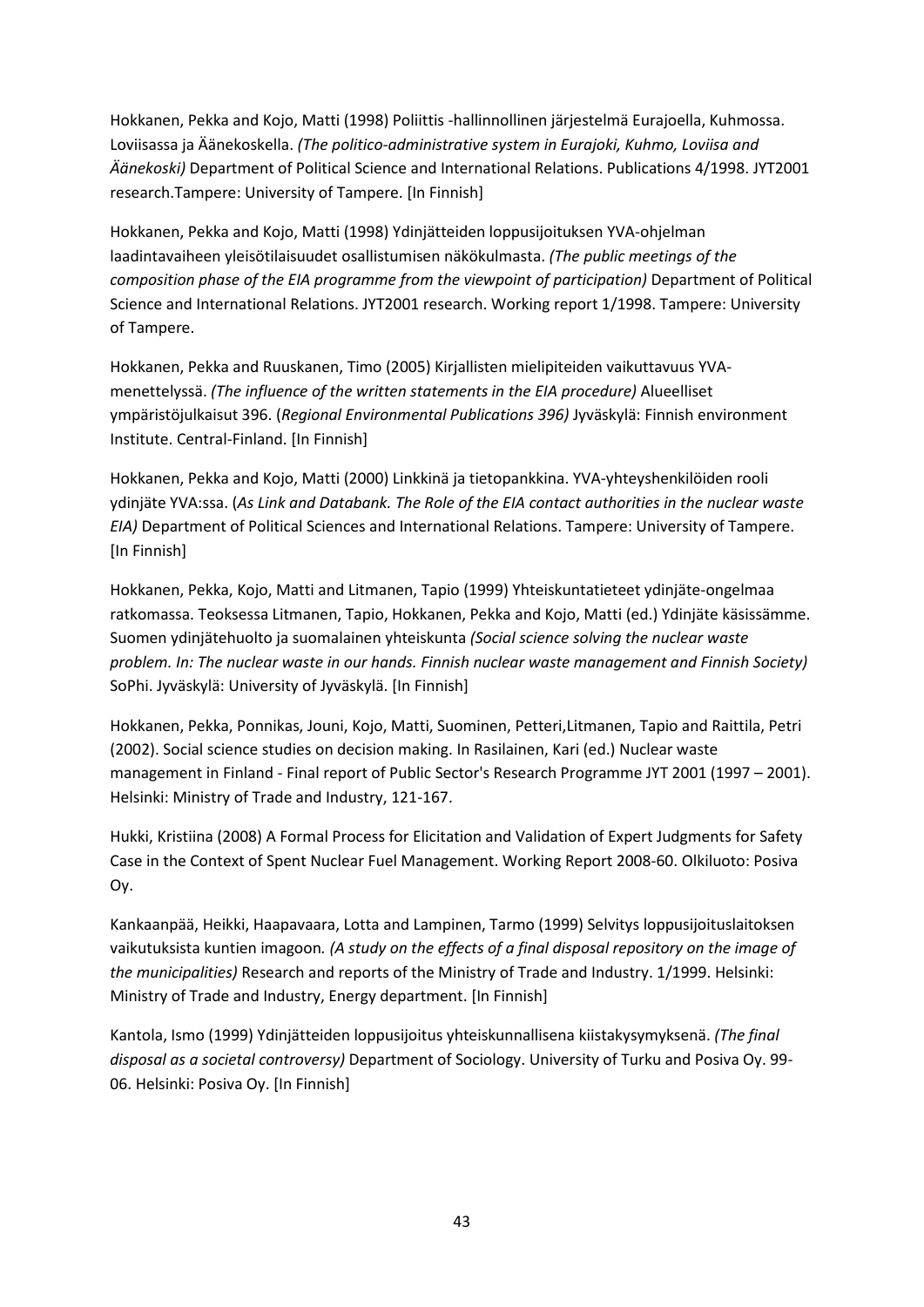Kantola, Ismo and Silvan-Lempinen, Marianne (2010) Quasi-objects and actors in the web of belief. Formation of a nuclear waste management system: the case of Finland. Paper presented in ISA RC 23 meeting, Gothenburg July 16th 2010. Published online: University of Turku, Faculty of Social Sciences, Sociology, Research Reports 2010-11-24. Available at: http://www.doria.fi/handle/10024/6995/

Karhu, Veli, Rentola, Pasi and Soronen, Matti (2001) Ydinjätteen loppusijoituksen imagovaikutukset ja elinkeinojen pitkän aikavälin kehitysmahdollisuudet. (*The image effects of nuclear waste disposal and long-term development prospects of entrepreneurs)* 0782-1972; 1/2001. Tampere: University of Tampere. [In Finnish]

Kari, Mika, Kojo, Matti and Litmanen, Tapio (2010) Community Divided: Adaptation and Aversion towards the Spent Nuclear Fuel Repository in Eurajoki and its Neighboring Municipalities. Jyväskylä: University of Jyväskylä.

Keinänen, Kaija (2002) Rantavaltion toimivalta puuttua ydinjätteen kuljettamiseen Itämerellä. (*The executive powers of a coastal state to interfere with nuclear waste transportation at the Baltic.)* The Erik Castrén Institute. Helsinki: University of Helsinki. [In Finnish]

Kiljunen, Pentti (1998) Suomalaisten suhtautuminen ydinjätteisiin. Valtakunnallinen ja kunnittainen asennekehitys 1983-1997 (*Attitudes of the Finns towards nuclear waste. Country and municipality specific development in attitudes 1983-1997)* Yhdyskuntatutkimus Oy and Energia-alan Keskusliitto Ry *(Finnish Energy Industries Federation)* Research report 5/1998. [In Finnish]

Kivinen, Kimmo and Turunen, Juha-Pekka (1999) Asiantuntijaseminaarit käytetyn ydinpolttoaineen loppusijoituslaitoksen ympäristövaikutusten arvioinnista. *(Expert seminars on the environmental assessment of spent nuclear fuel)* Posiva Oy and Diskurssi Oy. Working report 99-13. [In Finnish]

Kojo, Matti and Litmanen, Tapio (eds.) (2009) The Renewal of Nuclear Power in Finland. Energy, Climate and the Environment Series. New York: Palgrave Macmillan.

Kojo, Matti and Richardson, Phil (2009) The role of compensation in nuclear waste facility siting. A literature review and real life examples. Arenas for Risk Governance (ARGONA). Deliverable 16b of the sub Work Package 5.3. University of Tampere and Galson Sciences Ltd. [http://www.argonaproject.eu/docs/argona-del16b-compensation.pdf.](http://www.argonaproject.eu/docs/argona-del16b-compensation.pdf)

Kojo, Matti and Suominen, Petteri (1999) Ydinjätekamppailu Kuhmossa: Romuvaara-liike poliittisen tyylin näkökulmasta. Teoksessa Lappalainen, Pertti (ed.) Tyylikästä kansalaisaktiivisuutta. *(The nuclear waste struggle in Kuhmo: The Romuvaara movement in the viewpoint of political style. In: Smart local activity.* Department of Political Science and International Relations. Publications 11/1999. Tampere: Univeristy of Tampere, 87-122. [In Finnish]

Kojo, Matti (1999) Ydinjätteen aktivoimat. Paikallinen yhdistyskenttä ja ydinjätteiden loppusijoitus. (*Activated by the nuclear waste question. The local association field and the final disposal of nuclear waste)* Research Reports 9/1999. JYT2001 research. Department of Political Science and International Relations. Tampere: University of Tampere. [In Finnish]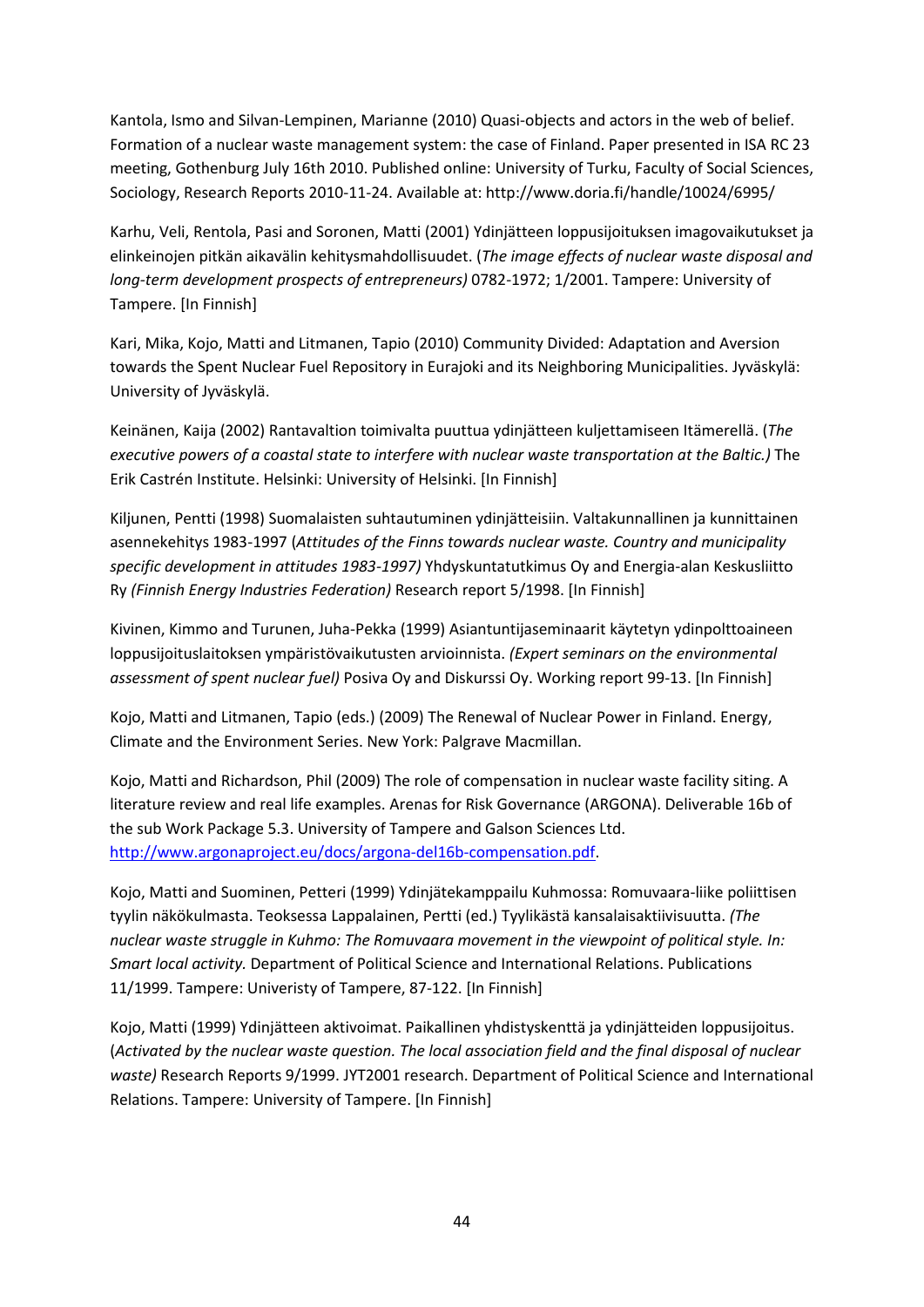Kojo, Matti (1999) Ei voimalla vaan taidolla. Kansalaisliikkeen poliittinen tyyli ydinjätekamppailussa. Teoksessa: Litmanen, Tapio, Hokkanen, Pekka and Kojo, Matti (ed.) Ydinjäte käsissämme. Suomen ydinjätehuolto ja suomalainen yhteiskunta (*Not with strength but with skill. The political style of the local movement in the nuclear waste conflict)* In: *The nuclear waste in our hands. The Finnish nuclear waste management and Finnish Society*. SoPhi. Jyväskylä: University of Jyväskylä. [In Finnish]

Kojo, Matti (2000) Kansalaisnäkemyksiä Suomen ydinjätehuollosta. Ydinjätteiden loppusijoituslaitoksen YVA-selostuksesta annettujen kirjallisten mielipiteiden sisällön analyysi. *(Local residents opinions on Finnish nuclear waste management. A content analysis of the written statements given on the EIA report)* JYT2001 research. Working report 2/2000. Department of Political Science and International Relations. Tampere: University of Tampere. [In Finnish]

Kojo, Matti (2002) Lahjomattomien haukansilmien valvonnassa. Ydinjätteen loppusijoitushankkeen rakentaminen Posiva Oy:n tiedotusmateriaalissa. Teoksessa: Raittila, Pentti, Hokkanen, Pekka, Kojo, Matti and Litmanen, Tapio (ed.) Ydinjäteihme suomalaisittain. *(Under the hawk´s eye. The construction of the nuclear waste project in the information material by Posiva Oy. In: The Nuclear Waste Miracle.* Tampere: Tampere University Press, 36-66. [In Finnish]

Kojo, Matti (2004) Eurajoki – ei paras mahdollinen, mutta poliittisesti sopiva. Teoksessa: Kojo, Matti (ed.) Ydinvoima, valta ja vastarinta. *(Eurajoki- not the best, but politically convenient.)* In: *nuclear power, power and resistance*. Helsinki: Like, 127-158. [In Finnish]

Kojo, Matti (2005) Hyväksyttävyyttä hankkimassa. Kamppailu ydinjätteen loppusijoituksen paikanvalinnasta poliittisen tyylin näkökulmasta. (*Acquiring acceptability. The political style in the site selection struggle of final disposal of nuclear waste. Faculty of Social Sciences.*Licentiate's thesis. Department of Political Science and International Relations. Tampere. The University of Tampere. [In Finnish]

Kojo, Matti (ed.) (2004) Yhteenveto. Teoksessa Kojo, Matti (ed.) Ydinvoima, valta ja vastarinta. *(Summary) In: nuclear power, power and resistance.* Helsinki: Like. [In Finnish]

Kojo, Matti, Kari, Mika and Litmanen, Tapio (2010) The socio-economic and communication challenges of spent nuclear fuel management in Finland. The post-site selection phase of the repository project in Eurajoki*.* Progress in Nuclear Energy 52 (2010), 168–176.

Kojo, Matti (2009) The Revival of Nuclear Power in a Strong Administrative State. In Kojo, Matti and Litmanen, Tapio (eds.) The Renewal of Nuclear Power in Finland. Energy, Climate and the Environment Series. New York: Palgrave Macmillan, 221–251.

Kojo, Matti (2009) The Strategy of Site Selection for the Spent Nuclear Fuel Repository in Finland. In: Kojo, Matti and Litmanen, Tapio. (eds.) The Renewal of Nuclear Power in Finland. Energy, Climate and the Environment Series. New York: Palgrave Macmillan, 161–191.

Koskien, Ilpo, Niva, Mari and Timonen, Päivi (1998) Ydinjätteen loppusijoituslaitoksen mahdolliset vaikutukset kuluttajien valintoihin ja loppusijoituspaikkakunnan tuotteiden menekkiin markkinoilla*.*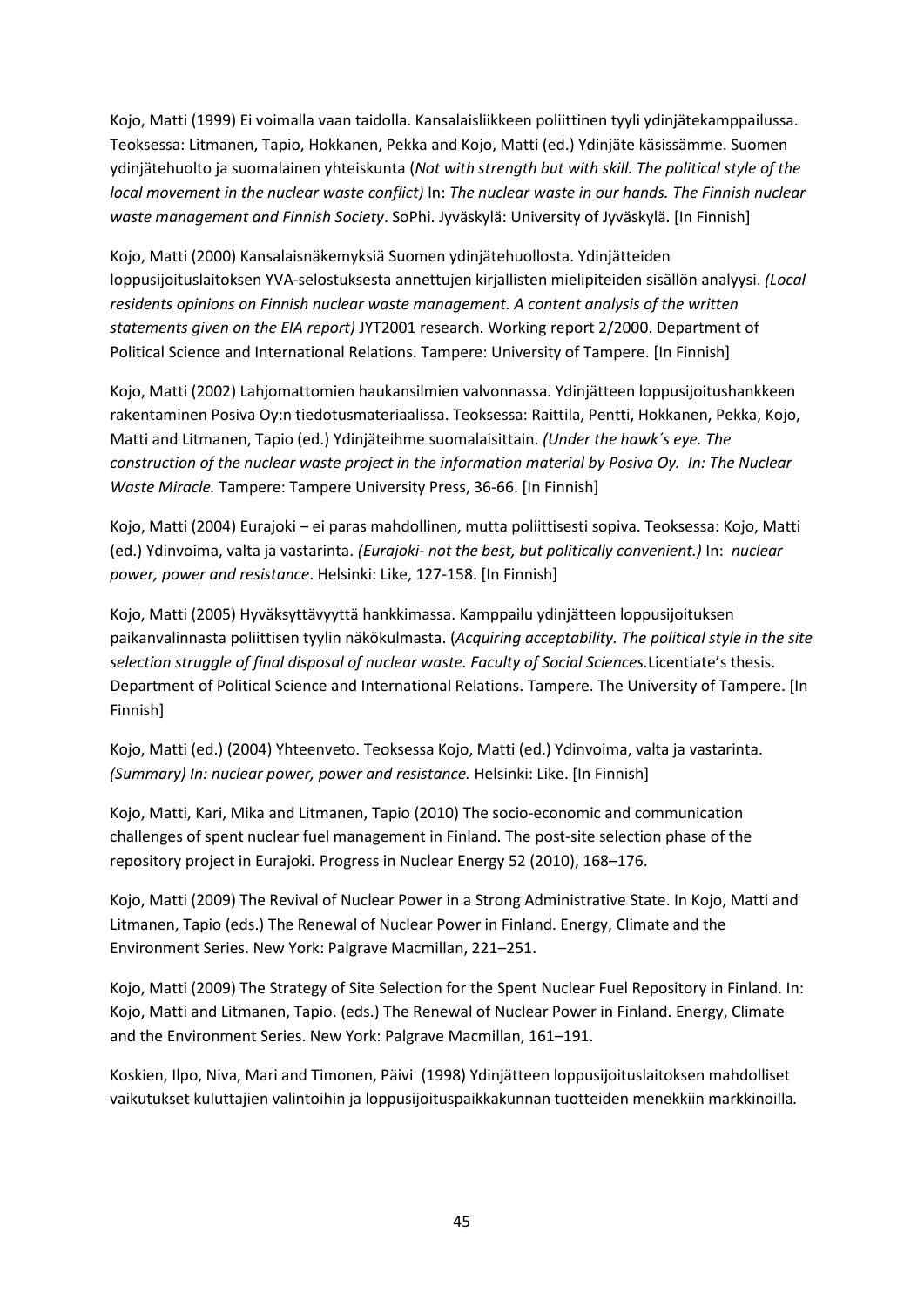*(The possible effects of a nuclear waste repository on consumers' choices and the markets of products from the host community*) The Consumer Research Centre and Posiva Oy. 98-17. [In Finnish]

Kurki, Osmo (1992) Alueellisten sanomalehtien uutiskriteerit ja niiden soveltaminen ydinjäteuutisten valintaan. (*The local papers' news criteria and application in the choice of nuclear waste news)* Department of Communication) Master´s thesis. Jyväskylä: University of Jyväskylä. [In Finnish]

Kurki, Osmo (1995) Ydinjätteiden loppusijoittamista koskevan informaation vastaanotto ja hankinta Eurajoella, Kuhmossa ja Äänekoskella. (*Reception and obtaining of information related to the final disposal of nuclear waste in Eurajoki, Kuhmo and Äänekoski*). Information project work report TIETO-95-02. October 1995. Helsinki: Teollisuuden Voima Oy, Nuclear Waste Office. [In Finnish]

Laakso, Seppo, Kuisma, Hanna, Kilpeläinen, Päivi and Kostiainen, Eeva (2007) Käytetyn ydinpolttoaineen loppusijoituslaitoksen aluetaloudelliset, sosioekonomiset ja kunnallistaloudelliset vaikutukset. (*The Effects of the Final Disposal Facility for Spent Nuclear Fuel on Regional and Municipal Economy Assessment of Socio-Economical Impacts).* Posiva Working Report 2007-94. Olkiluoto: Posiva Oy [In Finnish]

Laakso, Seppo (1999) Käytetyn ydinpolttoaineen loppusijoituksen aluetaloudelliset vaikutukset. (*The effects of final disposal of spent nuclear on the community economy*). Kaupunkitutkimus Seppo Laakso tmi. and Posiva Oy. Posiva report 99-05. [In Finnish]

Lahtinen, Sanna (1997) Nuoret ja ydinjäte. Tutkimus Eurajoen, Kuhmon ja Loviisan lukion ensimmäisen vuosikurssin opiskelijoiden suhtautumisesta ydinjätteiden loppusijoitukseen. *(Young people and nuclear waste. A study on the perceptions of first year upper secondary school students in Eurajoki, Kuhmo, and Loviisa on final disposal of nuclear waste)* Unpublished JYT2001 research. Department of Social Sciences and Philosophy. Sociology. Jyväskylä: University of Jyväskylä. [In Finnish]

Lahtinen, Sanna (1999) Riskiyhteiskunnan nuoret. Eurajoen, Kuhmon, Loviisan ja Äänekosken nuorten ydinjäteasenteet. Teoksessa Litmanen, Tapio, Hokkanen, Pekka ja Kojo, Matti (toim.) Ydinjäte käsissämme. Suomen ydinjätehuolto ja suomalainen yhteiskunta. *(The Youth of the Risk Society. Attitudes of young people towards nuclear waste in Eurajoki, Kuhmo, Loviisa and Äänekoski)* In: *the nuclear waste in our hands. The Finnish nuclear waste management and Finnish society.* SoPhi. Jyväskylä: University of Jyväskylä, 86-107. [In Finnish]

Lehto, Markku (1998) Eurajokelaisten yritysten perustietoselvitys. *(A basic study of the companies of Eurajoki)* The Entrepreneurs in Eurajoki Ry. Posiva Oy. Working report 98-78. [In Finnish]

Lehtonen, Markku (2010) Opening Up or Closing Down Radioactive Waste Management Policy? Debates on Reversibility and Retrievability in Finland, France, and the United Kingdom. Risk, Hazards & Crisis in Public Policy 1 (4), Article 6 (2010) DOI: 10.2202/1944-4079.1044 Available at: http://www.psocommons.org/rhcpp/vol1/iss4/art6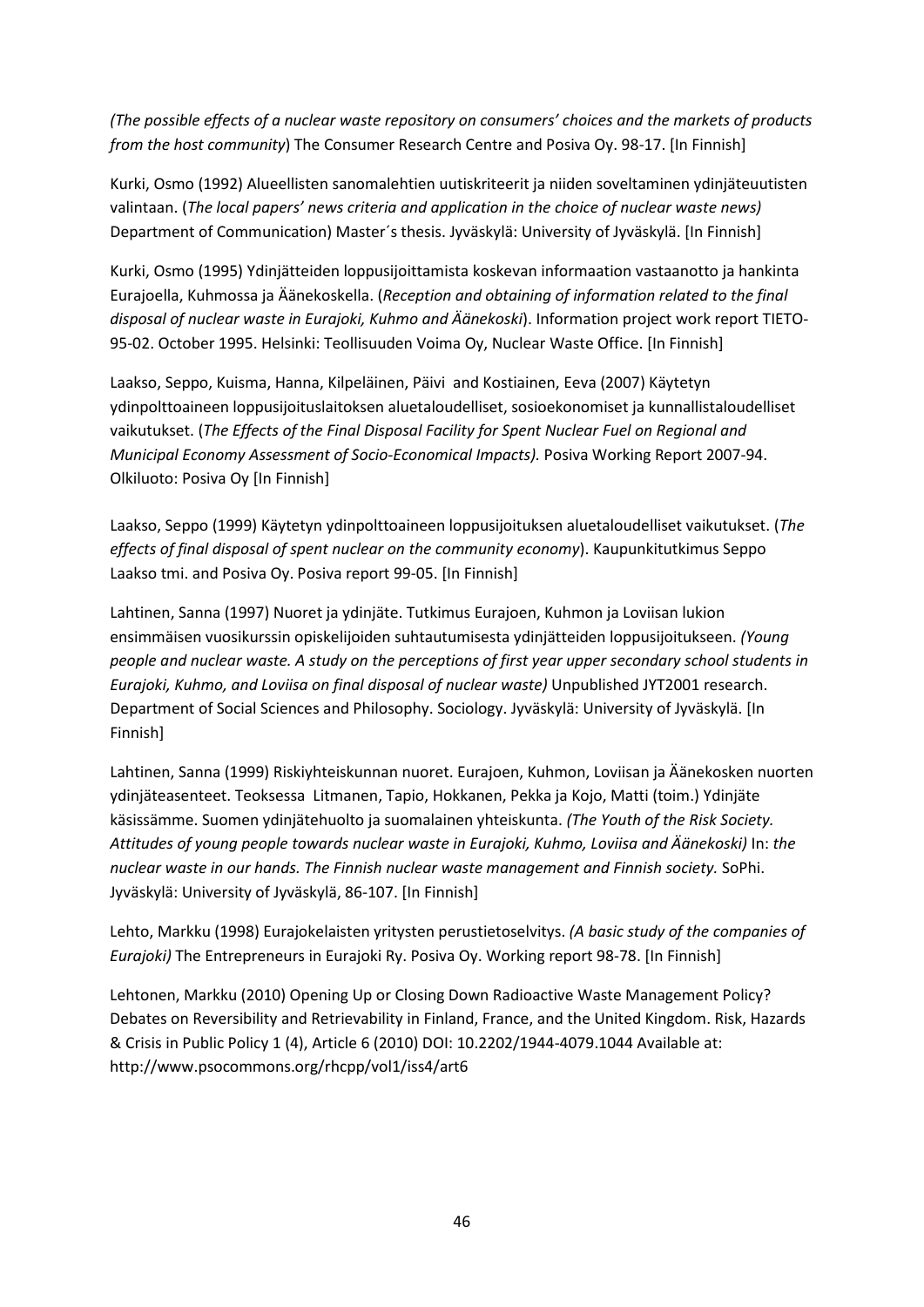Lehtonen, Markku (2010) Deliberative decision-making on radioactive waste management in Finland, France, and the UK: influence and mixed forms of deliberation in the macro discursive context. Journal of Integrative Environmental Sciences, 7 (3), 175-196 <http://dx.doi.org/10.1080/1943815X.2010.506487>

Leskinen, Antti, Paldanius Jari and Turunen, Juha-Pekka (1997) Vuorovaikutus käytetyn ydinpolttoaineen loppusijoituksen ympäristövaikutusten arvioinnissa. (*Interaction in the environmental assessment of final disposal of used nuclear fuel)* Working Report 97-67.Helsinki: Posiva Oy. [In Finnish]

Leskinen, Markku and Turtiainen, Markku (2002) Interactive planning in the EIA of the final disposal facility for spent nuclear fuel in Finland. Working Report 2002-45. Olkiluoto: Posiva Oy.

Leskinen, Teuvo and Vihervuori, Marko (1996) Käytetyn ydinpolttoaineen kuljetusselvitys. (Study of the transportation of used nuclear fuel) Suunnittelukeskus Oy and Posiva Oy. Working report TEKA-96-01. [In Finnish]

Litmanen, Tapio (1990) Kansalaisaloite ympäristökamppailuna. Sievin, Nivalan ja Reisjärven suojelijoiden tarkastelua 1980-luvun ympäristökamppailuna ja kansalaistoimintana. *(People's petition as an environment struggle. A study of the conservers of Sievi, Nivala and Reisjärvi as an environmental struggle and community activity of the 1980s)* Master´s Thesis in Sociology. Jyväskylä: University of Jyväskylä. [In Finnish]

Litmanen, Tapio (1993) kerättiin voimanrippeet yhteen ja pistettiin tuulemaan. Teoksessa Ruuttula-Vasari, Anne (toim.) Sievistä sommaan näkköön. (*A nice view of Sievi*. *We collected the remains of our strength and got active. In: History of Sievi)*. Ylivieska: Municipality of Sievi, Parish of Sievi, the Sievi association, 336-344. [In Finnish]

Litmanen, Tapio (1994) Kallion uumenissa, satojen kilometrien syvyydessä. Paikalliset ydinjätekiistat Suomessa. *(In the bowels of the bedrock, hundreds of meters deep: Local nuclear waste conflicts in Finland.*) Unpublished licentiate thesis in sociology. Department of Social Sciences and Philosphy. Jyväskylä: University of Jyväskylä. [In Finnish]

Litmanen, Tapio (1994) Sievin Suojelijat ydinjätteitä vastaan. Teoksessa: Lehtinen, Ari ja Rannikko, Pertti (toim.) Pasilasta Vuotokselle. Ympäristökamppailujen uusi aalto. *(The protectors of Sievi against nuclear waste. In: From Pasila to Vuotos. The new wave of environmental struggles)* Tampere: Gaudeamus, 238-256. [In Finnish]

Litmanen, Tapio (1996) Ympäristökamppailun sosiaalinen rakentuminen. Ydinjätekamppailut Eurajoella, Kuhmossa ja Äänekoskella. *(The social construction of environmental struggle. Nuclear waste struggles in Eurajoki, Kuhmo and Äänekoski)* Sosiologia 33 (4), 299-311. [In Finnish]

Litmanen, Tapio (1996) Kuinka ydinvoimasta tuli globaali ongelma? (How nuclear power became a global problem) Alue ja ympäristö (Area and environment) 25 (1), 18-36. [In Finnish]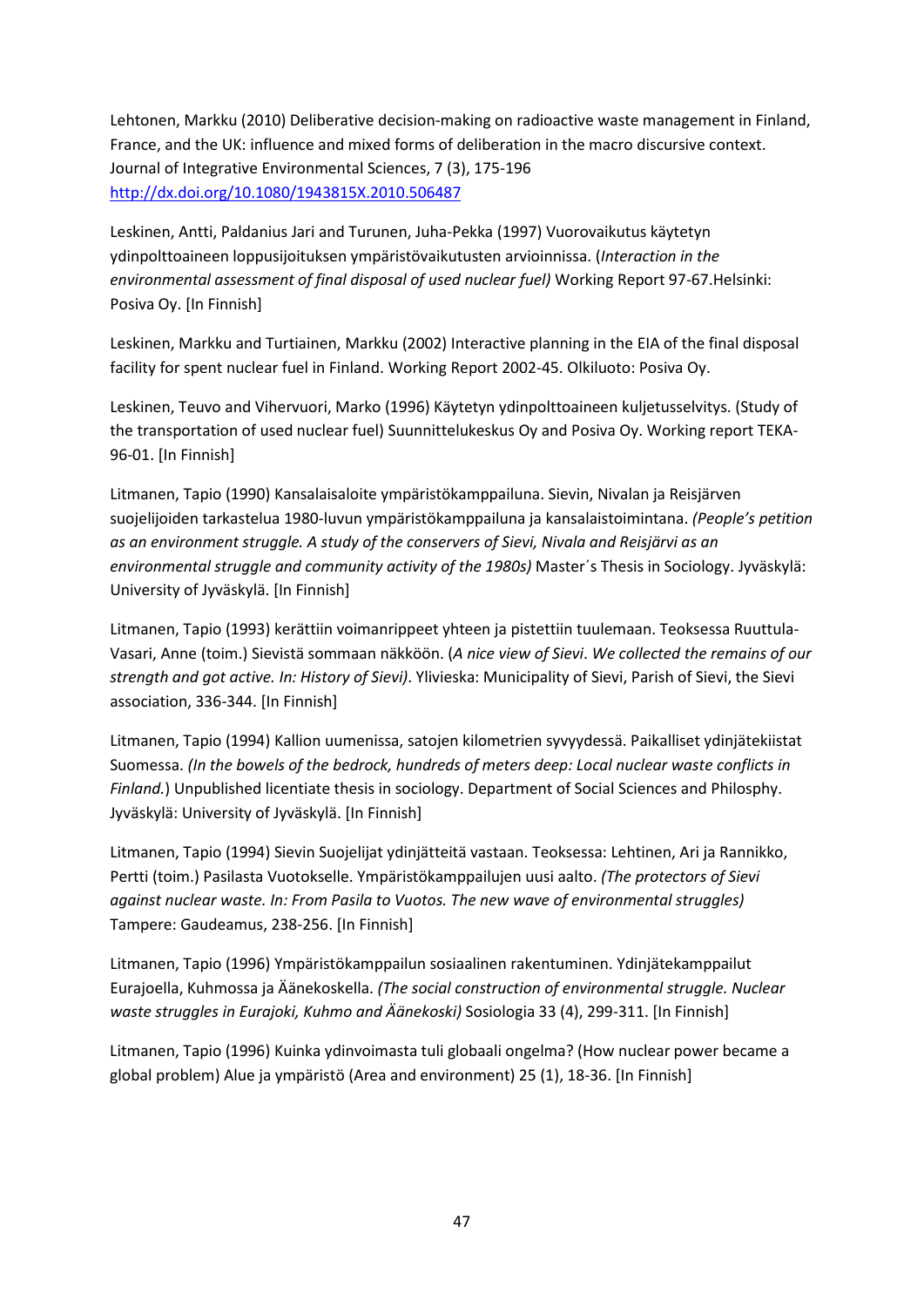Litmanen, Tapio (1996) Environmental conflict as a social construction: Nuclear waste conflicts in Finland. Society and Natural Resources, 9:523-535.

Litmanen, Tapio (1999) Cultural approach to the perception of risk. Analyzing concern about siting of a high-level nuclear waste facility in Finland. Waste management & Research. Vol. 16. 1999, 1-9.

Litmanen, Tapio (1999) From the golden age to the valley of despair. How did the nuclear waste become a problem? In: Nieminen, Matti, Konttinen, Esa, Litmanen, Tapio and Ylönen, Marja. All shades of green. The environmentalization of Finnish society. Jyväskylä: SoPhi, 111-128.

Litmanen, Tapio (1999) Tunteilevat vastustajat ja järkeilevät kannattajat. Ydinjätekiistan sosiaalisten kategorisointien purkaminen. Teoksessa: Hokkanen, Pekka and Kojo Matti (eds.) Ydinjäte käsissämme. Suomen ydinjätehuolto ja suomalainen yhteiskunta. (Emotional Opponents and Reasoning Supporters. Dismantling the Social Categorisations. In: *The nuclear waste in our hands. The Finnish nuclear waste management and the Finnish society.* SoPhi. Jyväskylä: University of Jyväskylä.[In Finnish]

Litmanen, Tapio (2001) The Struggle over risk. The spatial, temporal and cultural dimensions of protest against nuclear technology. Diss. Jyväskylä studies in education, psychology and social research. Jyväskylä: University of Jyväskylä.

Litmanen, Tapio (2004) Suomen ydinvoimaihme. In Kojo, Matti (ed.) Ydinvoima, valta ja vastarinta. Helsinki: Like, 209-230. (*The Finnish Nuclear Waste Miracle) In Kojo, M. (ed.) (Nuclear Power, Power and Resistance)* Helsinki: Like, 209-230. [In Finnish]

Litmanen, Tapio (2008) The changing role and contribution of social science to nuclear waste management in Finland. Energy and Environment. Multi-Science publishing Co. Ltd. Essex. Vol. 19 3+4.2008.

Litmanen, Tapio and Heikka, Minna (1999) Tieteen poliittinen vaikuttavuus. Asiantuntijanäkemyksiä yhteiskuntatieteiden roolista ydinjätehuollossa. Teoksessa: Raittila, Pentti, Hokkanen, Pekka, Kojo, Matti, and Litmanen, Tapio. Ydinjäteihme suomalaisittain. (*The Political Impressiveness of Science. Expert Views on the Role of Social Science in Nuclear Waste Management. In: The Nuclear Waste Miracle.)* Tampere: Tampere University Press, 144. [In Finnish]

Litmanen, Tapio and Lidskog, Rolf (1997) The Social Shaping of Radwaste management. The cases of Finland and Sweden. Current Sociology: trend report on "Technological Disasters and Community Transformation" 45, 59-79.

Litmanen, Tapio and Kaunismaa, Martti (1999) Ydinjäte yhteiskuntatieteilijän silmin. Tutkimuksia käytetyn ydinpolttoaineen loppusijoituksen sosiopoliittisista kysymyksistä. *(Studies of sociopolitical questions regarding nuclear waste management)* Publications of the University of Jyväskylä. 64. Jyväskylä: University of Jyväskylä. [In Finnish]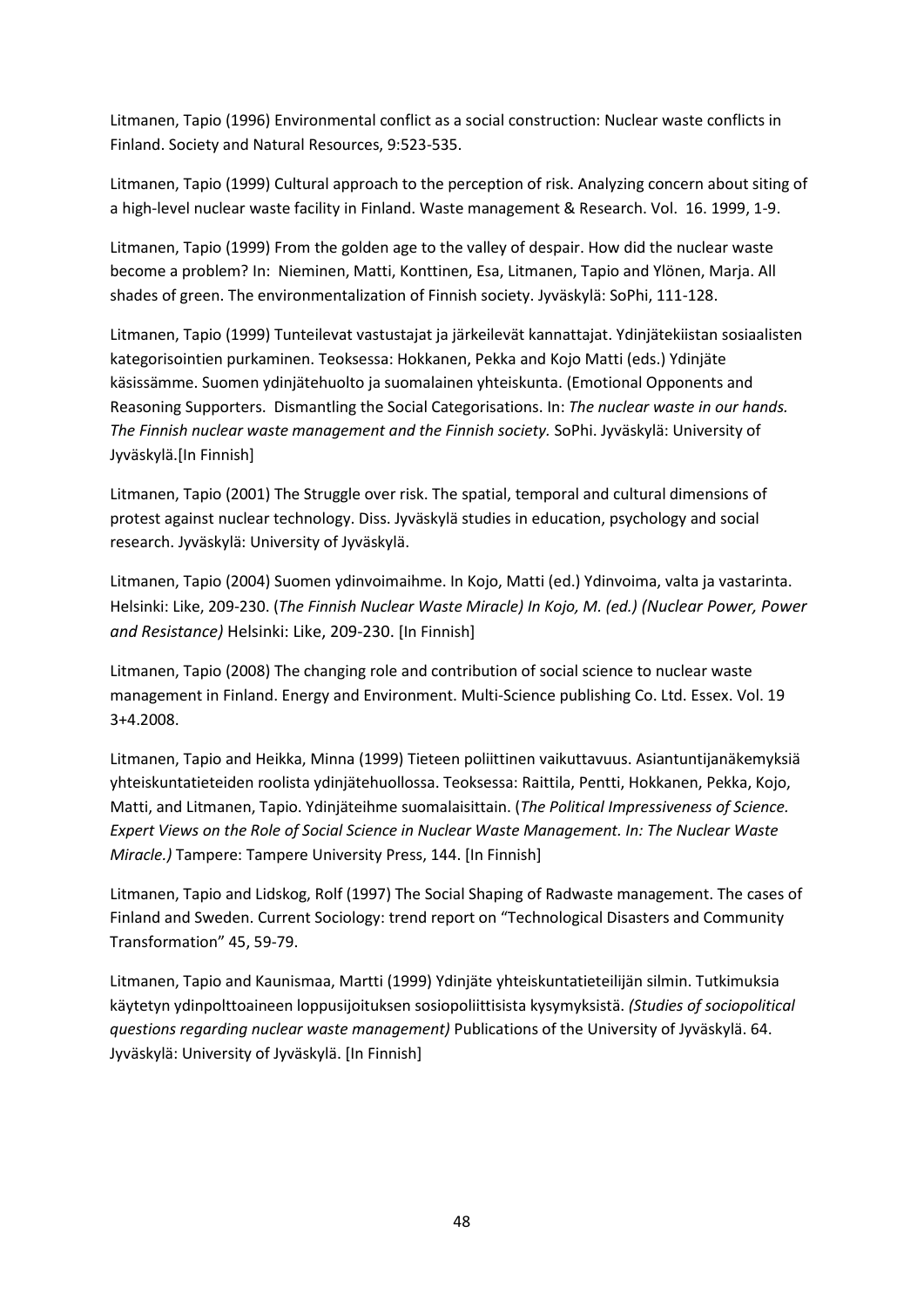Litmanen, Tapio, Hokkanen, Pekka and Kojo, Matti (1999) Ydinjäte käsissämme: Suomalainen ydinjätehuolto ja suomalainen yhteiskunta. *(The nuclear waste in our hands. The Finnish nuclear waste management and the Finnish society).* SoPhi. Jyväskylä: University of Jyväskylä. [In Finnish]

Litmanen, Tapio, Kojo, Matti and Hokkanen, Pekka (1999) Maamerkeistä karttaa piirtämään. Ydinjätehuolto huomenna? Teoksessa Litmanen, Tapio, Hokkanen, Pekka and Kojo, Matti (ed.), Ydinjäte käsissämme. Suomen ydinjätehuolto ja suomalainen yhteiskunta. (*From Landmarks to Maps. Nuclear Waste Management Tomorrow? In: The nuclear waste in our hands. The Finnish nuclear waste management and the Finnish Society)* SoPhi. Jyväskylä: The University of Jyväskylä, 285-301. [In Finnish]

Nurmi, Anna, Kojo, Matti and Litmanen Tapio (2009) Yleisökysymyksiä vailla vastauksia. Käytetyn ydinpolttoaineen loppusijoituslaitoksen laajennushankkeen yleisötilaisuudet Eurajoella 2008-2009. *(Questions from the public without answers : Public meetings concerning the spent nuclear fuel disposal facility´s expansion project in Eurajoki 2008-2009)* Working Reports of Sociology, Department of Social Sciences and Philosophy, University of Jyväskylä. [In Finnish]

Nystedt, Helge and Gango, Helinä (1999) Loviisan seudun yritysten perustietoselvitys (A basic study of companies in the area of Loviisa) Helsinki: Posiva Oy. [In Finnish]

Ollikainen, Taina and Rimpiläinen, Anni (1997) Eurajoen, Kuhmon, Loviisan ja Äänekosken aluekuvaukset. *(Area descriptions of Eurajoki, Kuhmo, Loviisa and Äänekoski*) The planning center and Posiva Oy. Working Reports 1997:12-15. [In Finnish]

Pääkkönen, Markku (1998) Kuhmolaisten yritysten perustietoselvitys. *(A basic assessment of companies in Kuhmo)* Kuhmo entrepreneurs Ry and Posiva Oy. Working Report 98-50. [In Finnish]

Paavola, Jura and Eränen, Liisa (1999) Käytetyn ydinpolttoaineen loppusijoituksen psykososiaaliset vaikutukset. *(Psychosocial effects of the final disposal of spent nuclear fuel)* Department of Social Psychology and Posiva. Helsinki: University of Helsinki and Posiva 99-04. [In Finnish]

Pasanen, Tiina (1998) Kuntalaispalaute käytetyn ydinpolttoaineen loppusijoituksen ympäristövaikutusten arvioinnissa: kirjallinen palaute, pienryhmät ja lehtikirjoittelu. *(Feedback from residents regarding the environmental assessment of the final disposal of used nuclear fuel: written feedback, small groups and items in newspapers)*Helsinki: Posiva Oy. Working report 98-64. [In Finnish]

Pirttikoski, Raimo (1996) Pelko on voimaa. Kahden paikallislehden mielipidepalstat ydinjätekamppailun areenoina. *(Fear is power. Two local newspapers letters to the editor as arenas for the nuclear waste struggle.)* Posiva Oy. Working Report TIETO-96-01. Department of Communication. University of Jyväskylä and Posiva Oy. [In Finnish]

Ponnikas, Jouni (1998) Kuka päättää, otammeko ydinjätteitä. *(Who decides about taking nuclear waste)* Department of Political Science and International Relations. Publications 5/1998. JYT2001. Tampere: University of Tampere.[In Finnish]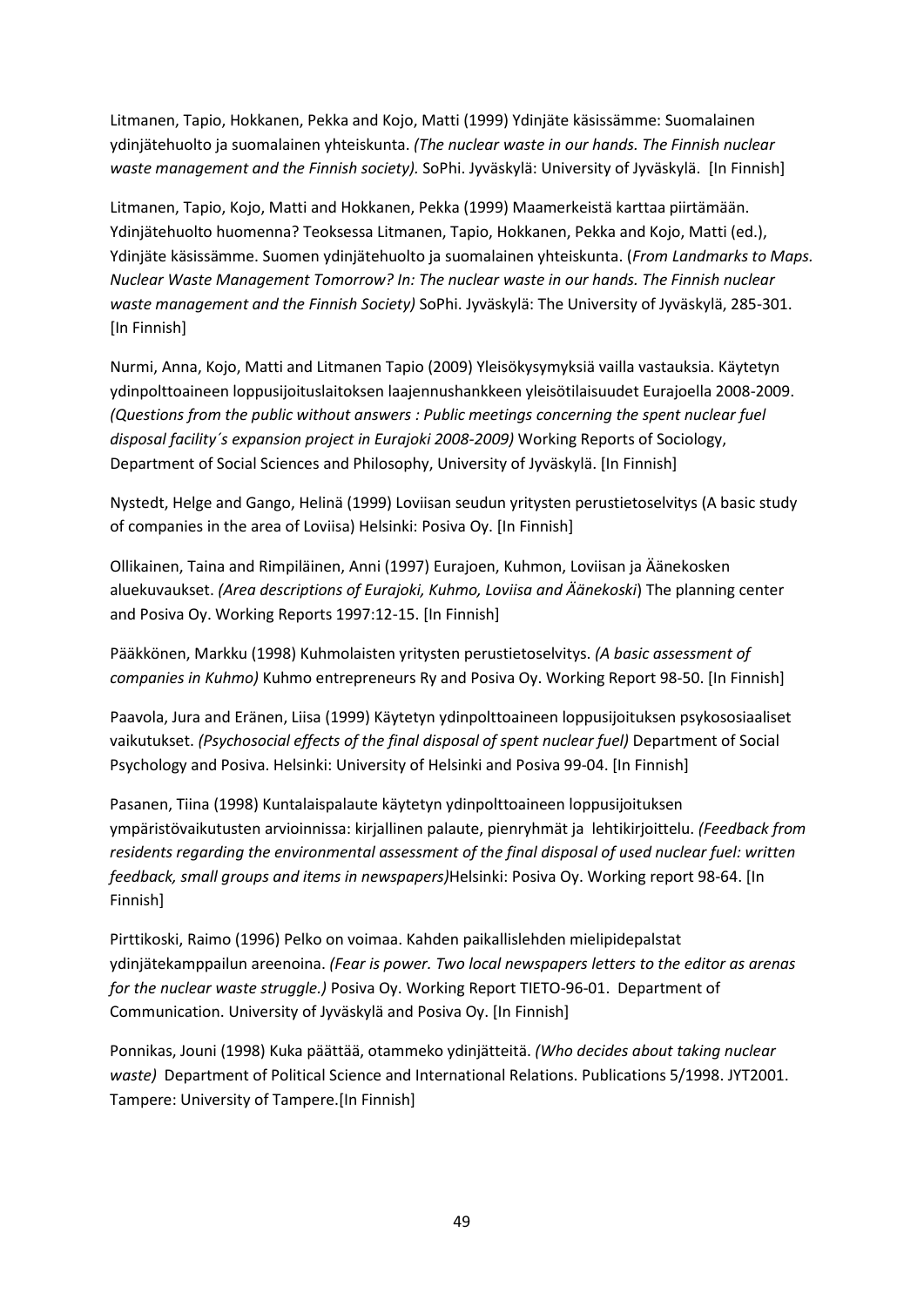Ponnikas, Jouni (1999) Tyhmät kansalaiset vai toimimaton demokratia? Ydinjätteet ja kunnallinen kansanäänestys. Teoksessa Litmanen, Tapio, Hokkanen, Pekka and Kojo, Matti (ed.)Ydinjäte käsissämme. Suomen ydinjätehuolto ja suomalainen yhteiskunta. SoPhi. Jyväskylä; Jyväskylän yliopisto, 190-216. *(Foolish citizens or dysfunctional democracy? Nuclear waste and the municipal referendum.* In *the nuclear waste in our hands. Finnish nuclear waste management and Finnish society.* SoPhi. Jyväskylä: University of Jyväskylä, 190-216. [In Finnish]

Ponnikas, Jouni (1999) Millä ehdoilla ydinjätteet meidän kuntaan? (*Nuclear waste in our municipalityon what terms?)* Department of Political Science and International Relations. JYT2001 research. Working reports 1/1999. Tampere: University of Tampere. [In Finnish]

Ponnikas, Jouni (2000) Kansalaisosallisuus ja ydinjätteet: kunnalliset vaikuttajat ja loppusijoituksen paikallinen päätöksenteko. (*Citizen participation and nuclear waste. Local policy-makers and local decision-making regarding final disposal.)* Research Reports 12/2000. JYT2001 research. Department of Political Science and International Relations. Tampere: University of Tampere. [In Finnish]

Posiva (2007) Kuntaimagotutkimus 2006. (*Municipality image research*) Working report. 2007-73. Olkiluoto: Corporate Image Oy and Posiva Oy. [In Finnish]

Raittila, Pentti (2000) Ydinjätteen loppusijoitus mediassa: julkishallinnon ydinjätetutkimusohjelmaan (JYT2001) liittyvä joukkoviestinnän seurantatutkimus.(*The disposal of nuclear waste in the media. A mass communication study included in the* Public Sector's Research Programme*) (JYT2001)* Tampere: University of Tampere. [In Finnish]

Raittila, Pentti (ed.)(1999-2001) Mediat ydinjätettä hautaamassa: eri intressiryhmien julkisuuteen pääsy, dialogi ja argumentointi ydinjätteen loppusijoitusta koskevassa keskustelussa 1999-2001 (*The media burying nuclear waste: different stakeholders' publicity, dialogue and argumentation in the discussion on the final disposal of nuclear waste).* The research centre for journalism, media and communication. Series C34. Tampere: University of Tampere. [In Finnish]

Raittila, Pentti, Hokkanen, Pekka, Kojo, Matti and Heikka, Minna (2002) Ydinjäteihme suomalaisittain. *(The Nuclear Waste Miracle)* Tampere: Tampere University Press. [In Finnish]

Rasilainen, Kari and Vuori, Seppo (1999) Käytetyn ydinpolttoaineen huolto. Suomalaisen suunnitelman pääpiirteet. (*The management of used nuclear fuel. The main points of the Finnish plan)* Research Notes 1953. Espoo: VTT [In Finnish]

Reiman, Teemu, Pietikäinen, Elina, Kahlbom, Ulf and Rollenhagen, Carl (2010) Safety culture in the Finnish and Swedish nuclear industries –history and present 2010. NKS, Roskilde, Denmark. 50 p. NKS-213. [In English] Available at: [http://www.nks.org/download/nks213\\_e.pdf](http://www.nks.org/download/nks213_e.pdf)

Suominen, Petteri (2002) Eduskunta jätteen ytimessä. Ydinjätteen loppusijoitusta koskevan eduskuntakäsittelyn argumentaatioanalyysia. (*Parliament at the center of waste. An argumentation analysis of Parliament's reading of the nuclear waste final disposal issue)* JYT2001 research, Working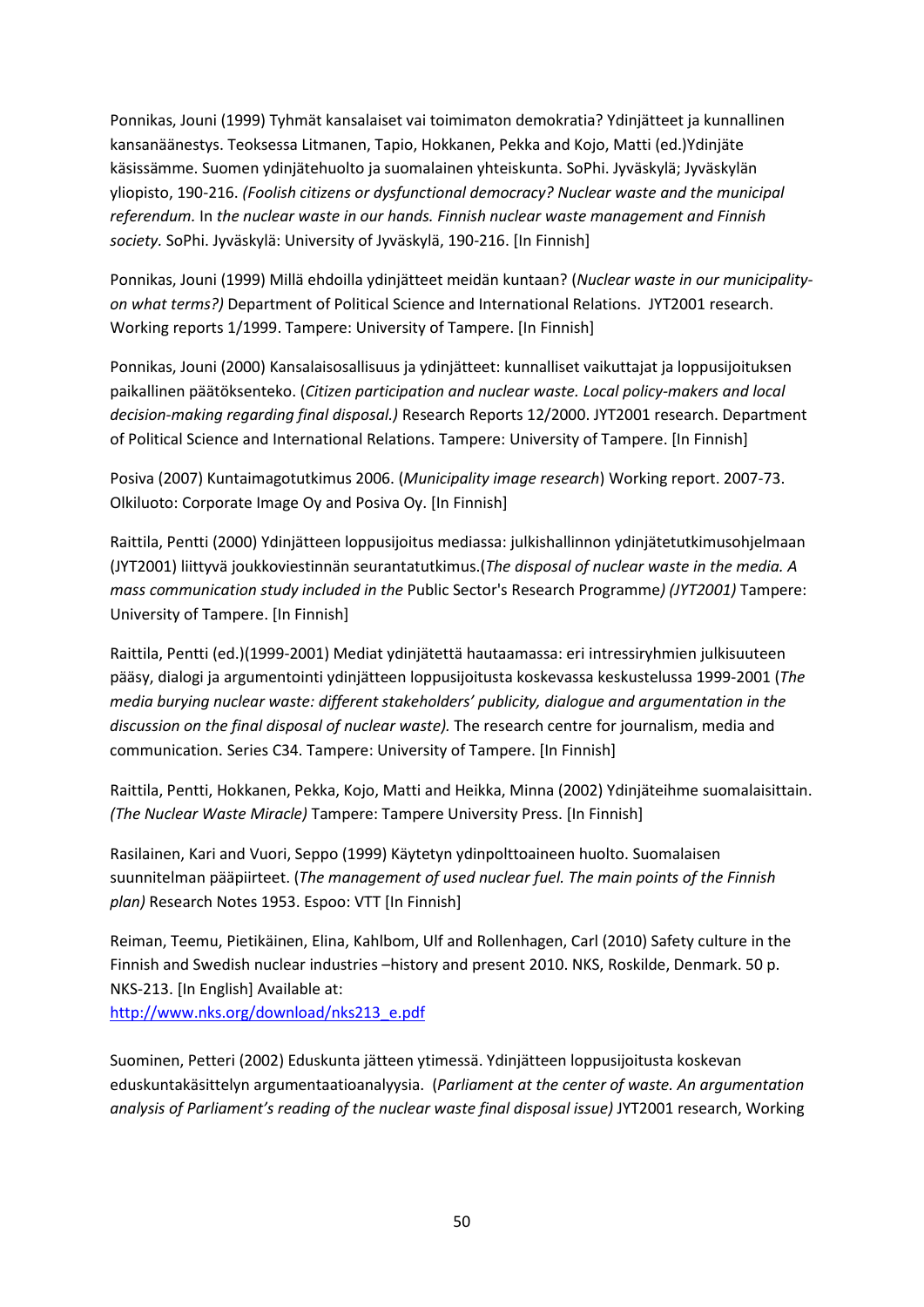report 1/2002. Department of Political Science and International Relations. Tampere: University of Tampere. [In Finnish]

Ridell, Hannu and Raak, Satu (1997) Selvitys kiinteistöjen hintakehityksestä Loviisan alueella. *(A study on the price development of real estate in the area of Loviisa)* Maakunta Oy. Working Report 97- 48.[In Finnish]

Ridell, Hannu and Raak, Satu (1998) Selvitys kiinteistöjen hintakehityksestä Loviisan alueella. *(A study on the price development of real estate in the area of Eurajoki.)* Maakunta Oy. Working Report 97-48. [In Finnish]

Ronkainen, Ilkka and Ukkonen, Anne (1999) Käytetyn ydinpolttoaineen loppusijoitushankkeen kunnallistaloudellisten vaikutusten arviointi. *(Evaluation of the consequences for the municipal economy of the final disposal of spent nuclear fuel)* Working Report 99-24. Helsinki: Posiva Oy. [In Finnish]

Rosenberg, Thomas (1999) Turhauttavaa teatteria. Loppusijoitus-YVA Loviisa-liikkeen näkökulmasta. Teoksessa Litmanen, Tapio, Hokkanen, Pekka and Kojo, Matti (ed.) Ydinjäte käsissämme. Suomen ydinjätehuolto ja suomalainen yhteiskunta. *(A frustrating performance. The final disposal EIA from the viewpoint of the Loviisa movement) In: The Nuclear Waste in Our Hands. The Finnish nuclear waste management and Finnish society.* SoPhi. Jyväskylä: University of Jyväskylä, 266-282. [In Finnish]

Sandberg Jorma (1999) Päättikö eduskunta loppusijoituksesta jo vuonna 1994? Käytetyn ydinpolttoaineen huoltoa koskeva lainsäädäntö ja viranomaispäätökset. Teoksessa: Litmanen, Tapio, Hokkanen, Pekka and Kojo, Matti (ed.) Ydinjäte käsissämme. Suomen ydinjätehuolto ja suomalainen yhteiskunta. *(Did Parliament already make the decision on final disposal in 1994? The legislation and the authoritative decisions regarding the service of used nuclear fuel).* In: The nuclear waste in our hands. The Finnish nuclear waste management and Finnish society. SoPhi 44. Jyväskylä: The University of Jyväskylä, 43-64. [In Finnish]

Sandberg Jorma (1999) Ydinjätehuollon yhteiskunnalliset ulottuvuudet. Ydinjäte käsissämme, Suomen ydinjätehuolto ja suomalainen yhteiskunta. (*The societal dimensions of nuclear management.) In: The nuclear waste in our hands. The Finnish nuclear waste management and Finnish society.* SoPhi. Jyväskylä: University of Jyväskylä, 230-237. [In Finnish]

Sandberg, Jorma (2004) Ydinturvallisuus. *(Nuclear safety) Series Radiation and nuclear safety 5.*  Helsinki: The Radiation and Safety Authority. [In Finnish]

Seppälä, Kirsi (2000) "Kynäilijät ja kallionporaajat" ydinvoimakeskustelun rakentuminen Loviisan paikallislehdissä" Helsinki: Posiva/ Pro-gradu työ Helsingin yliopisto. *("The penmen and rock drillers" the construction of the nuclear power discussion in the local newspapers in Loviisa)* Master´s thesis. Helsinki: University of Helsinki. [In Finnish]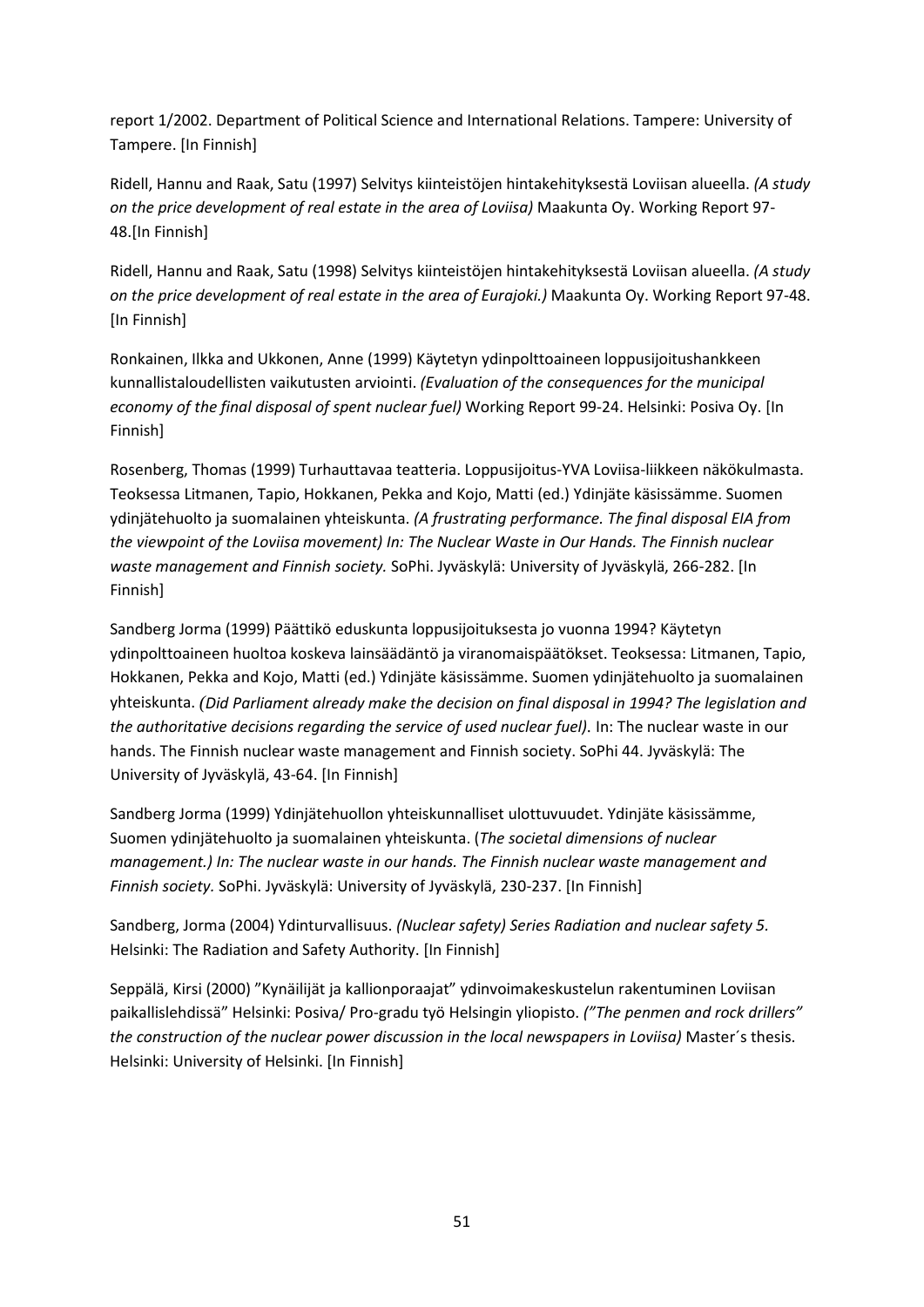Siimes, Iida (1999) Ydinjätehuollon harhapolut. Suomen luonnonsuojeluliiton näkemyksiä ydinjätepolitiikasta. Teoksessa Litmanen, Tapio, Hokkanen, Pekka and Kojo, Matti (ed.)Ydinjäte käsissämme. Suomen ydinjätehuolto ja suomalainen yhteiskunta. (*The Wrong track in the nuclear waste management. The opinions of the Finnish Environmental Protection Association on nuclear waste politics) In: The nuclear waste in our hands. The Finnish nuclear waste management and Finnish society.* SoPhi. Jyväskylä: University of Jyväskylä, 258-265. [In Finnish]

Siltanen, Satu (2003) Teknisiä ja taloudellisia näkökohtia käytetyn ydinpolttoaineen loppusijoituksen palautettavuudesta. Espoo: VTT (*Technical and economic viewpoints on the retrievability of used nuclear fuel disposal.* Espoo: VTT. [In Finnish]

Silvan-Lempinen, Marianne (2008) Ydinjäteratkaisu luottamuksen ilmentäjänä riskiyhteiskunnassa (*The nuclear decision as an expression of trust in the risk society.* Master's thesis. Sociology. Turku: University of Turku. [In Finnish]

Suolanen Vesa, Lautkaski, Risto, Rossi, Jukka, Nyman Tapio, Rosqvist, Tony and Sonninen, Sanna (2004). Käytetyn ydinpolttoaineen kuljetusriskitarkastelun päivitys. Posiva Oy *(Updated assessment of health risks on the transportation of spent fuel)* Helsinki: Posiva Oy. [In Finnish]

Suolanen, Vesa, Lautkaski, Risto and Rossi, Jukka (1999) Käytetyn ydinpolttoaineen kuljetusten terveysriskien arviointi. *(Assessment of health risks brought about by transportation of spent fuel.*  Helsinki: Posiva. [In Finnish]

Suominen, Petteri (1998) Myrkyt vai marjat? Ydinjäte ja sitä vastustavien kansalaisliikkeiden toiminta ja vaikutus *(Poison or berries ? Nuclear waste and the activities and effects of the opposing movements)* Department of Political Science and International Relations. Publications 6/1998. JYT2001 research. Tampere: University of Tampere. [In Finnish]

Sutela, Marja (1999) Neuvoa-antava kansanäänestys ja ydinjätteet: kansanäänestys kunnallisen päätöksenteon tukena ydinjätteen loppusijoituskysymyksenä *(Consultative referendum and nuclear waste: the referendum as support for the municipal decision-making in the nuclear waste final disposal question) Publications 10 by the University of Tampere*. Department of Political Science and International Relations. Tampere: The University of Tampere. [In Finnish]

Toimenpiteitä ydinenergia-alan tietämyksen säilyttämiseksi (2000) Kauppa- ja teollisuusministeriön työryhmä- ja toimikuntaraportteja (vuodesta 1993-2/2004) Tieto-taito-työryhmä pj. Carita Putkonen. *(Actions for preserving knowledge in the nuclear industry. The work group and committee reports (1993-2/2004 Chairperson Carita Putkonen).* The know-how working group: Helsinki: Ministry of Trade and Industry. [In Finnish]

Tommola, Anna (2001) Toimittajat ja ydinjäte: toimittajien käsityksiä suomalaisesta ydinjätteen loppusijoituskeskustelusta ja sen osapuolista: haastattelututkimus (*Journalists and nuclear waste: Journalists' perceptions of the Finnish discussion on nuclear waste and different parties to the discussion: An interview study)*. Master's thesis at the Department of Journalism and Mass Communication Tampere: University of Tampere. [In Finnish]